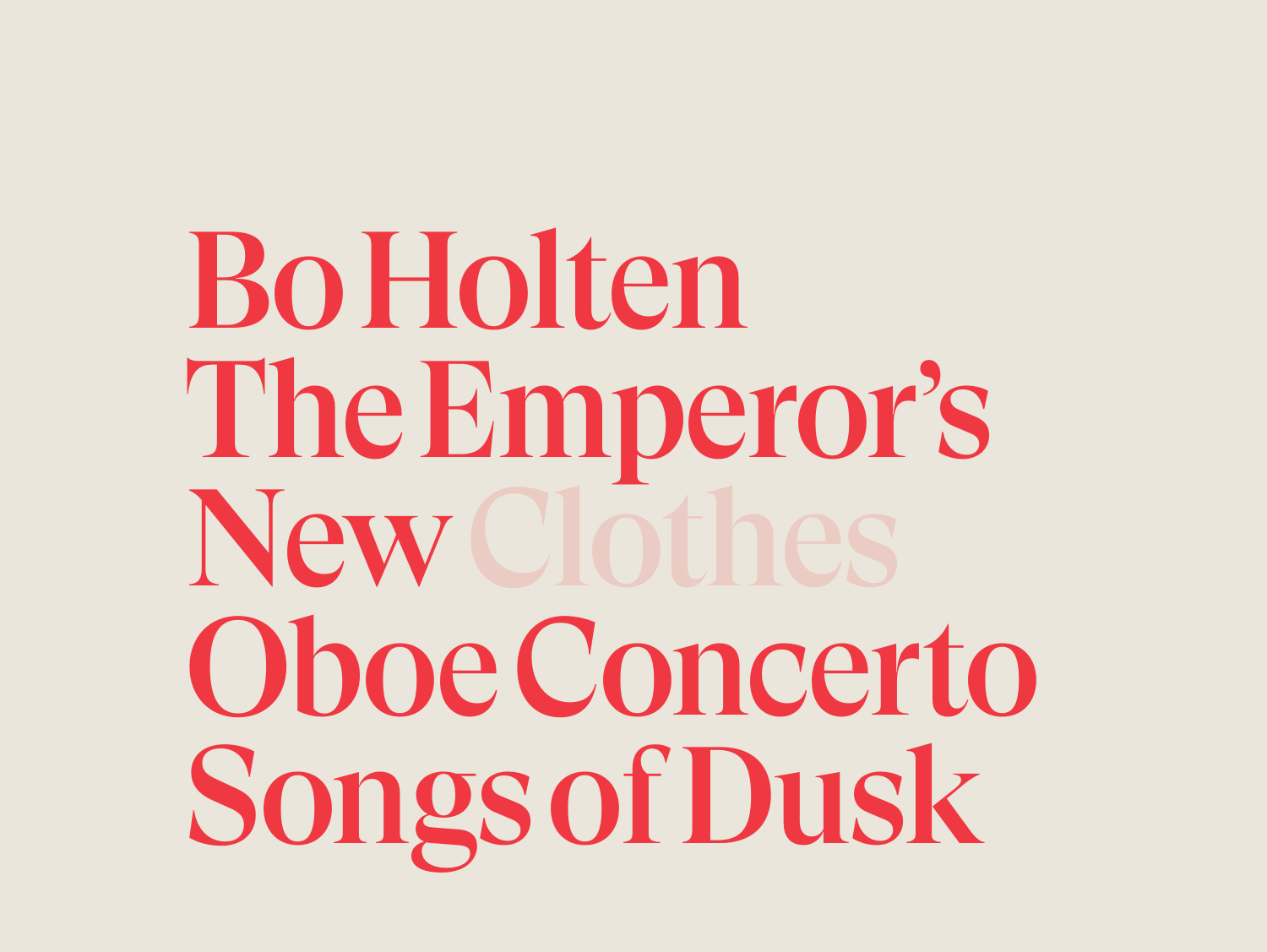Bo Holten (b. 1948)

Odense Symphony Orchestra conducted by Bo Holten

*World premiere recordings*

| Kejserens nye klæder (The Emperor's New Clothes) (2004)<br>A concert opera for tenor, baritone, choir of upper voices and orchestra<br>Libretto by Eva Sommestad Holten | 23:32 |
|-------------------------------------------------------------------------------------------------------------------------------------------------------------------------|-------|
| Gert Henning-Jensen, tenor / Palle Knudsen, baritone<br>Vocal Ensemble Musica Ficta                                                                                     |       |
| 1 <i>Kejseren i klædeskabet</i> (The Emperor in the dressing room)                                                                                                      | 3:17  |
| 2 <i>Bedragerne kommer til byen</i> (The Swindlers come to town)                                                                                                        | 3:44  |
| 3 <i>Væven går, hænderne danser!</i> (Weaving – shuttles flying!)                                                                                                       | 2:06  |
| 4 Kejseren sender embedsmænd til at inspicere tøjet<br>(The Emperor sends officials to inspect the cloth)                                                               | 3:46  |
| 5 Kejseren vil selv se tøjet<br>(The Emperor wants to see the clothes for himself)                                                                                      | 3:26  |
| 6 Klæder bliver syet og kejseren bliver klædt på<br>(Clothes are sewn and the Emperor is dressed)                                                                       | 4:21  |
| 7 Den store procession (The great procession)                                                                                                                           | 2:52  |

Dacapo Records is supported by the **DANISH ARTS FOUNDATION**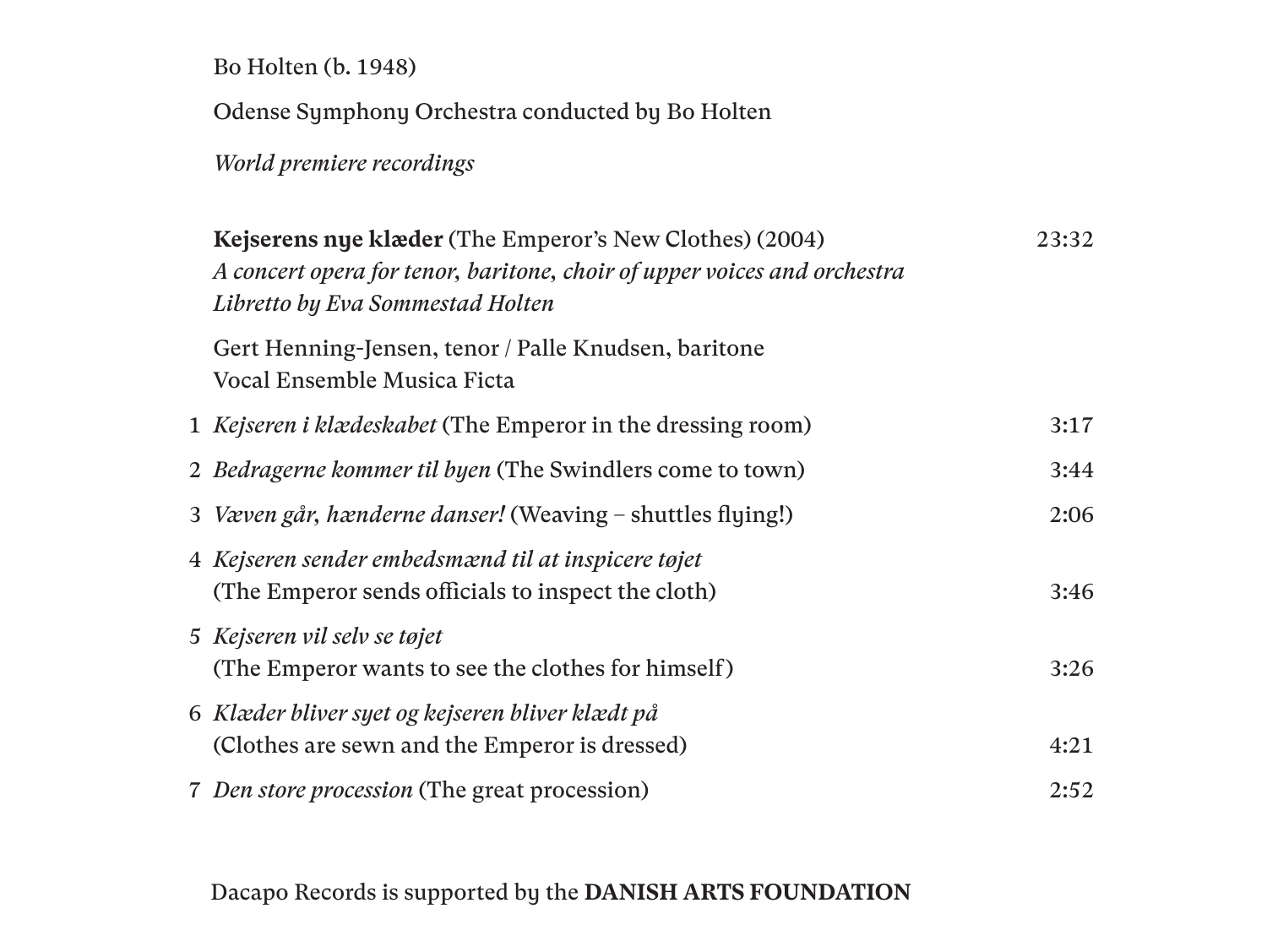| <b>Oboe Concerto, Il Romanesco (1995)</b><br>In one movement. For oboe and orchestra | 28:14 |
|--------------------------------------------------------------------------------------|-------|
| Max Artved, oboe                                                                     |       |
| 8 Passacaglia                                                                        | 5:30  |
| 9 Tarantella I                                                                       | 2:44  |
| 10 Cadenza                                                                           | 3:51  |
| 11 Tarantella II                                                                     | 4:04  |
| 12 Romanza                                                                           | 6:24  |
| 13 Tranquillo                                                                        | 5:41  |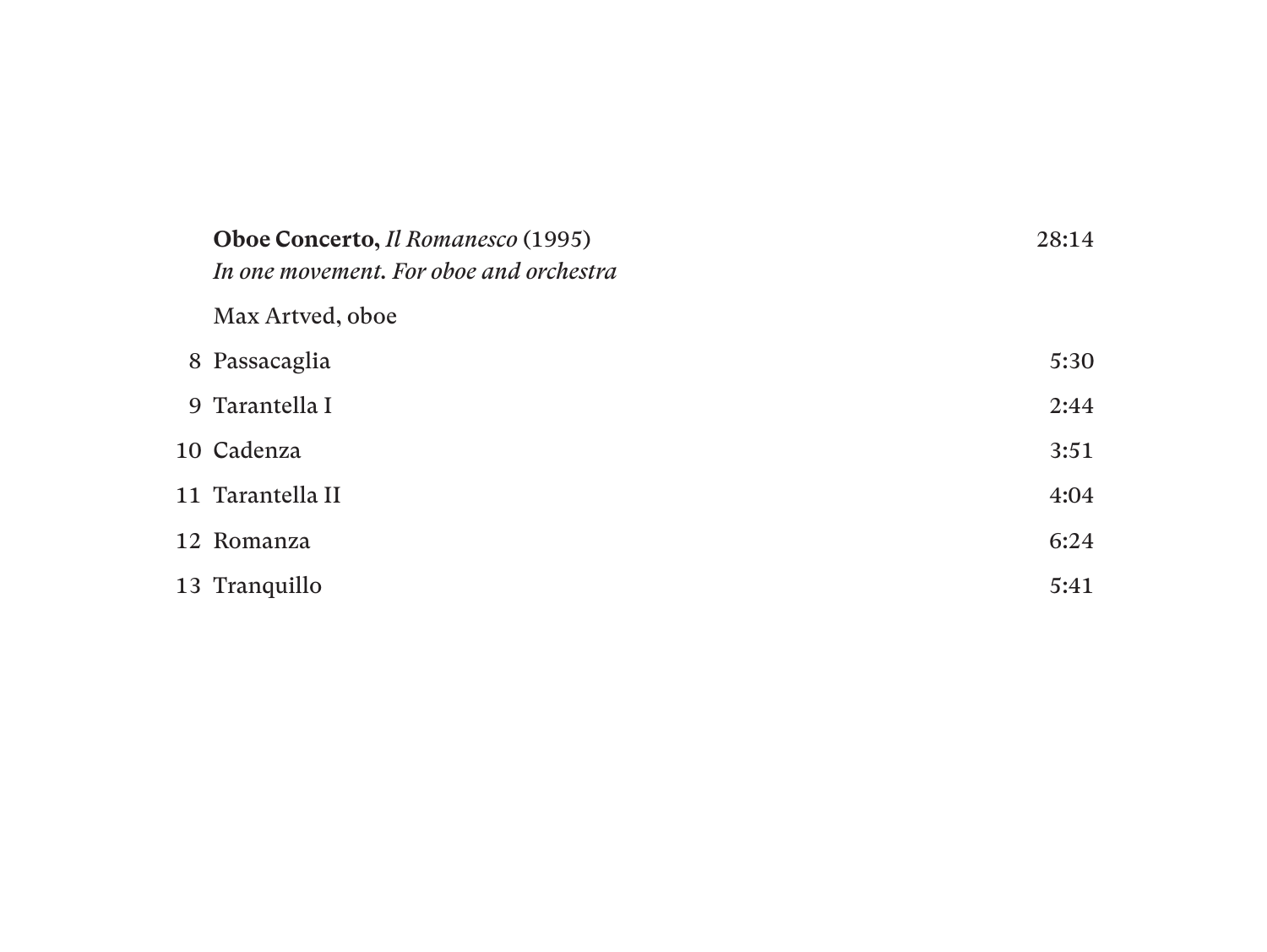| <b>Tusmørkets viser (Songs of Dusk) (1987)</b><br>A song cycle for soprano, bassoon and orchestra<br>Poems by Sophus Claussen<br>Christine Nonbo Andersen, soprano / Morten Østergaard, bassoon | 26:00 |
|-------------------------------------------------------------------------------------------------------------------------------------------------------------------------------------------------|-------|
| 14 <i>I Vaaren</i> (In spring)                                                                                                                                                                  | 4:26  |
| 15 Nocturne                                                                                                                                                                                     | 4:24  |
| 16 <i>Kavallérsorger</i> (Cavalier worries)                                                                                                                                                     | 3:01  |
| 17 <i>Maanens Tungsind</i> (Spleen of the moon)                                                                                                                                                 | 3:30  |
| 18 Du som en lille Kattekilling er  (You are like a little kitten )                                                                                                                             | 1:03  |
| 19 Sagtelig  (Quietly )                                                                                                                                                                         | 3:30  |
| 20 <i>Kærlighed</i> (Love)                                                                                                                                                                      | 1:14  |
| 21 Vaarsang ved Jul (Spring song at Christmas)                                                                                                                                                  | 4:52  |
|                                                                                                                                                                                                 |       |

Total 77:47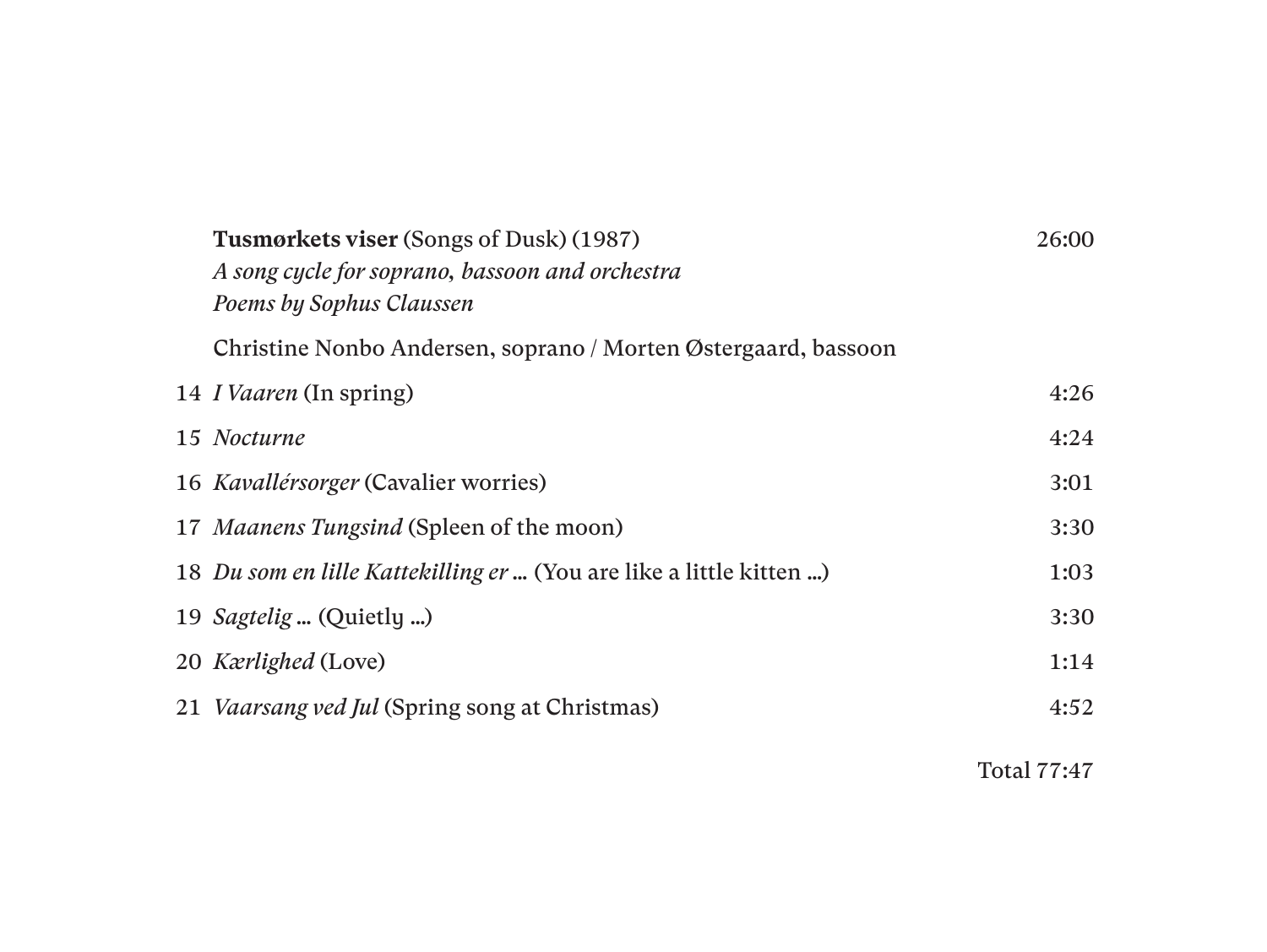# Stories told and untold

by Andrew Mellor

With nine operas in his catalogue, Bo Holten is the most prolific living composer of lyric theatre in Denmark and among the most prolific the country has ever known. He is a practising musician as well as a writing one, who founded two of his country's most distinguished independent vocal consorts, spent 16 seasons on the conducting staff of the BBC Singers in London and has conducted all of Denmark's symphony orchestras, often in his own music. He is adamant that a composer's place is as much among performing musicians as it is in front of the blank sheets of unfilled manuscript paper. But his most partisan stance has concerned the fundamentals of musical language.

In a torrid time for tonality, Holten has been one of its most passionate advocates, likening composing without tonal harmony to 'painting without colour.'

Holten's musical foundation stones range from jazz to polyphony. In training himself to compose, he made an orchestration of Carl Nielsen's organ monolith *Commotio* that became an established test piece in Denmark; the idea of biological survival in the face of overwhelming darkness is a theme in Holten's music as much as in Nielsen's (both share an impish sense of humour, too). Holten returns, in conversation as well as in his music, to the fundamental beauty of simple musical ingredients – intervals, tunes, common rhythmic and harmonic devices. Seasoned with his own colourful imagination and acute response to

text, those elements lie at the heart of his works.

# **The Emperor's New Clothes**  (2004)

In 2004, Holten was commissioned to write a new score for the bicentenary of Danish writer Hans Christian Andersen's birth the following year. He opted to set Andersen's story of *The Emperor's New Clothes*, 'because the relevance of this story is so strong that I always wondered why nobody had done it before – not successfully anyway.' With librettist Eva Sommestad Holten drawing on Andersen's own words, he fashioned a 'concert opera' designed to be easily presentable by symphony orchestras with added choir and two male soloists. The score was first performed on 21 April 2005 by the symphony orchestra and girls' choir of the Danish Broadcasting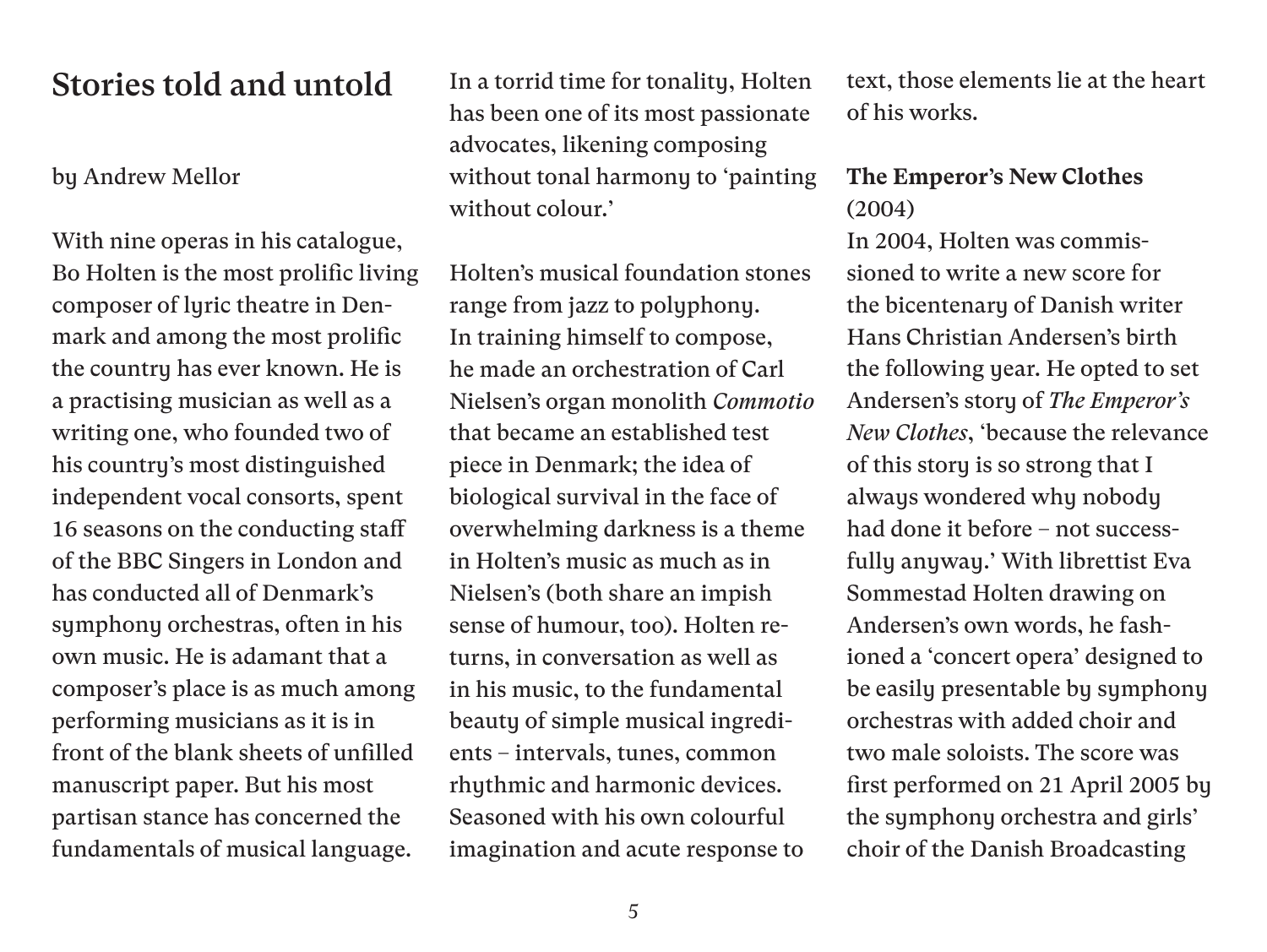Corporation (DR) at their home in Copenhagen, conducted by the composer.

At the heart of Andersen's story is the deception of the swindlers who fashion the invisible clothes, as well as the delusion of the Emperor and his blindly adoring people. Holten emphasises the former by having one male singer take the parts of both masquerading craftsmen, singing in tenor and baritone registers.

The Emperor is sung by a separate baritone who also narrates, while the ladies' choir, divided into three, acts as commentator and onlooker (here, the three parts are taken by a small ensemble of adult singers).

The story moves at a pace, but each scene has its dramatic crux, underlined by a score written intentionally 'in a style that can be understood by anyone, even

children.' The music is full of narrative detail but signals the central transition, in which the deception of the story starts to make itself felt, with a more fundamental shift in mood. Along the way, there are plenty of skilful pastiches – Ravelian in style when the tenor swindler protests his pre-eminence in French, and of an American minimalist lineage when the imaginary looms begin to turn.

Minimalism is referenced at the very end of the work too after the child of Andersen's story shouts out that the Emperor 'has no clothes on.' While the orchestra *en masse*  plays a posturing march, a faction of musicians begins to speed up in a gesture Holten compares to Steve Reich's phasing techniques. 'The idea is that the Emperor's brain actually splits at this point. He is more or less exploding and with that, and the riot of the people,

everything goes bananas,' he explains. The effect could also be compared to the absurdity of oppression conveyed, in a similarly militaristic style, by Dmitri Shostakovich.

#### **Oboe Concerto** (1995)

Holten has scored some of the most iconic films in Danish cinematographic history including Lars von Trier's *Forbrydelsens element*  (The Element of Crime, 1984) and Bille August's *Tro, håb og kærlighed*  (Truth, Hope and Love, 1984). When working on August pictures in the 1980s, Holten became intrigued by the expressive cinematic power of the oboe, particularly that of Bjørn Carl Nielsen, who then occupied the principal oboe chair in the Danish National Symphony Orchestra. The concerto Holten wrote for Nielsen in 1994-95 is full of the lyricism that marked the oboist's playing out.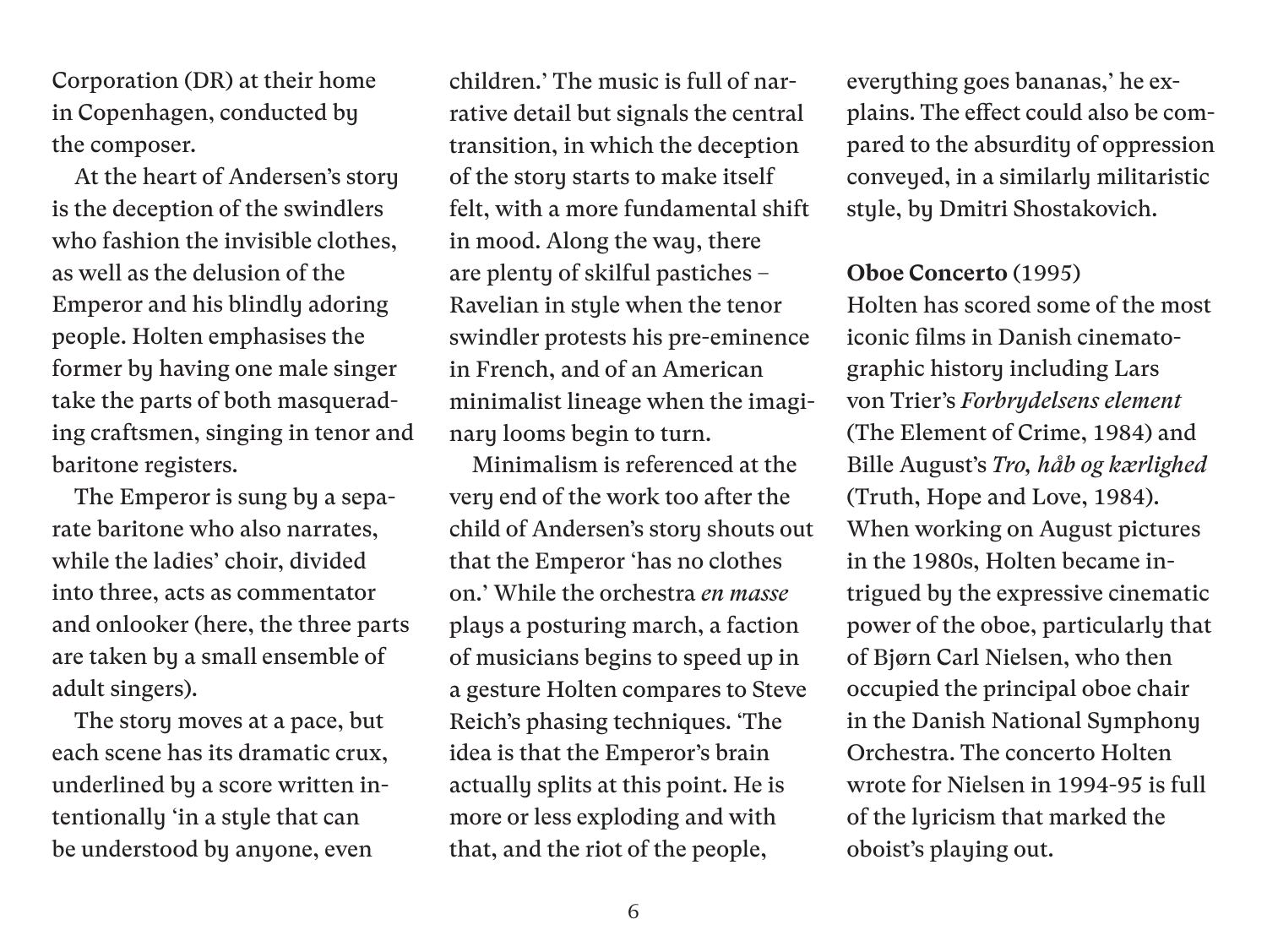The bulk of the concerto was written in Rome and much of it is thematically linked to the city. The theme that opens the score on second violins and violas is a medieval Roman melody in the Dorian mode; the reel that takes root at the start of the second movement is an Italian *Tarantella* from the same period. It isn't just the musical material that is mined from the past. The piece includes a baroque-style passacaglia (music controlled by the looping repetition of a bass line implying certain harmonies) and eventually churns up something like a Lutheran chorale, which is mined by Holten for plenty of harmonic value.

In a *Molto lento* intermezzo shortly before the *Tranquillo* section towards the concerto's end, solo flute, clarinet, violin and viola join the oboe in a dreamy passage with a notable structure. Playing *ad*  *libitum* and very gently, those instruments offer versions of the concerto's main theme – itself founded on the consecutive spelling out of a perfect fourth, perfect fifth and major sixth from the same starting note – that reference moments in iconic scores by Händel ('Rejoice Greatly' from *Messiah*), Schumann ('Träumerei' from *Kinderszenen*) and Strauss ('Beim Schlafengehen' from *Four Last Songs*). 'The brain is pondering on this all-European, all-times theme that exists in every sphere,' explains the composer.

More fundamental is a persistent tonal argument between the major and minor modes that sets the tone of the work even up to its final bar when the music appears to have settled on a major third, until the soloist slips unsettlingly down into the minor. All this gives the concerto the feeling of a haunted pastoral to which we sense the horn

section holds vital secrets (two horns join in one of the concerto's cadenzas, while the oboe slides up and down in painful glissandos). 'It is the basic truth of being a human being,' says Holten; 'that comedy and tragedy are the front-side and back-side of everything. All of human life and animal life has to face this constantly, however privileged a life we lead.'

#### **Songs of Dusk** (1987)

After studying musicology at the University of Copenhagen, Holten trained as a bassoonist at the Royal Danish Academy of Music. In the mid-1980s, he was commissioned to write a bassoon concerto that he sketched at length, before concluding that the expressive possibilities of a bassoon concerto 'last around 8 minutes' and abandoning the project. At the same time, he was keen to write for a soprano he was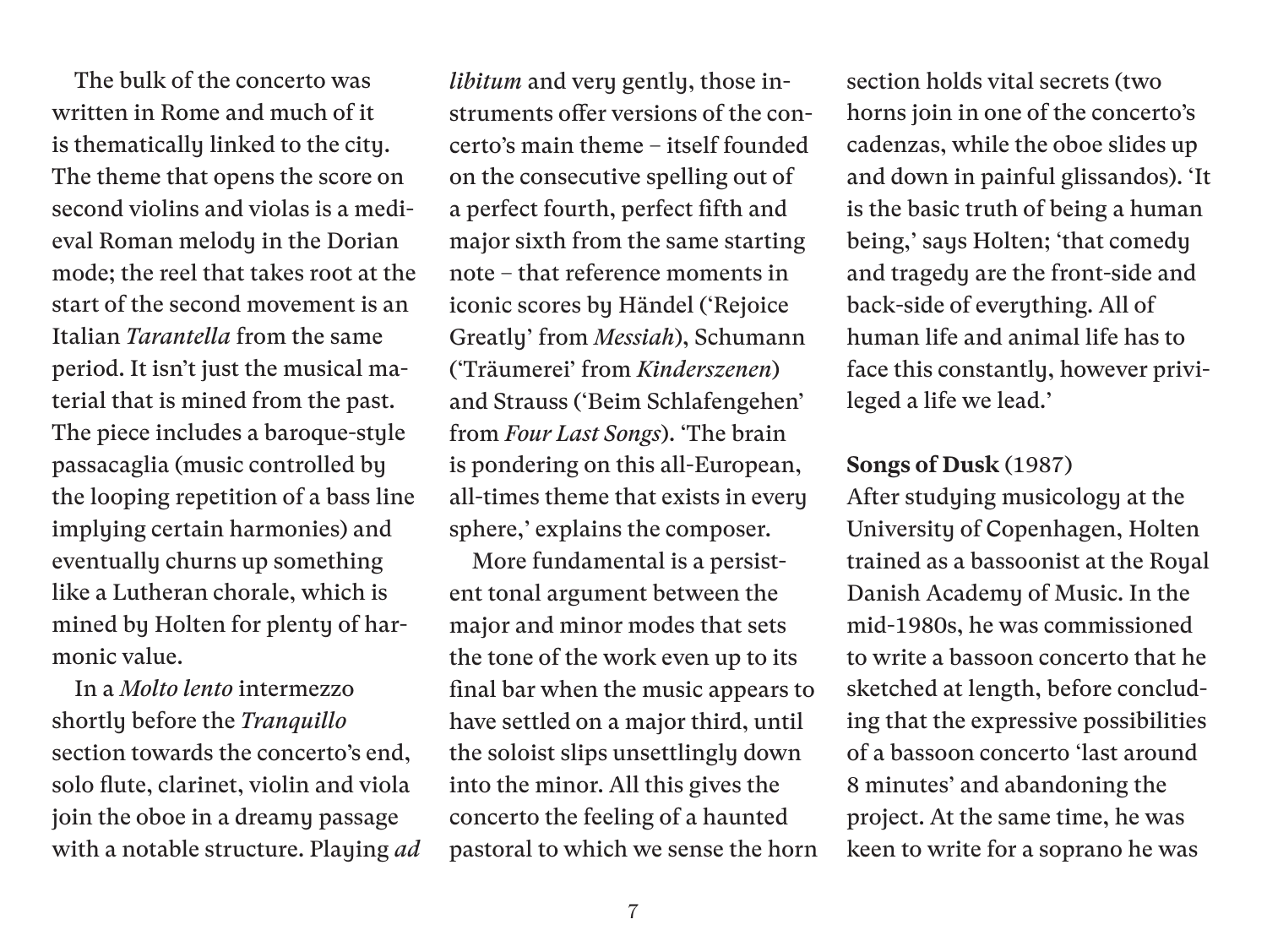drawn to and decided to develop the unused sketches into a new song cycle for high, lyric soprano with obbligato bassoon.

Another catalyst was a creative artist with whom Holten appears to be something of a kindred spirit. Sophus Claussen was a neoromantic Danish poet whose birth and death occurred in the very same years as Carl Nielsen's. His poems combine the archaic with the modern, the expressionistic with the opaque and the flippant with the poignant. 'I find his poetry deeply moving but it is basically always about women and sex,' says Holten; 'however you read it there are enormous erotic leanings in there.'

In the score that sets eight Claussen poems, the bassoon represents the poet and the female voice the object of his sensual affection. That idea is encoded right

at the start, as the soprano sings a wordless reference to Wagner's *Tristan und Isolde* and the bassoon responds immediately by recalling the opening high C and the downward peal of the solo that opens Stravinsky's *The Rite of Spring* (the gesture returns later on). It is, for Holten, 'the woman and the man: the inner violence and crudeness of the human mind on the one hand, and the eroticism of the poems and longing for eternal love on the other.'

The cycle takes the form of a continuous piece in which the songs are linked, 'a series of atmospheres with recurring themes,' in Holten's words. The eight poems take in absurdity, heartbreak and fleeting joy, sometimes at the same time – a vital attraction for the composer who states that 'the whole idea of all this stylistic variety is to mirror human life in the best sense.'

As in *The Emperor's New Clothes*, there is no lack of thematic or dramatic signposting.

The song 'Kærlighed' (Love) talks of the painful futility of abandoning to love but Holten sets it as an uptight neo-baroque dance, placing the tongue in the cheek. He sets the tale of Dingle-Dangle's wayward son 'like a pop song but with some refinement,' while the *moto perpetuo* feline tread of 'Du som en lille Kattekilling er …' (You are like a little kitten …) manipulates the rhythmic emphasis of a Danish nursery rhyme by moving its tune a quaver to the left, across the bar line.

Those devices create depth and duality but elsewhere Holten gives it to us straight. He responds to the 'soft silk' of the snowy avenues in 'Maanens Tungsind' (Spleen of the moon) with dreamy impressionism and reptilian harmonies. Like the jazz-baroque ground bass of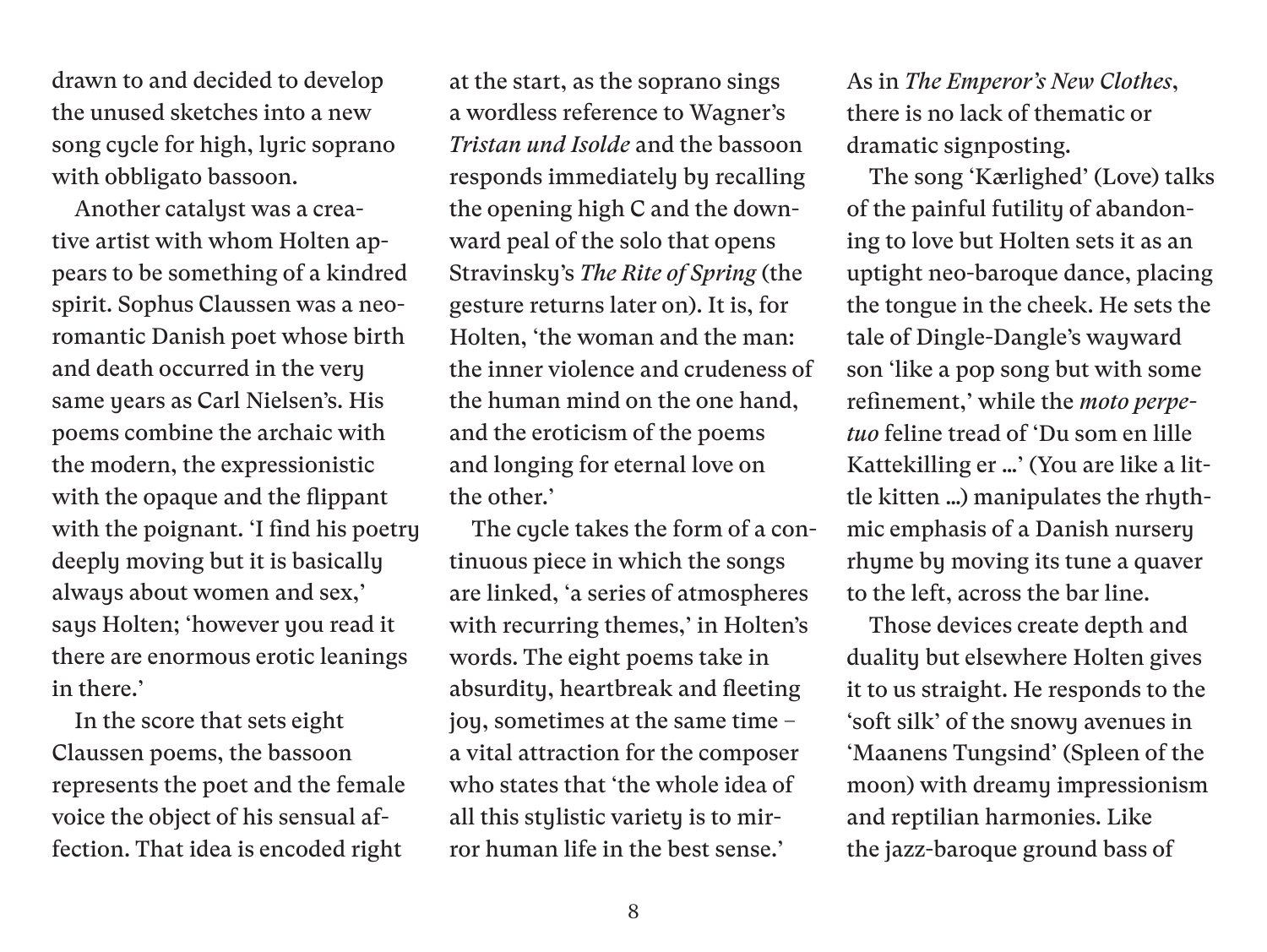'Nocturne', the love song 'Sagtelig ...' (Quietly ...) gets its gentle intimacy from the language of jazz, with 'a sort of Bill Evans harmony.' The emotional damage of 'Vaarsang ved Jul' (Spring song at Christmas) is writ large in Holten's dusky, doleful setting that appears to sit on a knife-edge of tension as it contemplates life in the empty beauty of dusk with harmonies stripped bare. 'It is a question mark,' says Holten: 'is there anything good coming or is all hope lost? Somehow, I have a little hope.'

*Andrew Mellor is a journalist and critic with a particular interest in the culture and music of Denmark and the Nordic countries*

#### **Performers**

Tenor **Gert Henning-Jensen** was educated at the Opera Academy in Copenhagen and Mozarteum Salzburg. Since then, he has been engaged as a lyric tenor at the Royal Danish Opera – today he sings in the world's great opera houses and concert halls. He has performed at the Metropolitan Opera, Covent Garden, Staatsoper Berlin and the Opéra Bastille with conductors such as Bernard Haitink, Guiseppe Sinopoli, James Levine, and Richard Hickox.

Baritone **Palle Knudsen** became a member of the soloist ensemble at the Royal Danish Opera in 1999 he where he saw great success in his first season performing as Papageno in Mozart's *The Magic Flute*. Since then he has sung more than 25 different operas at the Royal

Danish Opera, in London, New York, Tel Aviv, Paris, and other opera houses around the world. Most recent and future engagements include Vaughan Williams' *Dona nobis pacem* and Mahler's *Lieder eines fahrenden Gesellen* with Aarhus Symphony Orchestra, *Don Giovanni* at Israeli Opera, Tel Aviv as well as Marcello in *La bohème*, Sharpless in *Madama Butterfly* and Sweeney in *Sweeney Todd* at the Royal Danish Opera.

**Max Artved** is a renowned solooboist and chamber musician. From 1991-2010 he was the principal oboist in the Danish National Symphony Orchestra. He has worked as a soloist in several contexts and toured most of the world with the Danish National Symphony Orchestra and recorded many essential symphonies, among these the collective symphonies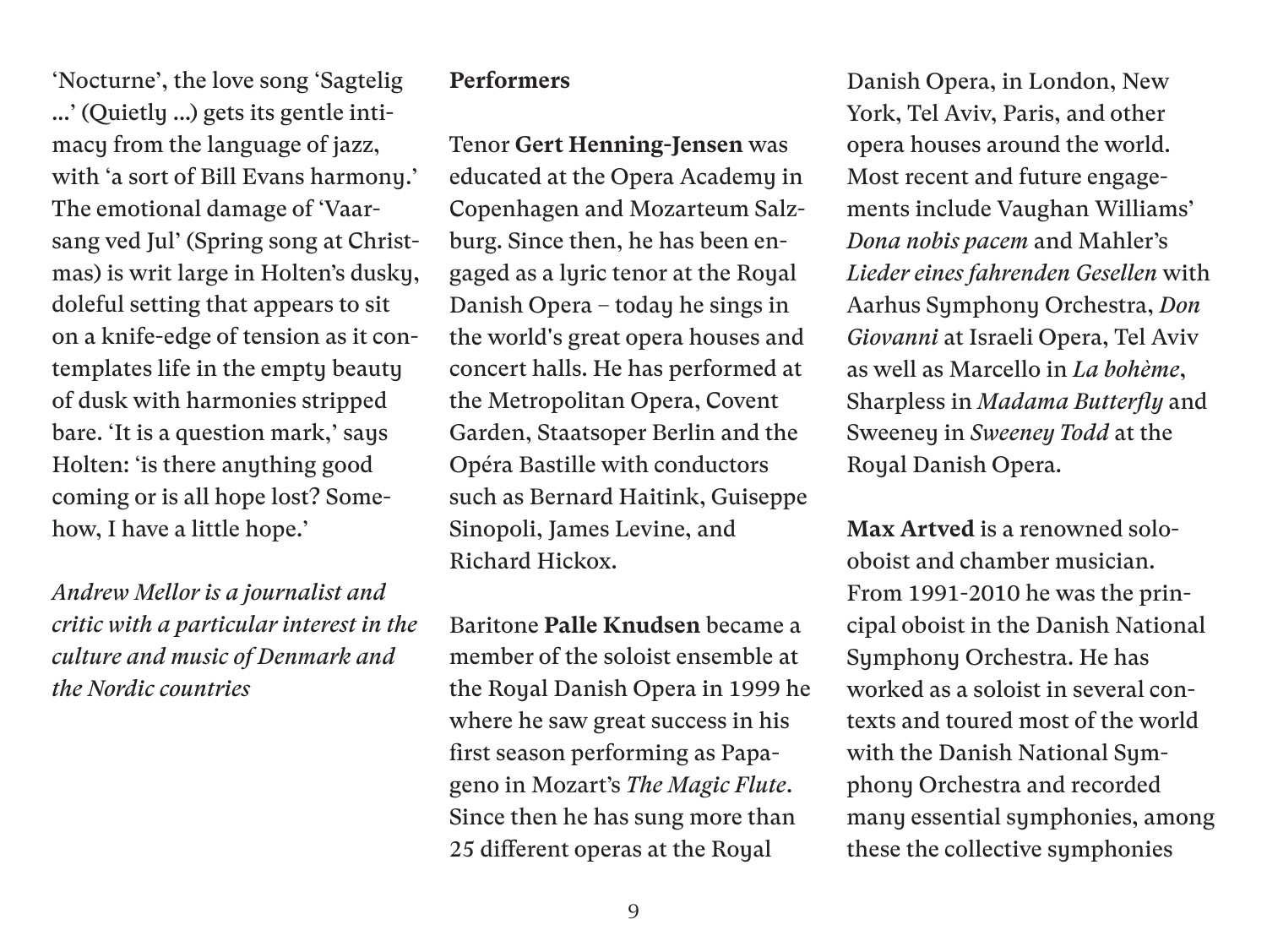of Carl Nielsen, Beethoven and Mahler. Over the years, he has also recorded solo and chamber music for Naxos and Dacapo Records. Until 2018, he was for 14 years the artistic director of Diamant-Ensemblet, which was housed in the 'Black Diamond' at the Royal Library, Copenhagen. In 2009, he was appointed Professor of oboe and woodwinds at the Royal Danish Academy of Music.

The soprano **Christine Nonbo Andersen** graduated from the class of Margrete Enevold at the Royal Danish Academy of Music in 2014. She began her musical career in the Danish National Children's Choir, and until 2004 she sang in the Danish National Girls' Choir. As a soloist, she holds a comprehensive repertoire and moves with great authenticity from early music to productions of film music. She

specialises in Italian madrigal singing and is an experienced ensemble singer who, besides Vocal Ensemble Musica Ficta, sings in the baroque ensemble Barocca as well as a fulltime position at the Danish National Vocal Ensemble since 2016.

**Morten Østergaard** has been solo bassoonist in the Odense Symphony Orchestra since 1998. He trained with Erik Carstensen at the Carl Nielsen Academy of Music in Odense, and later at the Royal College of Music in Stockholm with Knut Sønstevold. He has been solo bassoonist with the Swedish Radio Symphony Orchestra and with the Malmö Opera. In 1996, Morten Østergaard won First Prize in the first international competition for bassoon quartets in Berlin as a member of the Stockholm Bassoon Quartet. Morten

Østergaard has been a soloist with the Odense Symphony Orchestra on several occasions and is a very active chamber musician. He also teaches at the South Jutland Academy of Music and the Danish Theatre School.

**Vocal Ensemble Musica Ficta**,

based in Copenhagen, is a professional vocal ensemble, founded in 1996 by Bo Holten. With this ensemble, he has realised his vision of a highly flexible ensemble, where the classical Oxbridge early music ideal is combined with the warmth of the Scandinavian choral sound. On this recording, Vocal Ensemble Musica Ficta is made up solely of female voices: Ann-Christin Wesser Ingels, Louise Therkelsen Odgaard, Marianne Mailund Heuer, Eva Wöllinger-Bengtson, Hanne Marie le Fevre, and Sofia Thelin Edgren.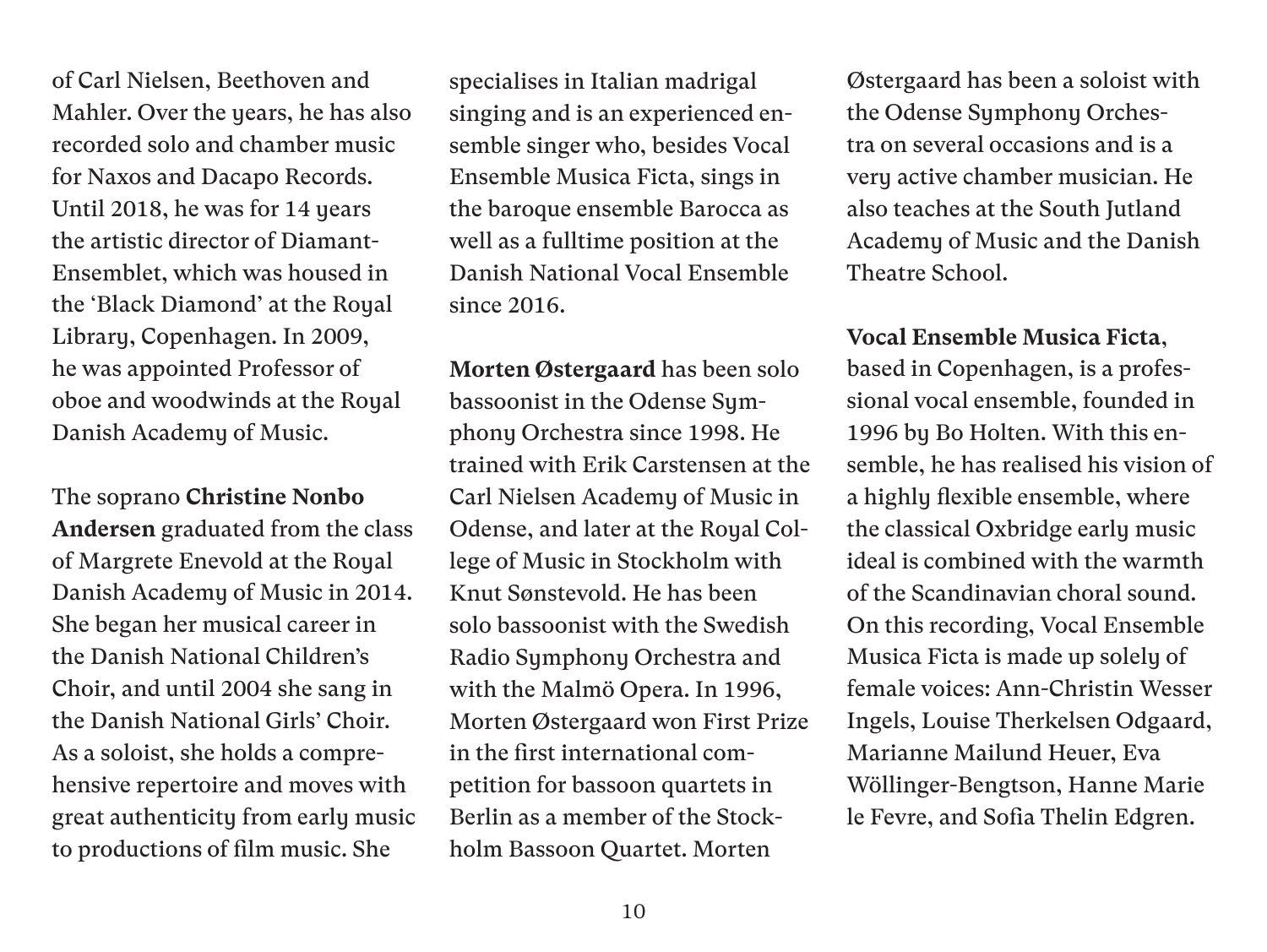**Odense Symphony Orchestra** is one of Denmark's five regional orchestras. The orchestra was founded in 1946, but its roots go as far back as around 1800. From being a theatre orchestra that also played symphonic music, the orchestra today appears as a modern symphony orchestra with a high level of activity. The orchestra's repertoire has a wide range and covers everything from film concerts, chamber music, family concerts to the great symphonic works and opera, such as Richard Wagner's *Der Ring des Nibelungen*. Odense Symphony Orchestra had 22 musicians at its founding but has grown to 73 permanent musicians over the years, from Denmark and all over the world. The orchestra performs around 100 concerts a year. The majority of the concerts take place in the Carl Nielsen Hall in Odense's Concert House, but the orchestra

tours throughout Denmark and the rest of the world.

**Bo Holten** is known for his work as both composer and conductor. He is especially known for his expertise in early vocal polyphony and his list of works comprises more than 100 pieces. He is the founder and the principal conductor of Vocal Ensemble Musica Ficta and has served as guest conductor for the BBC Singers. He was the principal conductor for the Flemish Radio Choir in Bruxelles until 2012. As a composer, Bo Holten has expressed himself successfully across the genre spectrum. However, he seems particularly interested in opera and vocal music. His operas, including *The Royal Physician's Visit* (2008) and *Gesualdo – Shadows* (2014) are some of the most acclaimed and performed Danish operas of recent times. His latest opera *Schlagt sie* 

*tot!* about Luther and the Reformation premiered at Malmö Opera in 2019.

**Hans Christian Andersen** (1805-

1875) was a Danish writer who became world famous through his fairy tales, loved by adults and children alike. *The Emperor's New Clothes* is among the best known, along with *The Ugly Duckling* and *The Little Mermaid.* Andersen also influenced many English children's authors, including A.A. Milne and Beatrix Potter.

**Eva Sommestad Holten** (b. 1957) is a Swedish stage designer and librettist, whose dramatic texts are highly indebted to her deep insight into performance practice. She has worked on several large scale opera projects, including *Maria Paradis* (1999), *The Visit of The Royal Physician* (2008),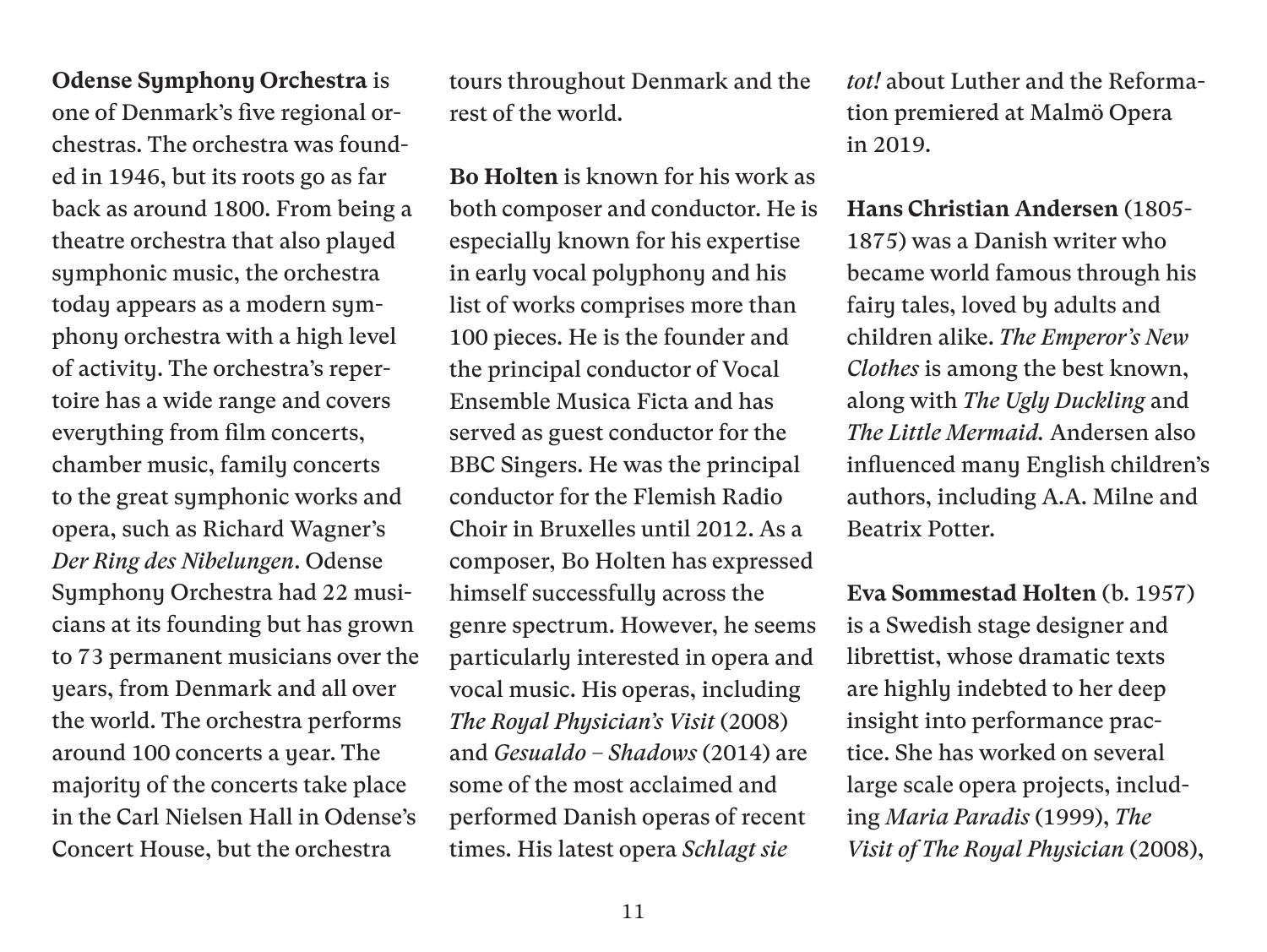# *Gesualdo – Shadows* (2014) and *Schlagt sie tot!* (2017).

**Sophus Claussen** (1865-1931) is one of the most important Danish poets of his age. Influenced by French Symbolism he spent much time in Paris and Italy as a freelance writer and painter. While seeking aesthetic perfection he tried, with his light rhythmical poetry, to transform impressions of the erotic dimension into visionary experiences.

# Det sagte og det usagte

#### af Andrew Mellor

Med ni operaer på værklisten er Bo Holten den mest produktive nulevende danske komponist af musikteater og samtidig en af Danmarks mest produktive nogensinde. Foruden at være komponist er han tillige udøvende musiker og har blandt andet grundlagt to af landet mest markante uafhængige vokalgrupper, gennem 16 år været dirigent for BBC Singers i London og desuden dirigeret samtlige danske symfoniorkestre, ofte i sin egen musik. Han insisterer på, at komponistens plads ikke kun er foran tomme nodeark, der venter på at blive udfyldt, men i høj grad også ude blandt aktive musikere. Hans mest markante holdning har imidlertid med selve det musikalske

sprog at gøre. I en stormomsust tid for tonal musik har Holten været en af dens mest lidenskabelige fortalere og sammenlignet komposition uden tonale harmonier med "at male uden farver."

Holtens musikalske baggrund spænder fra jazz til polyfoni. Som kompositionsøvelse for sig selv skabte han en orkesterudgave af Carl Nielsens monumentale orgelværk *Commotio*, der siden er blevet et etableret konkurrenceværk i Danmark; tanken om biologisk overlevelse over for et massivt mørke er da også et tema i både Holtens og i Nielsens musik (ligesom de har den underfundige humor til fælles). Såvel i samtale som i sin musik vender Holten gerne tilbage til den grundlæggende skønhed i enkle musikalske bestanddele – intervaller, melodier, enkle rytmiske og harmoniske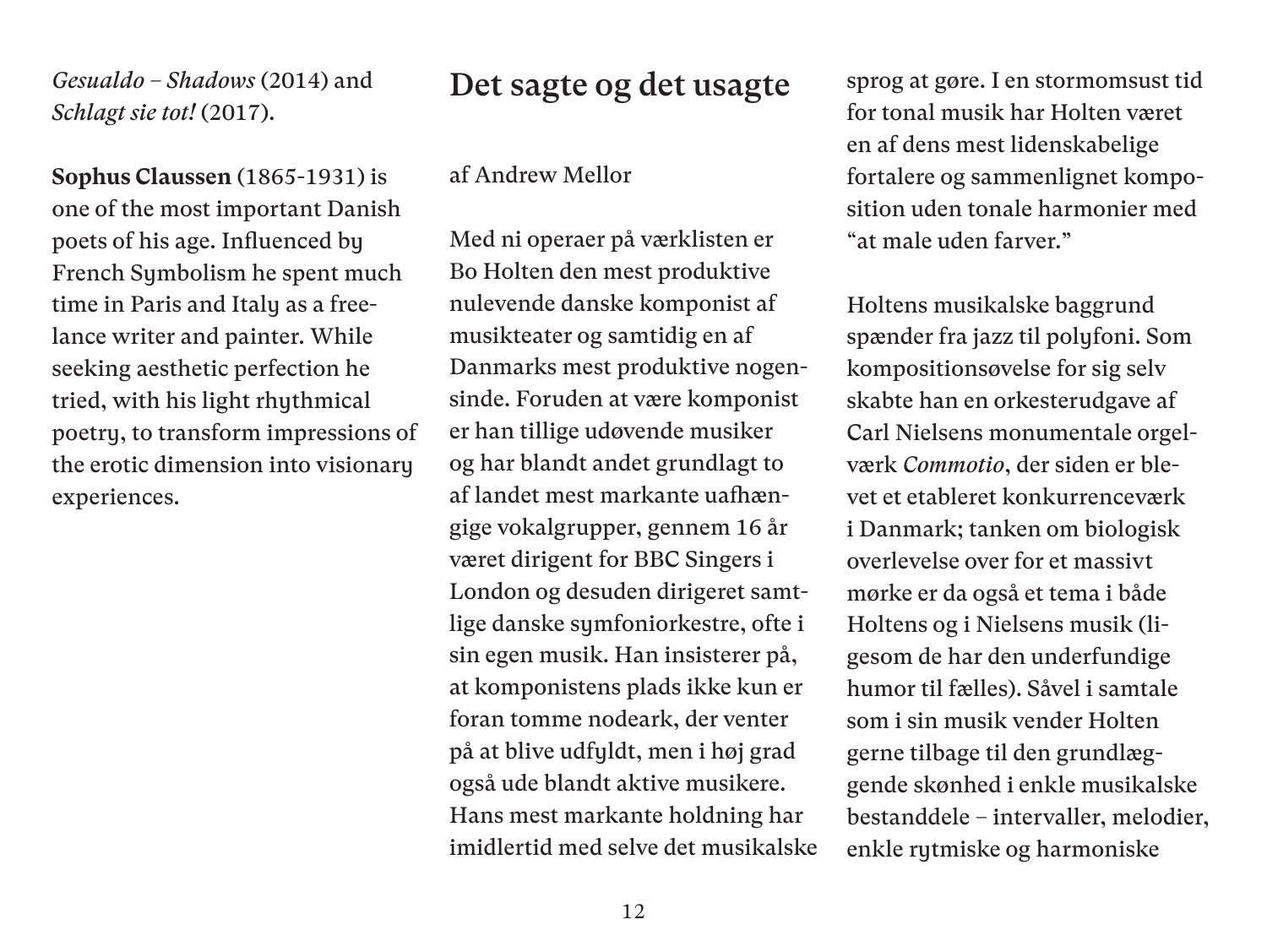greb. Med hans egen farverige fan- orkestret og DR Pigekoret under tasi som krydderi og minutiøse lydhørhed over for tekster er det blevet de centrale grundelementer *i* hans værker.

Kejserens nye klæder (2004) I 2004 fik Holten bestilling på et nut værk i anledning af H.C. Andersens 200-års fødselsdag året efter. Han valgte at sætte Andersens eventyr Kejserens nye klæder i musik, "fordi historien er så stærk og vedkommende, at det altid har undret mig, at ingen tidligere har gjort det  $-i$  hvert fald ikke med succes." Sammen med librettisten Eva Sommestad Holten skabte han ud fra Andersens egne ord en "koncertopera", der skulle være let at fremføre for symfoniorkestre suppleret med kor og to mandlige solister. Værket blev uropført i DR Koncerthuset den 21. april 2005 af DR Symfonikomponistens ledelse.

Andersens historie kredser om dels svindlernes fupnummer med at sy usynligt tøj, dels vrangforestillingerne hos kejseren og hans blindt tilbedende folk. Holten fremhæver det første ved lade den ene sanger synge begge de falske håndværkere i henholdsvis tenor- og barytonregister. Kejseren bliver sunget af yderligere en baryton, der samtidig fungerer som fortæller, mens det trestemmige damekor fungerer som kommentator og tilskuer (hvor de tre stemmer overtages af en lille gruppe voksne sangere).

Historien bevæger sig hurtigt af sted, men samtidig har hver enkelt scene et dramatisk højdepunkt, som understreges af, at partituret bevidst er skrevet "i en stil, som alle kan forstå, også børn." Musikken fortæller historien med et væld af detaljer, men markerer også den

afgørende forvandling, hvor bedrageriet begynder at kunne mærkes, med et mere grundlæggende stemningsskift. Samtidig er der raffinerede pasticher undervejs – når tenorsvindleren plæderer for sin overlegenhed på fransk, er det i Ravel-stil, og når den fiktive væv begynder at bevæge sig, klinger det af amerikansk minimalisme.

Også til allersidst i værket hentydes der til minimalismen, efter at barnet i Andersens historie har råbt, at kejseren "ikke har noget på." Mens hovedparten af orkestret begynder at spille en demonstrativ march, skruer en fraktion af musikerne op for tempoet i en gestus, Holten sammenligner med Steve Reichs faseforskydningsteknik. "Tanken er, at kejserens bevidsthed helt konkret spaltes på dette sted. Han eksploderer mere eller mindre, og derefter går det hele amok, da folket gør oprør,"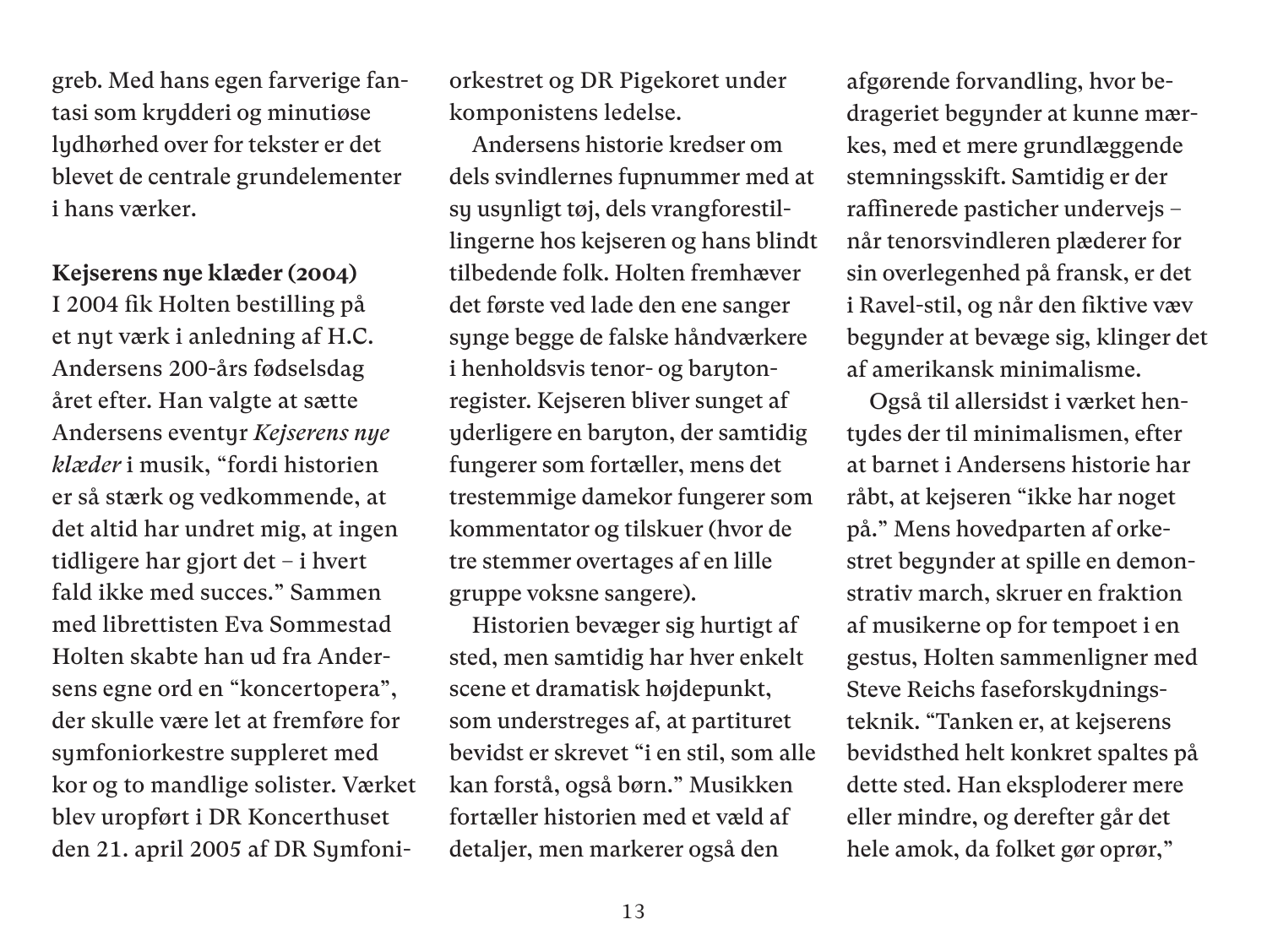forklarer han. Virkningen kan også sammenlignes med Dmitrij Sjostakovitjs absurde skildringer af undertrykkelse i en tilsvarende militaristisk stil.

#### **Obokoncert (1995)**

Holten har skrevet musik til nogle af de mest ikoniske film i dansk filmhistorie, heriblandt Lars von Triers *Forbrydelsens element* (1984) og Bille Augusts *Tro, håb og kærlighed* (1984). Under arbejdet med musikken til film af August i 1980'erne blev Holten fascineret af oboens ekspressive filmiske kraft, i særdeleshed hos DR Symfoniorkestrets daværende solooboist Bjørn Carl Nielsen. Den koncert, Holten i 1994-95 skrev til Bjørn Carl Nielsen, er gennemsyret af det lyriske udtryk som kendetegnede netop denne oboist.

Hovedparten af koncerten er skrevet i Rom, og meget af den

har tematisk forbindelse til byen. Åbningstemaet i andenvioliner og bratsch er en romersk middelaldermelodi i dorisk toneart, og dansen i begyndelsen af anden sats er en italiensk tarantel fra samme periode. Ikke kun det musikalske materiale er imidlertid hentet i fortiden. Stykket omfatter også en passacaglia i barokstil (hvor musikkens grundlag er en fast gentaget basfigur med en særlig harmonisk logik) og munder ud i en form for protestantisk koral, hvorfra Holten henter rigeligt med harmonisk fylde.

I et intermezzo angivet *Molto lento* umiddelbart før *Tranquillo*afsnittet tæt på koncertens afslutning slutter fløjte-, klarinet-, violinog bratsch-solister sig til oboen i en drømmelignende passage med en bemærkelsesværdig opbygning. *Ad libitum* og helt stille præsenterer instrumenterne forskellige versioner af koncertens hovedtema – der er

baseret på henholdsvis en kvart, en kvint og en stor sekst ud fra samme grundtone og hentyder til ikoniske værker af Händel (*Rejoice Greatly* fra *Messias*), Schumann (*Träumerei* fra *Kinderszenen*) og Strauss (*Beim Schlafengehen* fra *Vier Letzte Lieder*). "Tankerne kredser om dette alment europæiske og tidløse tema, der findes i alle mulige sammenhænge," forklarer komponisten.

Mere grundlæggende foregår der en vedvarende tonal diskussion mellem de dur- og moltonearter, som slår grundstemningen i værket an helt frem til den sidste takt, hvor musikken tilsyneladende har lagt sig fast på en stor terts, mens solisten med foruroligende effekt alligevel glider ned på en lille terts. Tilsammen giver det koncerten karakter af en spøgelsesagtig pastorale, hvor hornsektionen synes at ligge inde med vigtige hemmeligheder (i den ene af koncertens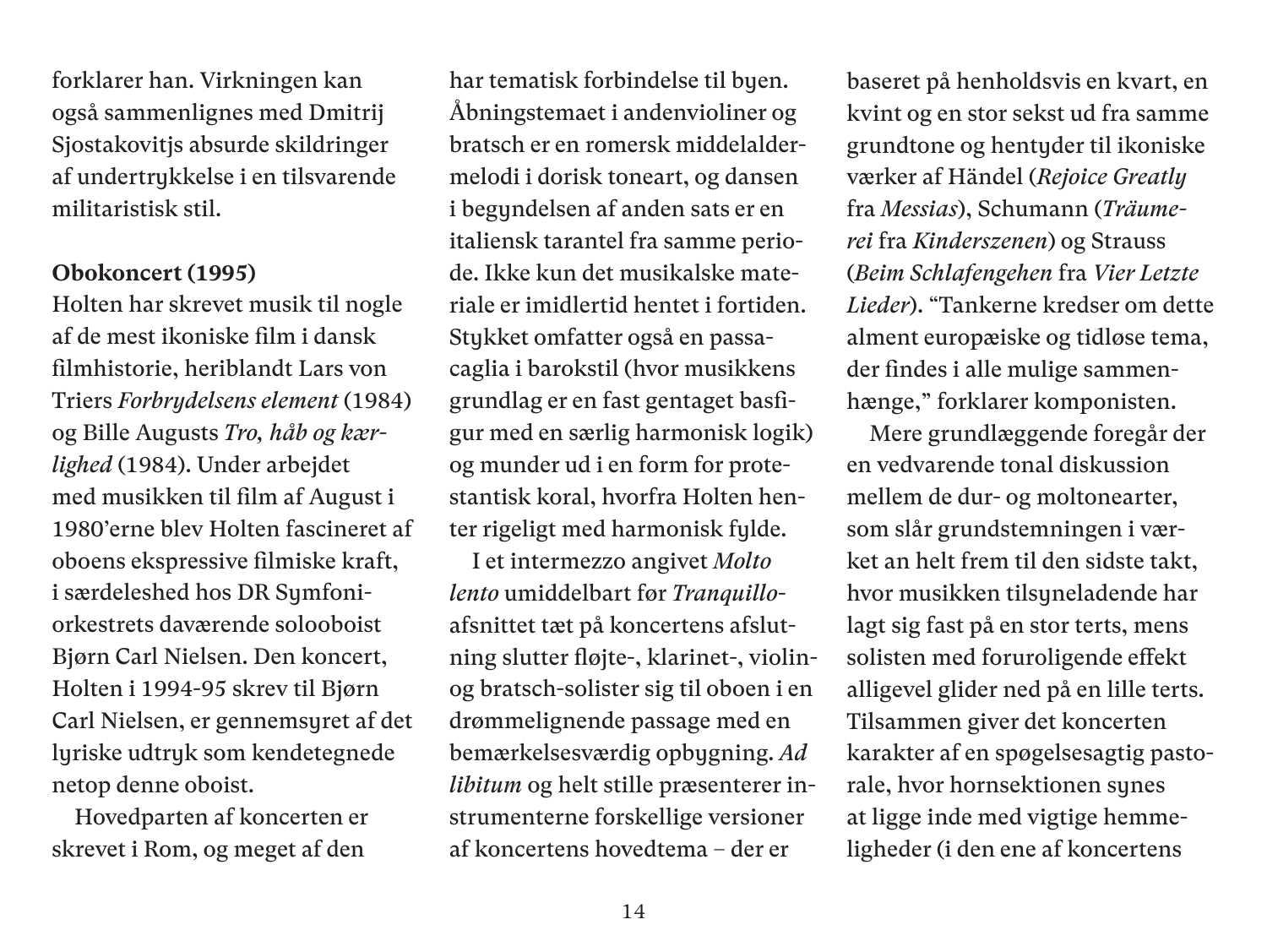kadencer slutter to horn sig til, mens oboen glider op og ned i smertefyldte glissader). "Det er den grundlæggende sandhed ved at være menneske," siger Holten, "at komedie og tragedie er to sider af samme sag. Både som menneske og dyr konfronteres man med det overalt, uanset hvor privilegeret et liv vi lever."

#### **Tusmørkets viser (1987)**

Efter at have læst musikvidenskab ved Københavns Universitet studerede Holten fagot ved Det Kongelige Danske Musikkonservatorium. I midten af 1980'erne fik han bestilling på en fagotkoncert og nåede at komponere omfattende skitser til den, før han kom frem til den konklusion, at de ekspressive muligheder i en fagotkoncert "ikke rækker længere end otte minutter", og opgav projektet. I samme periode var han opsat på at skrive noget til

en sopran, han var fascineret af, og besluttede at udvikle de uudnyttede skitser til en ny sangcyklus for høj, lyrisk sopran med obligat fagot.

En anden inspirationskilde var en kunstner, som Holten tilsyneladende har en del til fælles med. Digteren Sophus Claussen blev født og døde præcis samme år som Carl Nielsen og forener i sine digte det arkaiske med det moderne, det ekspressionistiske med det dunkle og det flabede med det gribende. "Jeg oplever hans poesi som dybt bevægende, men grundlæggende drejer det sig altid om kvinder og sex," siger Holten; "uanset hvordan man læser den, er der enorme erotiske strømninger i gang."

I tonesætningen af otte af Claussens digte er fagotten repræsentant for digteren, mens kvindestemmen er genstanden for hans sensuelle betagelse. Denne idé er indlejret i musikken lige fra begyndelsen,

hvor sopranen synger en ordløs hentydning til Wagners *Tristan og Isolde*, og fagotten omgående svarer ved at mindes det indledende høje C og den nedadgående bevægelse i åbningssoloen fra Stravinskys *Vårofferet* (den samme gestus vender senere tilbage). For Holten er det "kvinden og manden: på den ene side menneskesindets iboende vold og grovhed, på den anden side digtenes erotik og længsel efter evig kærlighed."

Sangkredsen udspiller sig som et sammenhængende forløb, hvor sangene bindes sammen som "en række stemninger med tilbagevendende temaer," kalder Holten det selv. De otte digte omfatter absurditeter, hjertesorg og flygtig glæde, nogle gange samtidig – en afgørende kvalitet for komponisten, ifølge hvem "hele idéen med al denne stilistiske variation er at afspejle menneskelivet i bedste forstand."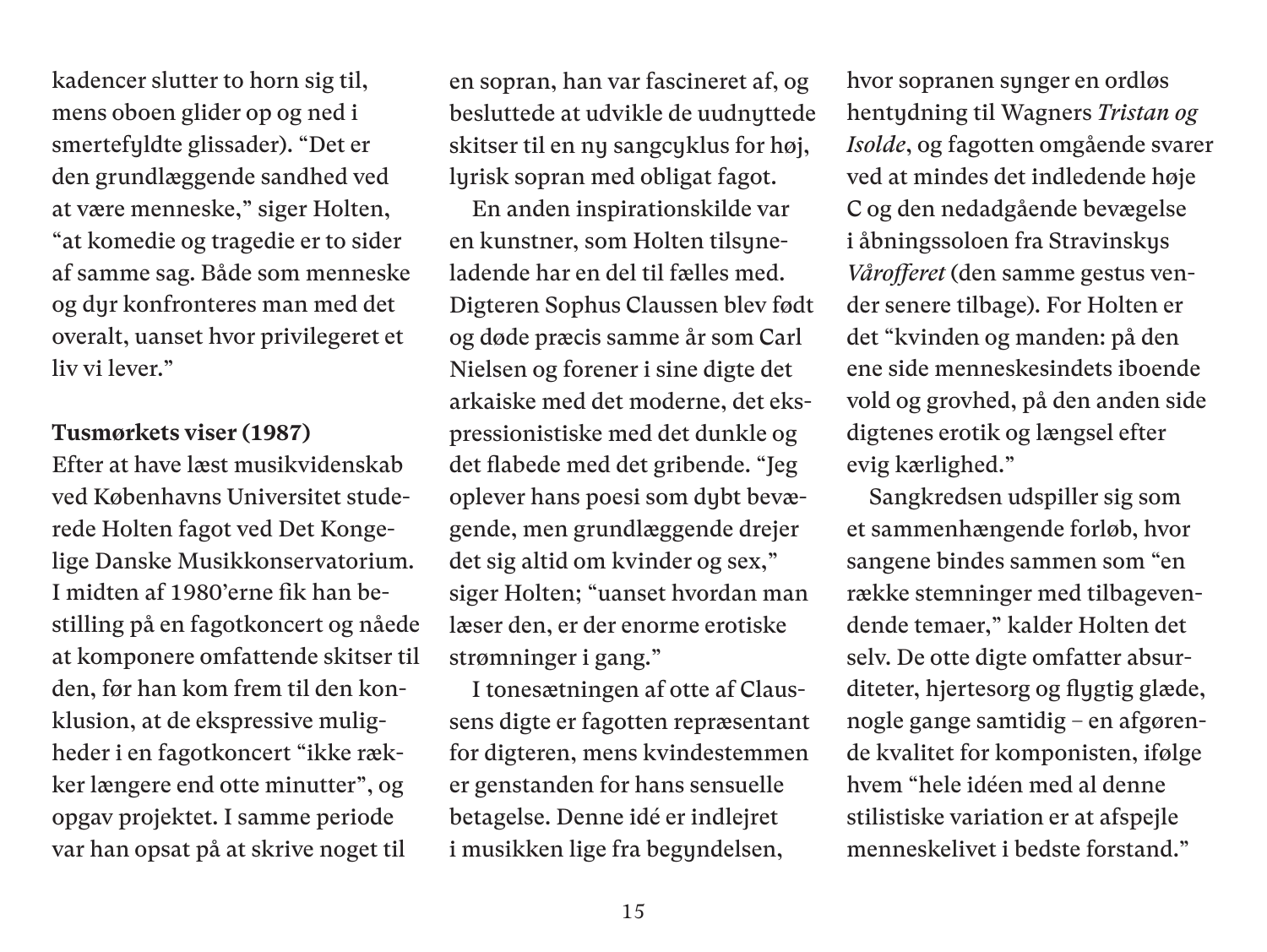Ligesom i *Kejserens nye klæder*  skorter det heller ikke på tematiske eller dramatiske signaler.

Sangen *Kærlighed* fortæller om det smertefuldt forgæves ved at hengive sig til kærligheden, men Holten tonesætter den som en stram, neobarok dans med et glimt i øjet. Historien i *Kavallérsorger* om Dingle-Dangles uregerlige søn gør han til "noget i retning af en popsang, blot lidt mere raffineret," mens den katteagtige *moto perpetuo-*bevægelse i *Du som en lille Kattekilling er …* manipulerer den rytmiske fremhævelse af et dansk børnerim ved at bevæge melodien en fjerdedel til venstre, det vil sige hen over taktstregen.

Sådanne greb skaber dybde og tvetydighed, mens Holten ved andre lejligheder stiller sig helt oprigtigt an. I *Maanens Tungsind* reagerer han på de sneklædte boulevarders "bløde silke" med en drømmeagtig impressionisme og krybende harmonier. Ligesom den jazz-barokke basgang i *Nocturne* henter kærlighedssangen *Sagtelig ...* sin blide intimitet fra jazzens tonesprog med "en Bill Evans-lignende harmonik". De sårede følelser i *Vaarsang ved Jul* rykkes helt frem i Holtens dystre, sørgmodige tonesætning, som tilsyneladende her befinder sig på en knivsæg af spændinger, sådan som den med helt nedbarberede harmonier funderer over tilværelsen i tusmørkets tomme skønhed. "Det er et spørgsmålstegn," siger Holten: "Er noget godt på vej, eller er alt håb ude? På en eller anden måde håber jeg stadig en lille smule."

*Andrew Mellor er journalist og kritiker med særlig interesse for dansk og nordisk kultur og musik.*

#### **Medvirkende**

Tenoren **Gert Henning-Jensen** er uddannet på Operaakademiet i København og på Mozarteum i Salzburg. Lige siden har han været lyrisk tenor ved Den Kongelige Opera i København. I dag synger han i verdens store operahuse og koncertsale. Han har optrådt på Metropolitan Operaen, Covent Garden, Staatsoper Berlin og Bastilleoperaen med dirigenter som Bernard Haitink, Guiseppe Sinopoli, James Levine og Richard Hickox.

Barytonen **Palle Knudsen** har siden 1999 været en del af solistensemblet på Den Kongelige Opera i København, hvor han i sin første sæson oplevede stor succes som Papageno i Mozarts *Tryllefløjten*. Siden da har han sunget flere end 25 forskellige operaer i Køben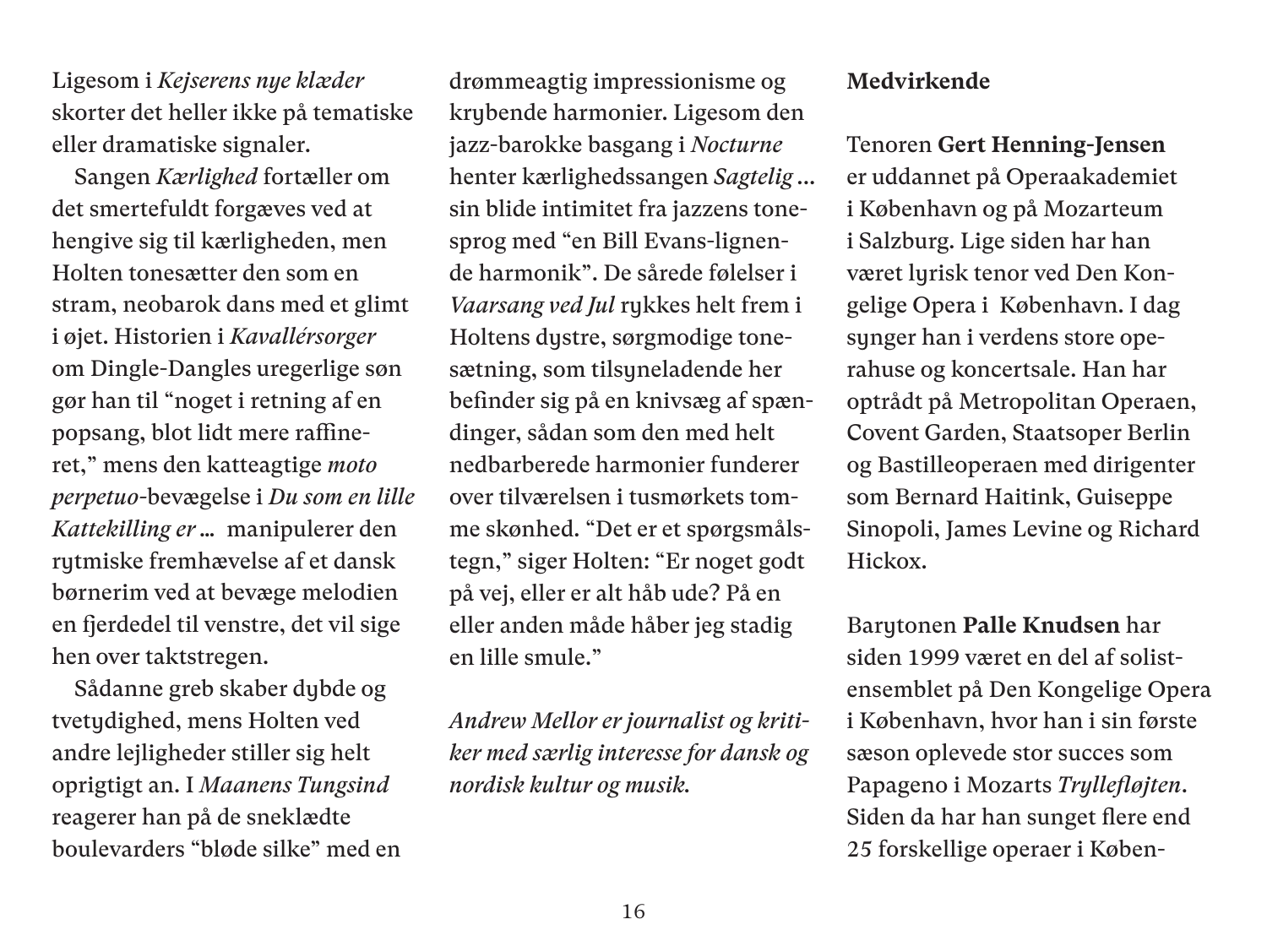havn, London, New York, Tel Aviv, Paris og andre operahuse rundt om i verden. De seneste og fremtidige forpligtelser inkluderer bl.a. Vaughan Williams' *Dona nobis pacem* og Mahlers *Lieder eines fahrenden Gesellen* med Aarhus Symfoniorkester, *Don Giovanni* ved Den Israelske Opera i Tel Aviv samt Marcello i *La bohème*, Sharpless i *Madame Butterfly* og Sweeney i *Sweeney Todd* på Operaen i København.

**Max Artved** er en anerkendt dansk solooboist og kammermusiker. Fra 1991-2010 var han 1. solooboist i DR Symfoniorkestret. Han har arbejdet som solist i adskillige sammenhænge og turneret i det meste af verden bl.a. med DR Symfoniorkestret, med hvem han har indspillet mange væsentlige symfonier, blandt disse, de samlede symfonier af Carl Nielsen,

Beethoven og Mahler. Han har gennem årene desuden indspillet solo- og kammermusik for Naxos og Dacapo Records. Frem til 2018 var han i 14 år kunstnerisk leder af DiamantEnsemblet, der havde til huse i Den Sorte Diamant som Det Kgl. Biblioteks husensemble. Han blev i 2009 udnævnt til obo og træblæserprofessor ved Det Kongelige Danske Musikkonservatorium.

Sopranen **Christine Nonbo Andersen** er uddannet hos Margrete Enevold ved Det Kongelige Danske Musikkonservatorium i 2014. Hun begyndte sin musikalske løbebane i DR Børnekoret og frem til 2004 sang hun i DR Pigekoret. Som solist spænder hun over et bredt repertoire fra den tidlige musik til produktioner af filmmusik. Hun har specialiseret sig indenfor den italienske madrigalsang og er en erfaren ensemble-

sanger, som ud over at synge i Vokalensemblet Musica Ficta er fastansat i DR Vokalensemblet. Hun dyrker desuden solosangen i barokensemblet Barocca og i andre førende ensembler i Danmark

**Morten Østergaard** har været solofagottist i Odense Symfoniorkester siden 1998. Han er uddannet hos Erik Carstensen på Det Fynske Musikkonservatorium og senere ved Kungliga Musikhögskolan i Stockholm hos Knut Sønstevold. Han har været tilknyttet som solofagottist i Sveriges Radios Symfoniorkester og Malmö Operaen. I 1996 vandt Morten Østergaard ved den første internationale konkurrence for fagotkvartet i Berlin 1. prisen som medlem af Stockholms Fagotkvartet. Morten Østergaard har ved flere lejligheder været solist med Odense Symfoniorkester og er en meget aktiv kammermusiker.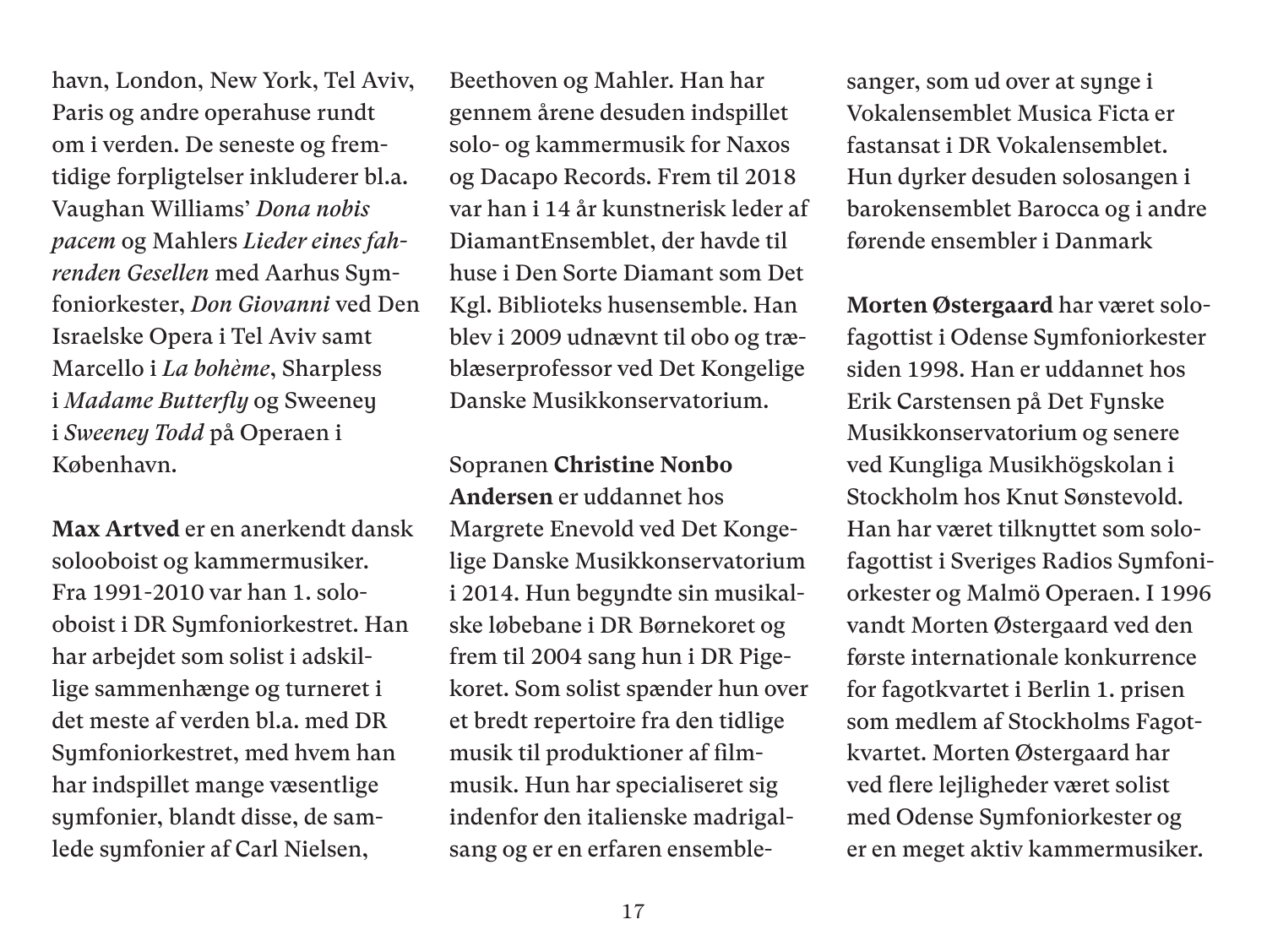Han underviser desuden på Syddansk Musikkonservatorium og Skuespillerskole.

**Vokalensemblet Musica Ficta** er et professionelt dansk vokalensemble, dannet i 1996 af Bo Holten. Her har han realiseret sin vision om et fleksibelt og projektorienteret ensemble, hvor den virtuose ensemblesang i alle dens afskygninger står i centrum. Vokalensemblet Musica Ficta favner et meget bredt repertoire. Ensemblets speciale er dog musikken fra middelalder og renæssance. På denne indspilning udgøres Vokalensemblet Musica Ficta af Ann-Christin Wesser Ingels, Louise Therkelsen Odgaard, Marianne Mailund Heuer, Eva Wöllinger-Bengtson, Hanne Marie le Fevre og Sofia Thelin Edgren.

**Odense Symfoniorkester** er et af Danmarks fem landsdelsorkestre. Orkestret blev grundlagt i 1946, men dets rødder går helt tilbage til omkring år 1800. Orkestret, oprindeligt et teaterorkester, som også spillede symfonisk musik, fremstår i dag som et moderne symfoniorkester med et højt aktivitetsniveau. Odense Symfoniorkesters repertoire er bredt og dækker over alt fra filmkoncerter, kammermusik, familiearrangementer til de store symfoniske værker og opera, blandt andet Richard Wagners *Nibelungens ring*. Odense Symfoniorkester havde ved grundlæggelsen 22 musikere, men er i årenes løb vokset støt og har nu 73 fastansatte medlemmer fra både Danmark og resten af verden. Orkestret giver årligt omkring 100 koncerter. Størstedelen af koncerterne foregår i Carl Nielsen Salen i Odense Koncerthus, men orkestret turnerer også i Danmark og resten af verden. **Bo Holten** er anerkendt for sit arbejde både som komponist og dirigent med speciale inden for den tidlige vokalpolyfoni. Hans værkliste tæller mere end 100 værker. Bo Holten er stifter af og dirigent for det Vokalensemblet Musica Ficta og har også virket som gæstedirigent for BBC Singers. Han var chefdirigent for Det Flamske Radiokor i Bruxelles frem til 2012. Som komponist har Bo Holten haft succes med at udtrykke sig på tværs af genrer, dog med særligt fokus på opera og vokalmusik. Holtens operaer, deriblandt *Livlægens besøg* (2008) og *Gesualdo – Shadows* (2014), er blandt nogle af de mest roste og spillede danske operaer i nyere tid. Hans seneste opera *Schlagt sie tot!* om Luther og reformationen havde premiere på Malmö Opera i 2019.

**H.C. Andersen** (1805-1875) var en dansk forfatter, der blev verdens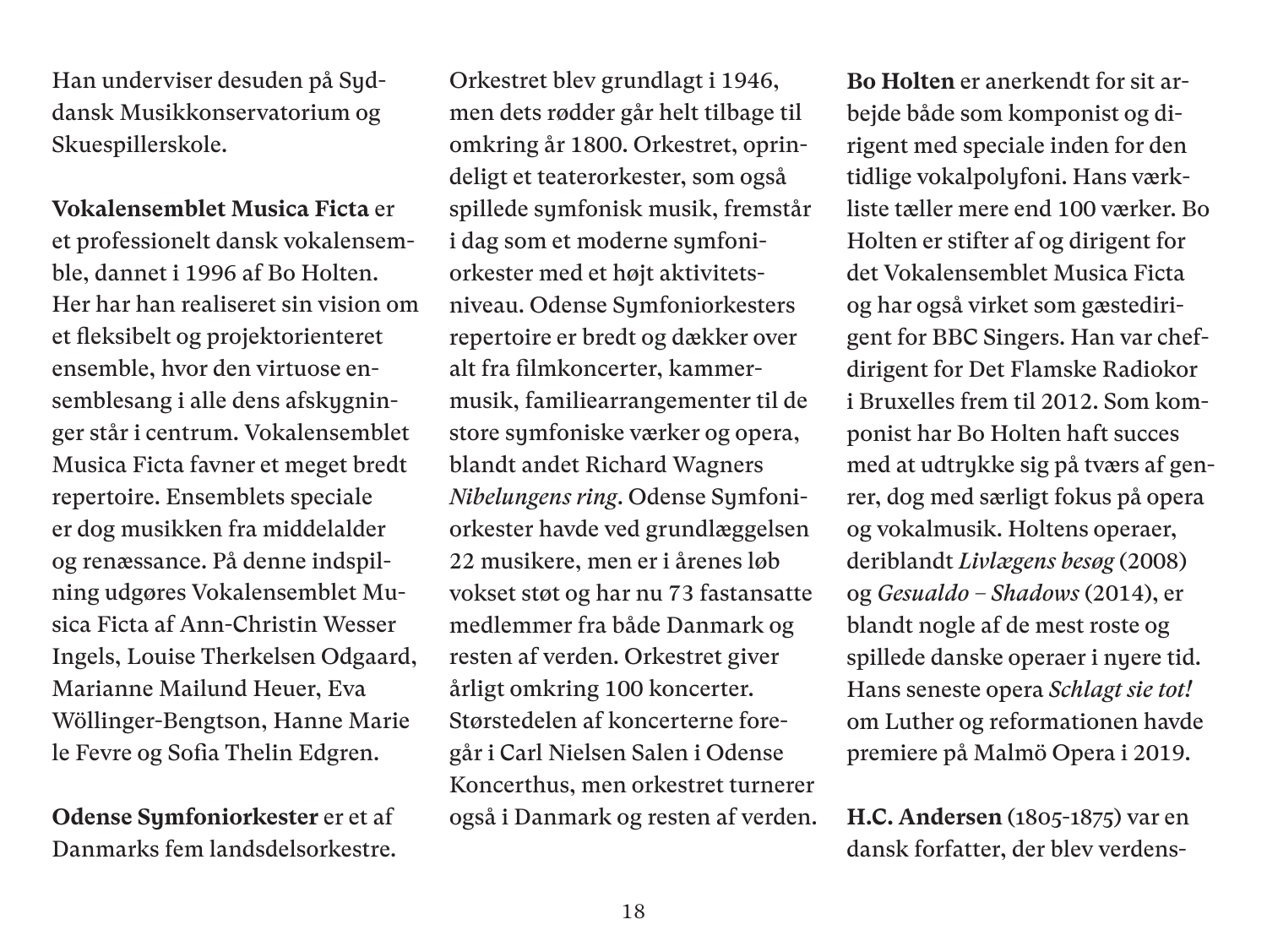berømt for sine eventyr, elsket af både børn og voksne. *Kejserens nye klæder* er blandt de mest kendte sammen med *Den grimme ælling* og *Den lille havfrue*. H.C. Andersen påvirkede også mange engelske børnebogsforfattere, herunder A.A. Milne og Beatrix Potter.

**Eva Sommestad Holten** (f. 1957) er en svensk scenograf og librettist, hvis dramatiske tekster er tæt forbundet med hendes dybe indsigt i performance-praksis. Hun har arbejdet på adskillige store operaproduktioner, herunder *Maria Paradis* (1999), *Livlægens besøg* (2008), *Gesualdo – Shadows* (2014) og *Schlagt sie tot!* (2017).

**Sophus Claussen** (1865-1931) er en af sin tids vigtigste danske digtere. Han var påvirket af fransk symbolisme og tilbragte en stor del af sin tid i Paris og Italien som freelanceskribent og kunstmaler. På vej mod sit mål om æstetisk perfektion lykkedes det ham at omdanne det ubevidst erotiske, det sanselige til visionær, rytmisk letflydende poesi.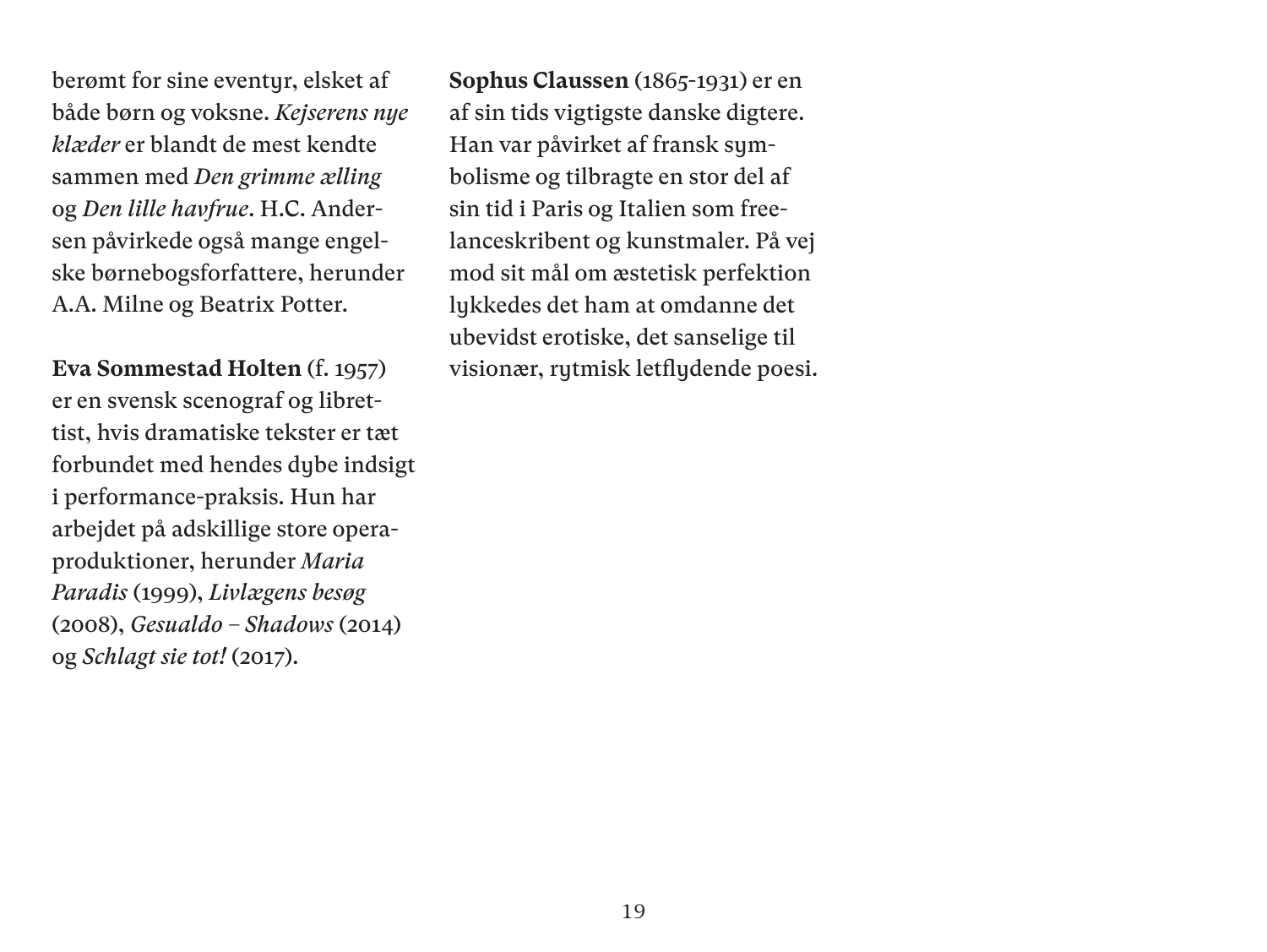# Kejserens nye klæder Libretto (2004)

En koncertopera frit efter H.C. Andersens eventyr. Libretto af Eva Sommestad Holten.

*Librettoen bygger på et fortællerteater-princip, hvor kor og to solister skifter mellem forskellige roller og fortælling.*

#### Kejseren i klædeskabet **1**

*For mange år siden levede en kejser, som holdt så uhyre meget af smukke, nye klæder, at han gav alle sine penge ud for ret at blive pyntet.*

Hoffolk Kejseren er i klædeskabet! Kejseren er i klædeskabet!

*Ja, dér var kejseren!*

# The Emperor's New Clothes (2004)

A 'concert opera' freely adapted from the H.C. Andersen fairy tale. Libretto and English singing translation by Eva Sommestad Holten

Singing translation available in English and Swedish

*The libretto is based on the principles of storytelling theatre, where choir and two soloists switch between several characters and narration.*

#### The Emperor in the dressing room

*Many years ago, there was an Emperor so exceedingly fond of fancy new clothes, that he spent vast riches on royal robes.*

#### **Courtiers**

The Emperor is in his dressing room! Look, he is in the dressing room!

*Yes, here's the Emperor! Yes here!*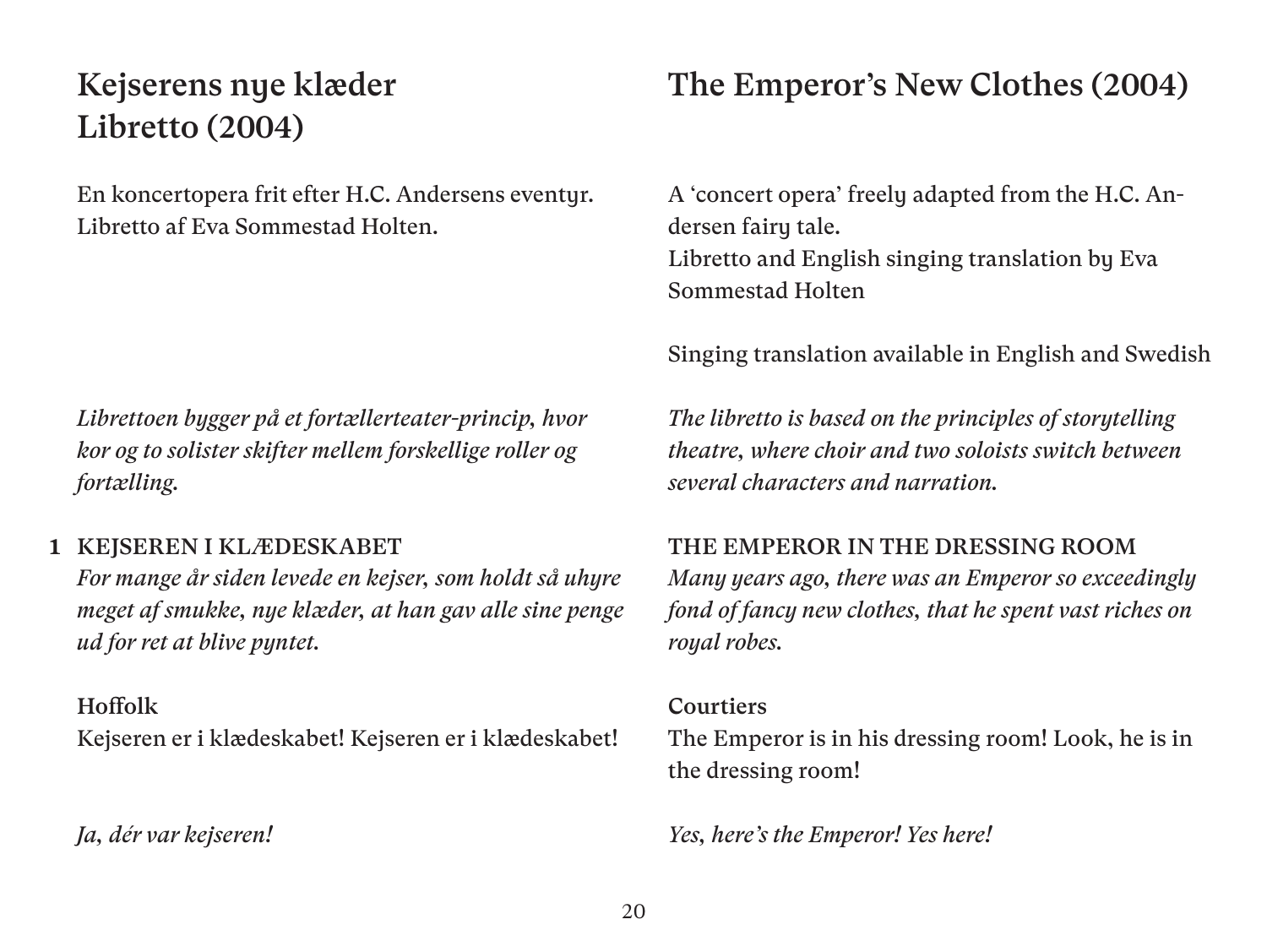# Kejseren

Ahh! Så skønt, så dejligt! Sarte silkestoffer, atlask, brokade … Se de stramme skørter, de gyngende sløjfer, de stivede kniplinger *…* Se mig … ! Se min figur! Det strammer, det gynger – se mig i spejlet! Det er den skønneste kunst at ret pynte den kongelige krop! Voilà!

# Hoffolk

Er kejseren i rådet? Nej, han er i klædeskabet! Han er her! Tid til at se den næste kongelige kjole! Nyd jeres kejser, det er da en fornøjelse!

# Bedragerne kommer til byen **2**

*Men den dag, der var der kommet to bedragere til kejserens by. Den første var den højeste, og han havde de fineste strømpebånd i sløjfer:*

## Bedrager 1

Deres Excellence! Min Kejser! Er der nogen højere dyd end dragtens perfektion, end kroppens fordampning til kunst og til skønhedens spejl? Hvad er mon større end at tale til Ånden gennem farve, form og duft?

#### Emperor

Ahh! ! What joy, what pleasure! Finest silk and satin, ribbon and laces … Look, this fitted doublet, the fluttering ruffles, the swaying skirts and bows *…* Ah, that's me … ! That's me! This noble shape, the swinging, the swaying *…* Look in the mirror! With taste adorning the Emperors body is truly a fine art. Voilà!

## **Courtiers**

The Emperor is in council? No, he's in the dressing room! He is here! Time to behold the newest royal garment! Ah! Look at your Emperor! Ah! What a pleasure, what happiness!

# The swindlers come to town

*But this day, this very moment, two true swindlers did enter the town. The first one was the stateliest, he was clad in the dainties of diamond-set blue garters:*

## Swindler 1

Imperial highness! My Emperor! Is there any higher virtue than the perfect fit, where bodies condense to fine art, to the mirror of grace? What could give more delight than pleasing the senses with colour, cut and scent?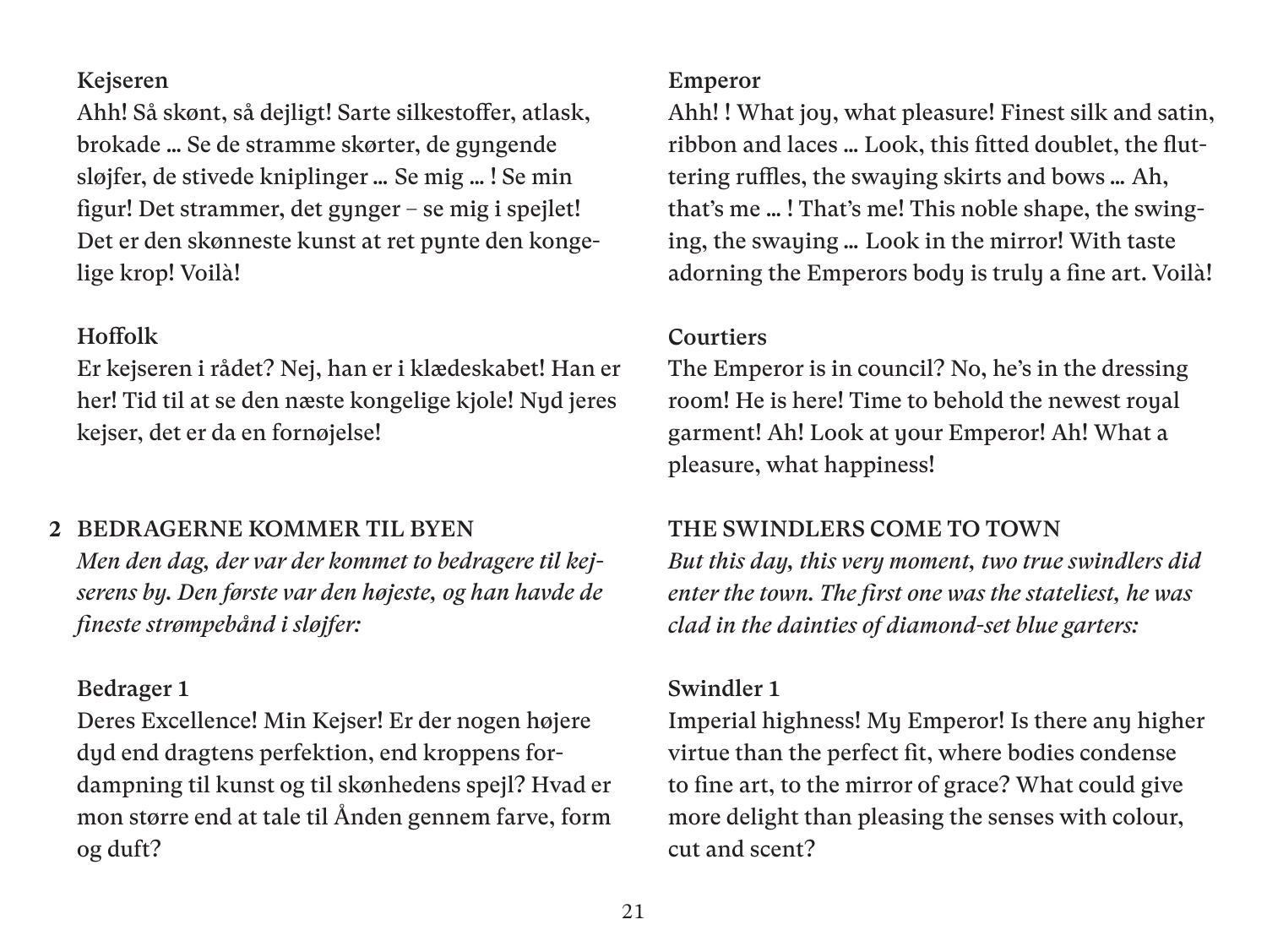*Den anden havde lyserøde lommeklapper, og han talte fransk:*

#### Bedrager 2

Monsieur l'Empereur! C'est la Beauté! La perfection de la réflexion *…*

# Kejseren

Se, to fremmede i vores fornøjelige lille by! Man siger at de forstår at væve det dejligste tøj – de smukkeste farver, de eventyrligste mønstre.

# Bedrager 1

Og tøjet har den forunderlige kraft, at det bliver usynligt for den, der er utilladeligt dum, eller ikke duer til sit embede.

# *Kejserens interesse blev vakt:*

# Kejser

Tøjet bliver usynligt for den der ikke duer til sit embede. Så kan jeg kende de kloge fra de dumme!

*The second one wore pocket flaps with scarlet buttons and he did speak French:*

# Swindler 2

Monsieur l'Empereur! C'est la Beauté! La perfection de la réflexion *…*

# Emperor

Look, two strangers who have come to our sweet and humble little town. It's said that they do know to weave the most delicate cloth, with beautiful colours, all set in marvellous patterns.

# Swindler 1

And this same cloth has a truly magic pow'r, being all-invisible to those who are unsuitably stupid. or unworthy of their office.

# *The Emperor's attention was aroused:*

## Emperor

This will be invisible to those who are unfit for their office. Thus, I can tell the wise from the foolish.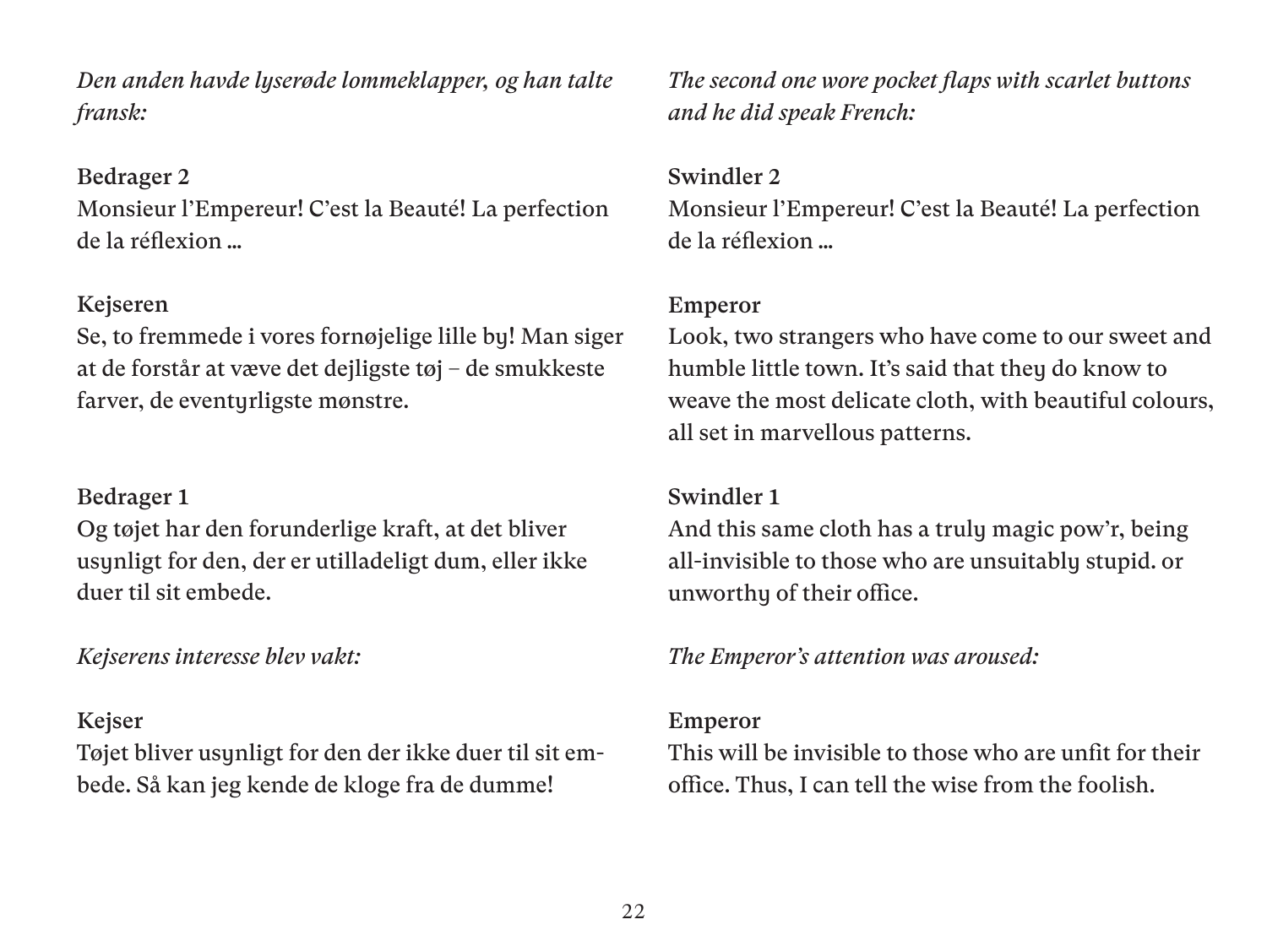#### Alle

# *HVIS MAN ER DUM, KAN MAN IKKE SE, HVOR ENESTÅENDE DENNE KUNST ER.*

#### Kejseren

Så kan vi kende de kloge fra de dumme. *(Til bedragerne:)* Det tøj må straks væves til mig! Straks!

Bedrager 1 Det koster …

Bedrager 2 Très cher …

*Og Kejseren gav dem mange penge på hånden …*

Bedrager 2 Plus cher *…*

*… og de fik mere guld i poserne, meget guld i poserne.*

Bedrager 1 Og vi små straks have det fineste silke, det prægtigste guld, perler, indigo og cochenil.

*IF YOU ARE STUPID YOU CANNOT SEE, HOW MOST MAGNIFICENT THIS ART IS.*

#### Emperor

All

Thus, we can tell the wise from the foolish. *(To the swindlers)* I want this cloth woven for me! Now.

Swindler 1 It's costly …

Swindler 2 Très cher …

*The Emperor gave them heaps of silver and gold …*

Swindler 2 Plus cher *…*

*… and he poured more gold in their pockets …*

## Swindler 1

We must at once have the finest of silks and the most precious pearls, purple, indigo and cochineal.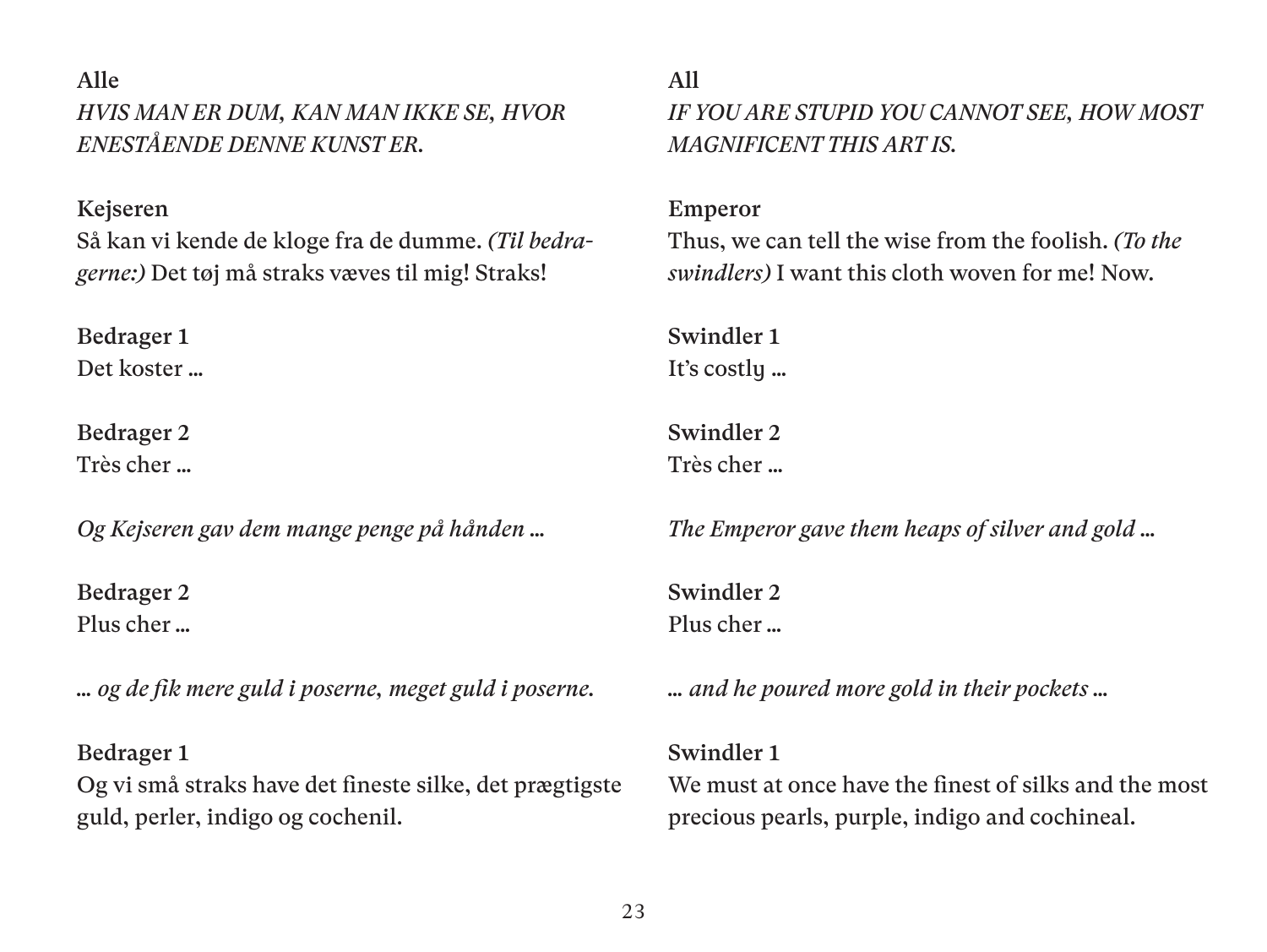*Og kejseren rystede lidt på hånden, fordi det blev meget dyrt. Men da de to bedragere blev alene, lagde de alt i deres egne poser – det prægtigste guld, det fineste silke, perler, purpur, indigo og cochenil.*

# Væven går – hænderne danser! **3**

*Og de satte vævestolene op og lod som om de arbejdede. Og hvor var de flittige, hænderne dansede over væven!*

Bedrager 2 Voilà! Eh bien!

*Pif, pif, spolen går, dunk, dunk, bommen slår! Pif, dunk!*

*Og de arbejdede på de tomme væve langt ud på natten. Og alle i byen vidste, hvilken forunderlig kraft tøjet havde, og alle ville de se, hvor dårlig eller dum deres nabo var.*

*The hand of the Emperor trembled slightly, since this was a costly affair. But when the swindlers again were on their own, they did put everything in their own knapsacks; the most precious pearls, the finest of silks, gold, purple, indigo and cochineal.*

# WEAVING – SHUTTLES FLYING!

*And with looms set up, how busily they pretended to be working! All night long so busily, busily! All hands and shuttles were flying, dancing!*

Swindler 2 Voila! Eh bien!

*Piff, piff, shuttle, go! Dunk, dunk, a beating beam! Piff dunk!*

*And the swindlers were working the empty looms far into the night. And all in town they knew what magical powers the cloth did possess, and they all wanted to learn how bad and blind and stupid their neighbours were.*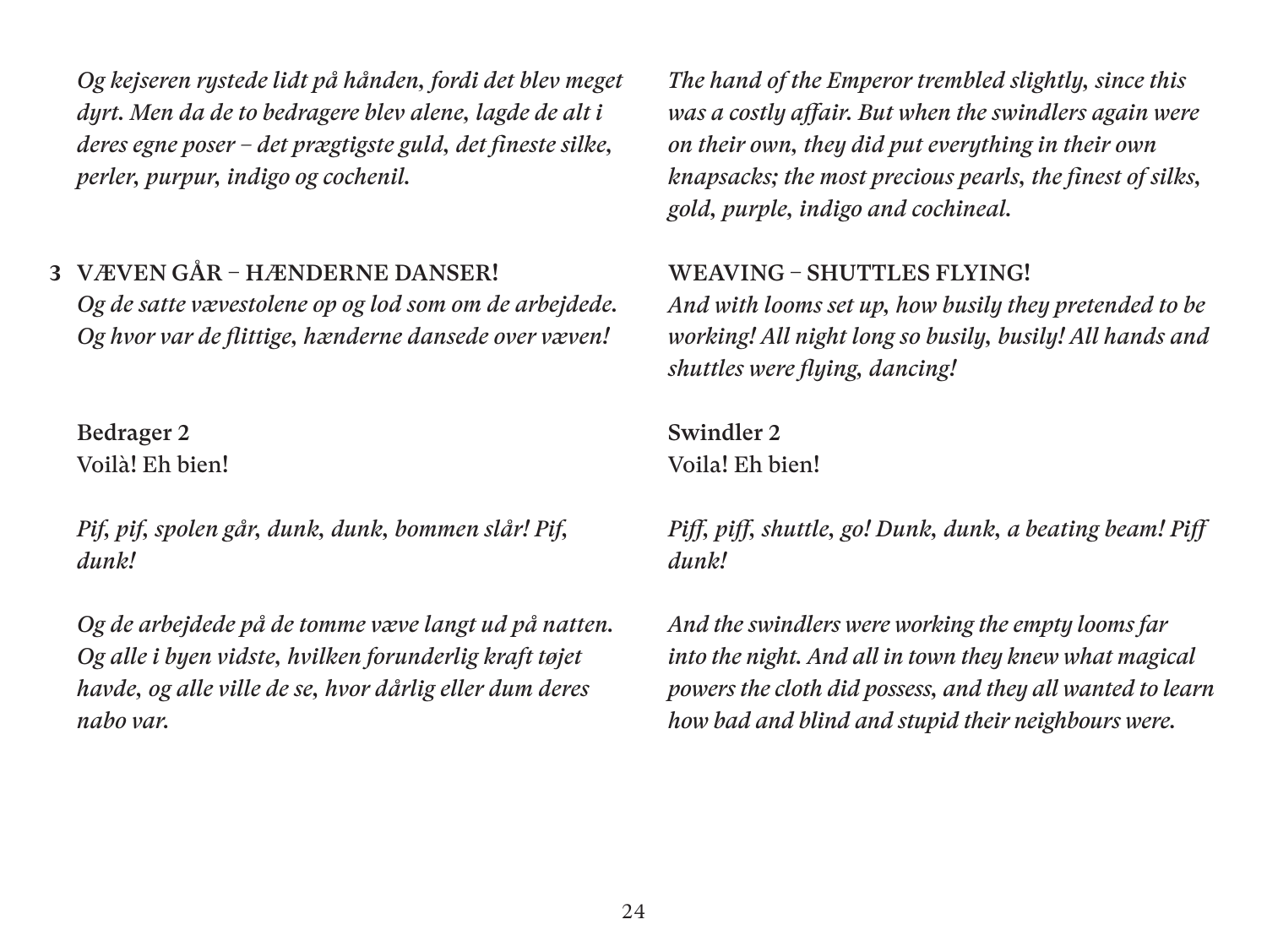# Kejseren sender embedsmænd til at **4**inspicere tøjet

#### Kejseren

Nu gad jeg godt vide, hvor vidt de er nået med tøjet,

*… sagde kejseren. Men han var lidt underlig om hjertet ved at tænke på, at den der var dum intet kunne se.*

#### Kejseren

Jeg sender først min gamle skikkelige minister! For han har forstand, og ingen passer sit embede som han.

*Og ministeren gik hen til bedragerne.*

Bedrager 2 Ah, Monsieur le Ministre!

*Og bedragerne pegede på den tomme væv.*

Bedrager 1 Er farverne ikke dejlige? Er mønstret ikke smukt?

# The Emperor sends officials to inspect THE CLOTH

#### Emperor

Now I will examine what progress they do with my cloth.

*… said the Emperor. But he felt uneasy when recalling and remembering that those who are fools, could not see a thing.*

#### Emperor

I send at first my trusted minister and true servant, for he is wise, and none is more fit for office than he.

*And the minister went off to the swindlers.*

Swindler 2 Ah, Monsieur le Ministre!

*And the swindlers they pointed at the empty loom. (Choir and swindlers pointing)*

Swindler 1 The colours aren't they brilliant? Behold the bold design!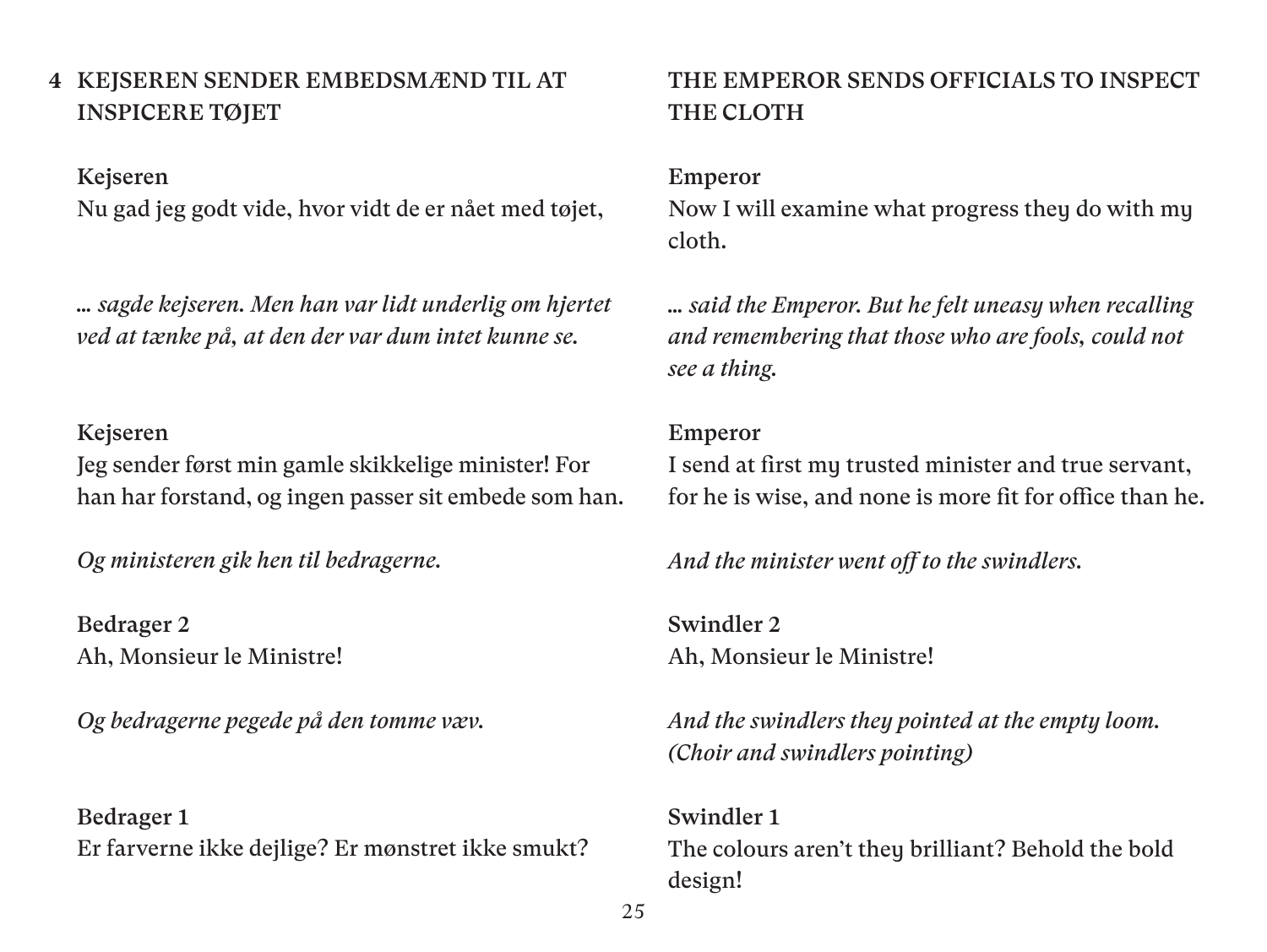*Men han kunne intet se, for der var ikke noget. Var han dum? Duede han ikke til sit embede? Det måtte ingen mennesker vide!*

*Og ministeren fortalte kejseren, at det behagede ham særdeles! Dette mønster, disse farver … Ja, det er ganske allerkæreste!*

#### Hoffolk

De skønneste kulører! Det dejligste mønster! Ja, det er ganske allerkæreste!

*Og kejseren sendte snart en anden skikkelig embedsmand hen for at se, om tøjet snart var færdigt.*

Bedrager 1 Træd nærmere! Er farverne ikke henrivende?

Bedrager 2 Bleu d'indigo, vermillon!

Bedrager 1 Og bemærk det fine mønster af kinesiske flad-finker! *But he could see nothing there, since there was really nothing. Was he dumb? Unfit for his office and position? No one should never ever know this!*

*And the minister informed the Emperor that it delighted him immensely! All these patterns, all these colours … Yes, this was really most adorable!*

#### **Courtiers**

The most delightful patterns, the brightest of colours! Yes, this is really most adorable!

*And the Emperor before long sent a new trustworthy official to inspect if the cloth would soon be ready.*

Swindler 1 Come closer! The colours, are these not enchanting?

Swindler 2 Bleu d'indigo, vermillon!

Swindler 1 And behold this fitted pattern of Chinese flaring flatfinches!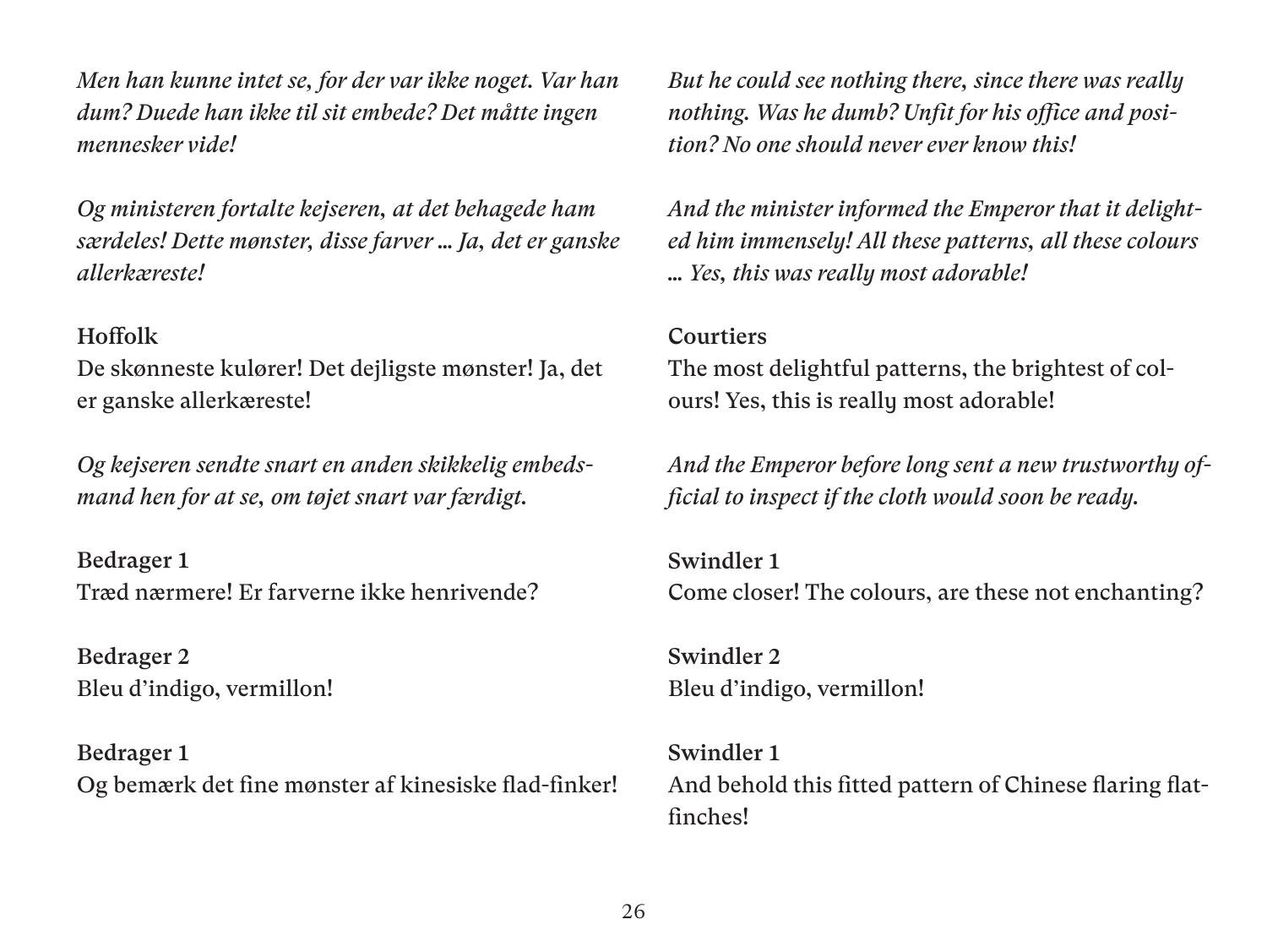*Men det gik ham som ministeren: Han kunne intet se. Det måtte ingen mennesker vide!*

*Det fineste mønster af kinesiske flad-finker. Ja, det er ganske allerkæreste, sagde han til kejseren.*

#### Hoffolk

De skønneste kulører! Det dejligste mønster! Ja, det er ganske allerkæreste!

#### Kejseren vil selv se tøjet **5**

*Nu ville Kejseren selv se tøjet, mens det endnu var på væven.*

*Pif dunk, spolen går! Dunk, dunk, bommen slår! Væverne vævede af alle kræfter, uden trævl og tråd.*

Bedrager 2 *(Ser pludseligt op fra væven)* Enfin, enfin, Monsieur l'Empereur! Bienvenu! *But as with the trusted minister he did not see a thing. No one should never ever know this!*

*This fine, fitted pattern of Chinese flaring flat-finches. Yes, this is really most adorable, he assured the Emperor.*

#### Courtiers

The most delightful patterns, the brightest of colours! Yes, this is really most adorable!

# The Emperor wants to see the clothes FOR HIMSELF

*The Emperor now wished to see his new cloth while it still was on the loom:*

*Piff, dunk, shuttle go! Dunk, dunk, a beating beam! Weaving and labouring with might and main – with no warp nor weft!*

Swindler 2 *(Looks up from the loom)* Enfin, enfin, Monsieur l'Empereur! Bienvenu!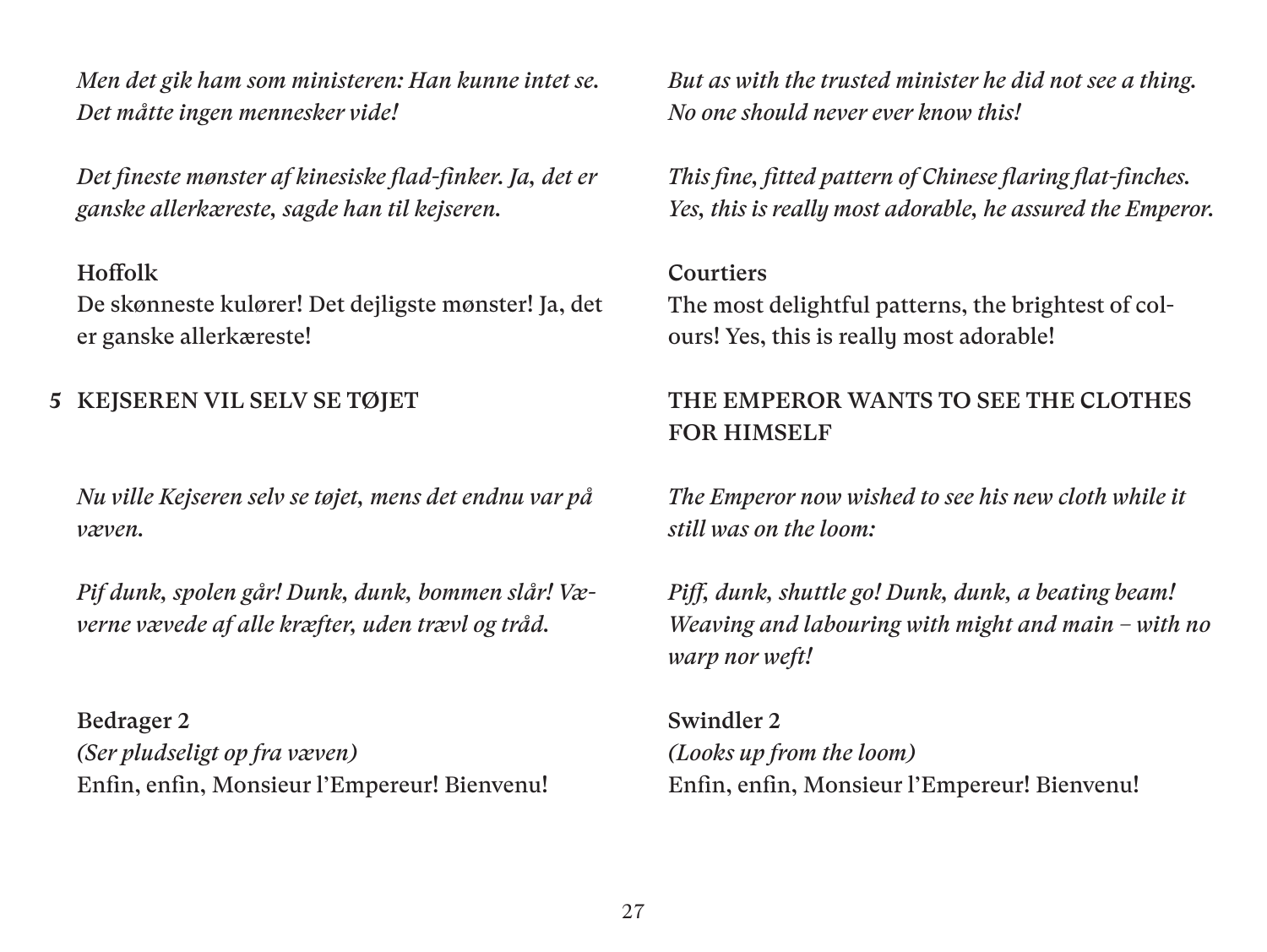#### Bedrager 1

Kom nærmere! Lad Dem opsluges af Kunstens mysterier! Se mønstrets dirrende uro! Se farvernes besnærende spil!

Bedrager 2 La perfection de la séduction!

## Hoffolk

Ja, er det ikke magnifique! Nu har vi noget virkelig enestående i vores lille by! Noget så fint og fornemt som var vi ude i den store verden!

Kejseren *(For sig selv)* Hvad for noget! Jeg ser jo ingenting!

*(Det indre mareridt får overtaget – bedragernes stemmer bliver fjerne)*

Bedrager 2 Monsieur l'Empereur?

### Swindler 1

Come closer! Let the mysteries of art overwhelm you! Behold the fluttering pattern! Behold the vibrant colours, the blaze!

Swindler 2 La perfection de la séduction! !

#### **Courtiers**

Yes, is it not magnifique! Now we have something of true eminence and greatness in our little town! Something to give us fame, as were we a city of true importance!

Emperor *(To himself)* What is this? I can't see anything!

*(The inner nightmare takes over – the voices of the swindlers fade away)*

Swindler 2 Monsieur l'Empereur?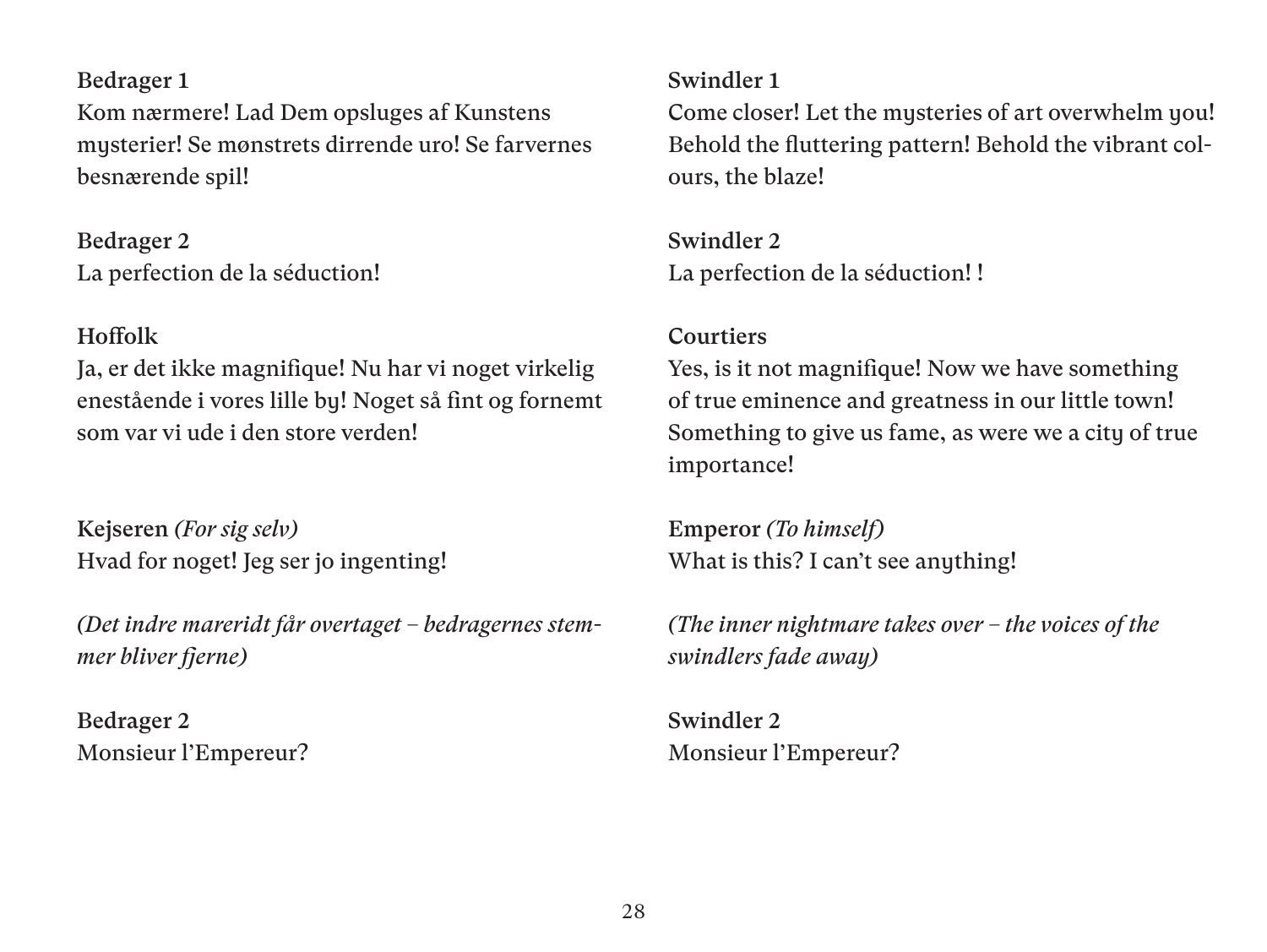#### Kejseren

Ja, det er meget smukt! *(indre stemme:)* Er jeg virkelig uduelig? Er jeg virkelig den dummeste? Dum? Det har mit allerhøjeste bifald! Ja, det er smukt *…*

Bedrager 1 Bemærk de yndige flad-finker, monteret i dobbelt jaquard-spejlmønster!

Kejseren *(indre stemme)* Kun mig, der intet ser *…* Dum, uduelig, dum, dummest …

Bedrager 1 *…* mærk flad-finkerne *…*

Kejseren *(Fraværende)* Det er magnifique, nysseligt, excellent …

Bedrager 2 *(Med absolut autoritet)* Exactement magnifique excellent!

#### Emperor

Yes, it is very nice *… (inner voice:)* Should I really be incompetent? Should I really be the stupidest? Dumb? It has my highest approval! Highest! Yes, it is nice *…*

Swindler 1

Behold the beautiful flat-finches, arrayed in a twintwisted spinning pattern!

Emperor *(inner voice)* Just me don't see a thing *…* Dumb, incompetent *…*

Swindler 1 *…* Look, flat-finches *…* !

Emperor *(Absently)* It's *magnifique,* unsurpassed, excellent …

Swindler 2 *(With absolute authority)* Exactement magnifique, excellent!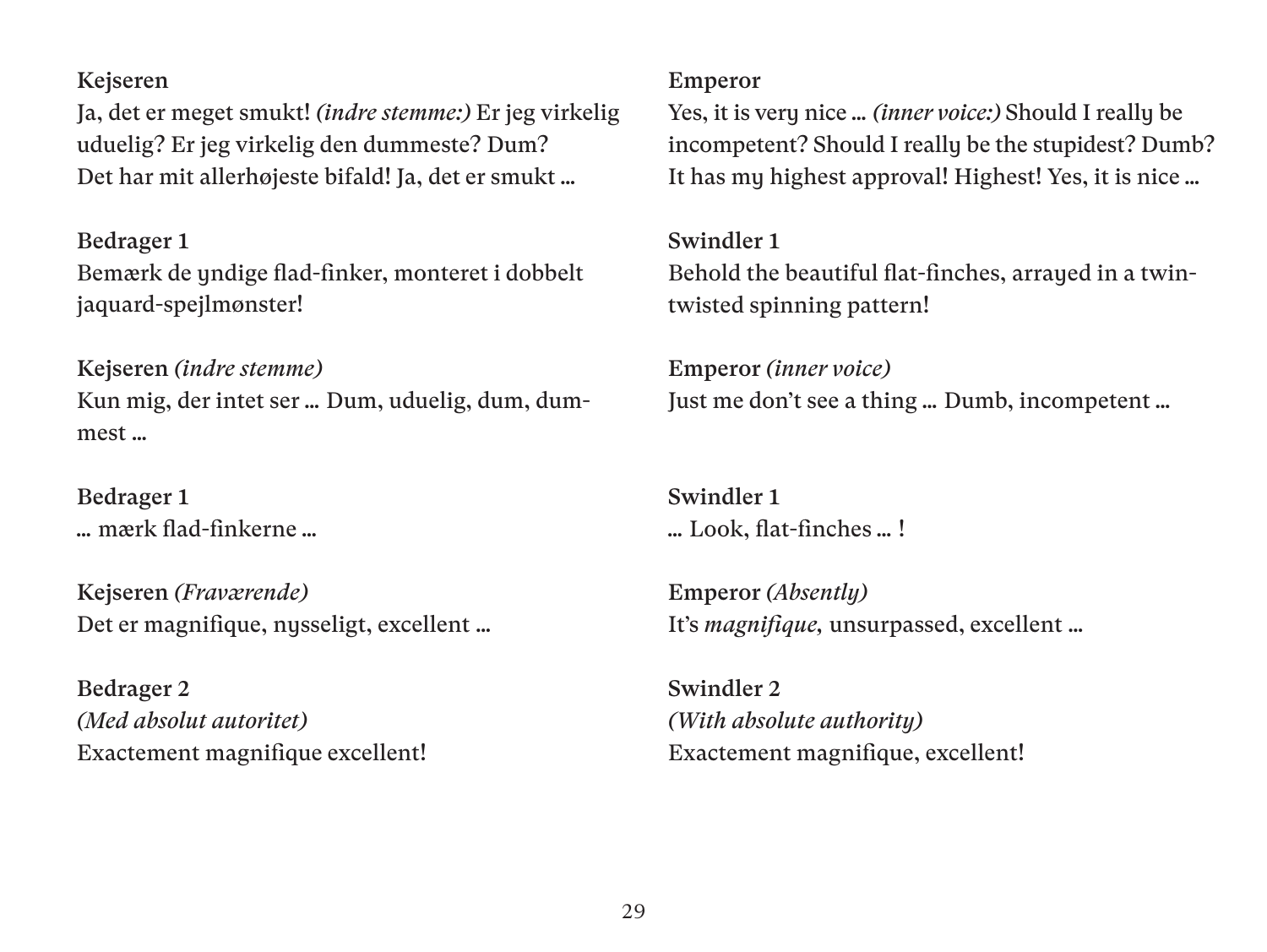Kejseren *(Vågner op)* Til disse skikkelige mænd giver jeg hermed ridderkorset og titel af første vævejunkere!

*(Hænger ridderkors i knaphullet)*

For de skønneste fremskridt i Kunstens tjeneste!

# Klæder bliver syet og kejseren bliver **6**klædt på

#### Bedrager 1

Men kære Kejser! Hvorfor ikke tage i klæder dette nye prægtige tøj ved den store procession, der forestår?

# *Så blev der travlt!*

# Bedrager 1

Lad 16 lys brænde hele natten, så vi kan nå at få kejserens nye klæder færdige!

Bedrager 2 Allez vite!

Emperor *(Wakes up)* To these two honourable men I hereby confer the knighthood and token of Master Weaver!

*(Pins their medallions in their button-holes)*

For most notable deeds in the service of the arts!

# Clothes are sewn and the Emperor is **DRESSED**

# Swindler 1

But my dear Emperor! Why not turn this lovely and extr'ordinary cloth into robes for the splendid stately pageant you're soon to lead?

# *Oh, what a haste!*

## Swindler 1

Leave 16 candles burning day and night, that we in time get the Emperor's new clothes ready!

Swindler 2 Allez-vite!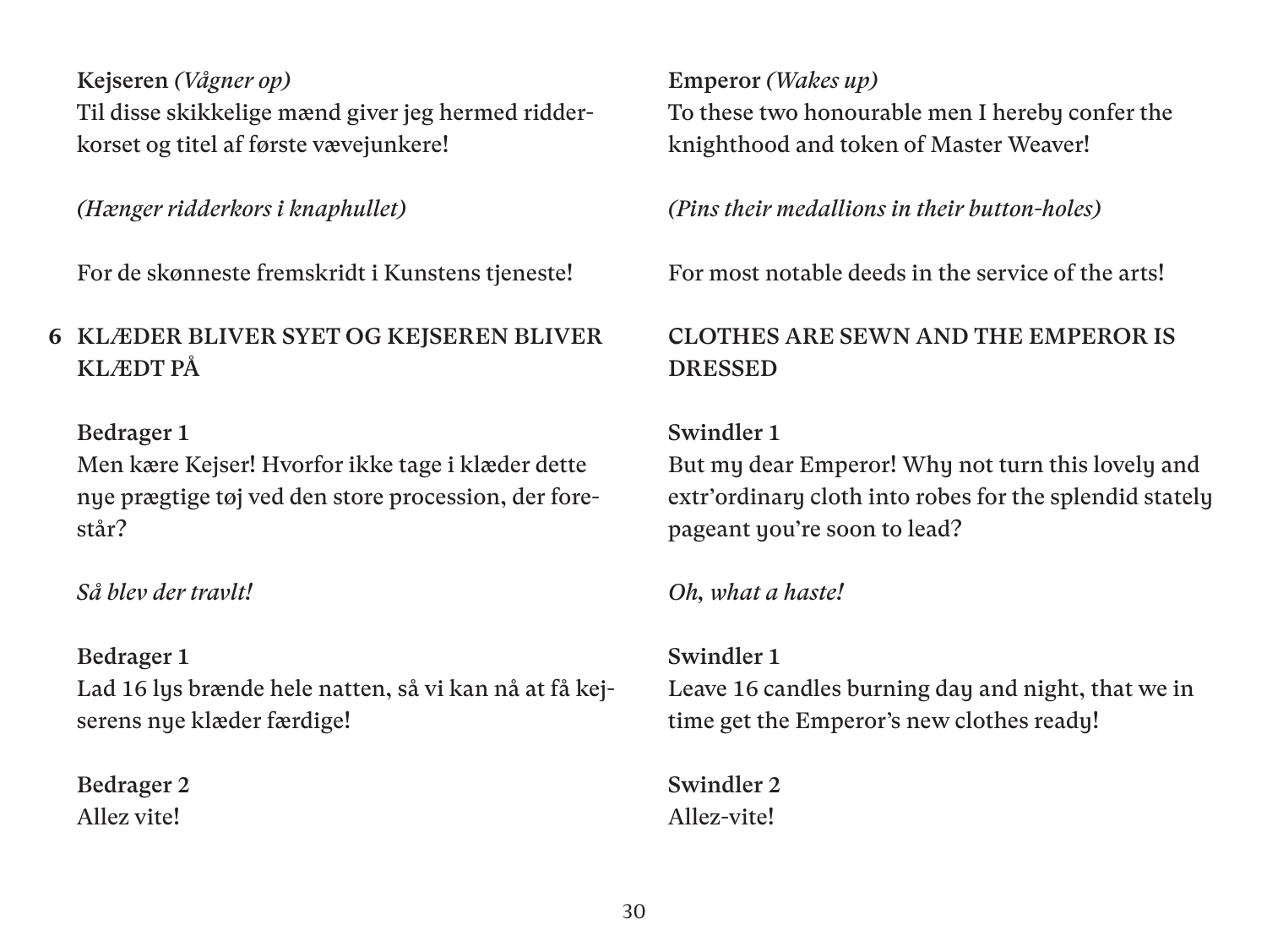*Gennem vinduet så folk, hvor travlt de havde; De lod som tog de tøjet af væven, de klippede i luften med store sakse, de syede med synål uden tråd.*

# Bedrager 2 Attention!

# Bedrager 1

Kejserens nye klæder er færdige! Deres højhed! Mine herrer Ministre! Se dette kunstværk i silke og brokade! Se kjolen, se kappen; se det dejlige slæb!

*(Lader som om han holder det op)*

Alle *MEN INGEN SÅ NOGET, FOR DER VAR IKKE NOGET.*

# Bedrager 1

Tag straks Deres klæder af, kære Kejser, og lad os allernådigst give det nye på herhenne ved spejlet.

*People saw through the window how hard they laboured; They feigned to roll the cloth off the looms, they cut into the air with giant scissors, they sewed with tiny needles with no thread.*

Swindler 2 Attention!

# Swindler 1

The Emperor's new clothes are ready! Oh, your Highness! ! My dear Ministers! Welcome! Look at this wonder of silk, brocade and laces; the doublet, the breeches; look, this breathtaking train!

*(Pretends to lift the train)*

# All

*BUT SINCE THERE WAS NOTHING, NO ONE SAW ANYTHING.*

# Swindler 1

At once take your garments off my dear Emperor, and let us finally most humbly fit your new clothes here at the mirror.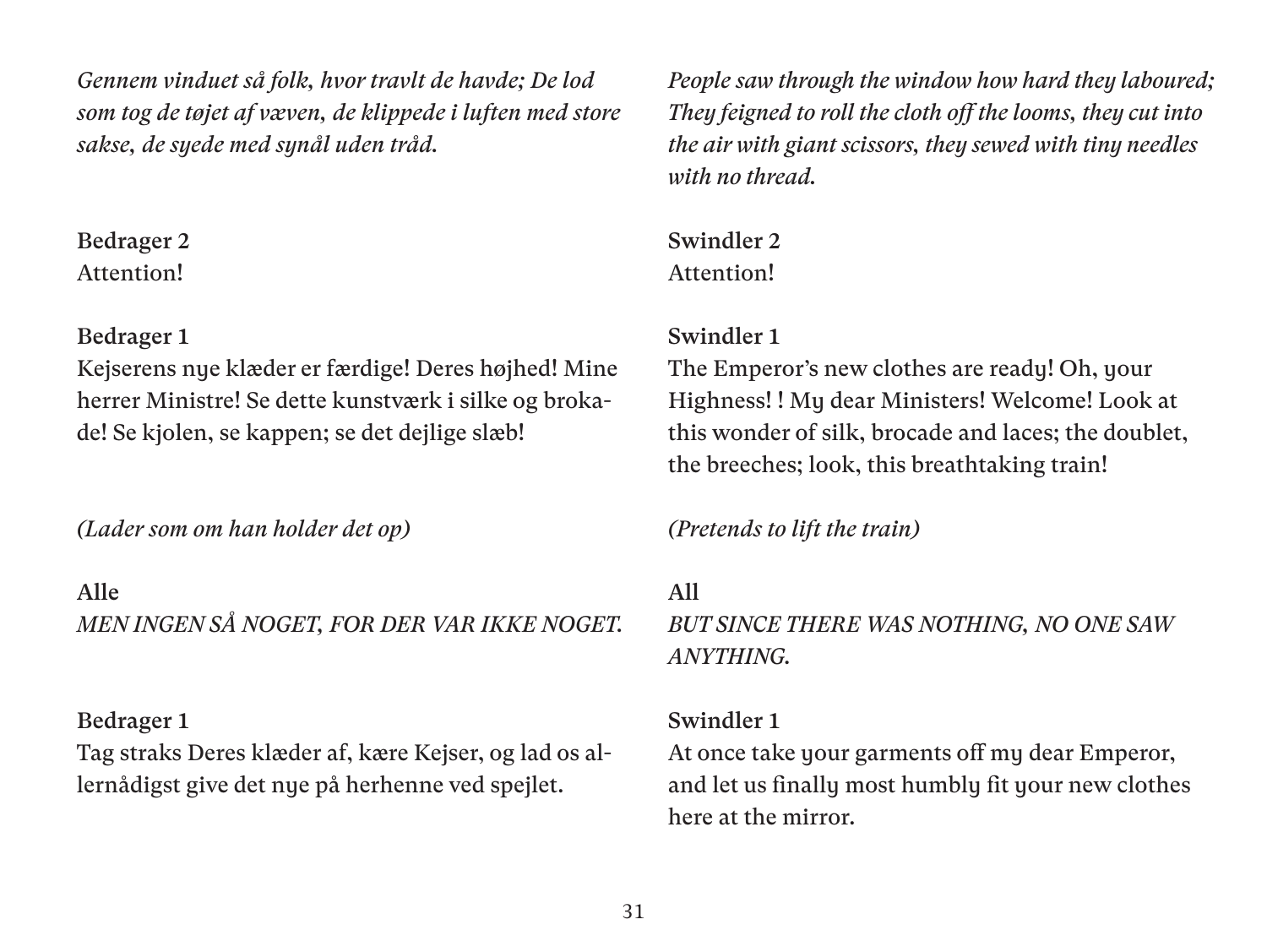#### Kejser

Det er den skønneste kunst at ret pynte den kongelige krop! Lad mig nyde min figur foran spejlet!

*(Påklædning parallelt med det følgende: Tager ham om livet, lader til at binde slæbet fast etc. Kejseren vender og vrider sig foran spejlet)*

Bedrager 2 Ahh … Magie de transformation *…*

*Ja, se dette kunstværk i silke og brokade!*

#### Bedrager 1

Og mærk: Tøjet er let som spindelvæv! *(Finurligt:)*  Man skulle tro, man havde ingenting på kroppen – men det er just dyden ved det!

Bedrager 2 La vertu même!

Kejser La vertu même *…* ?

*Så let som spindelvæv …*

#### Emperor

With taste adorning the Emperor's body is truly a fine art. Let me admire my new clothes in the mirror!

*(Simultaneously a dressing scene where the swindlers pretend i. e. to attach the train, correct the fit etc.)*

Swindler 2 Ahh … Magie de transformation *…*

*Yes, look at this wonder of silk, brocade and laces!*

#### Swindler 1

And note; These clothes are light as spider web! *(Cunningly)* Yes, you could fancy you wore nothing indeed! That's the true virtue of it!

Swindler 2 La vertu même!

Emperor La vertu même *…* ?

*… light as a spider web …*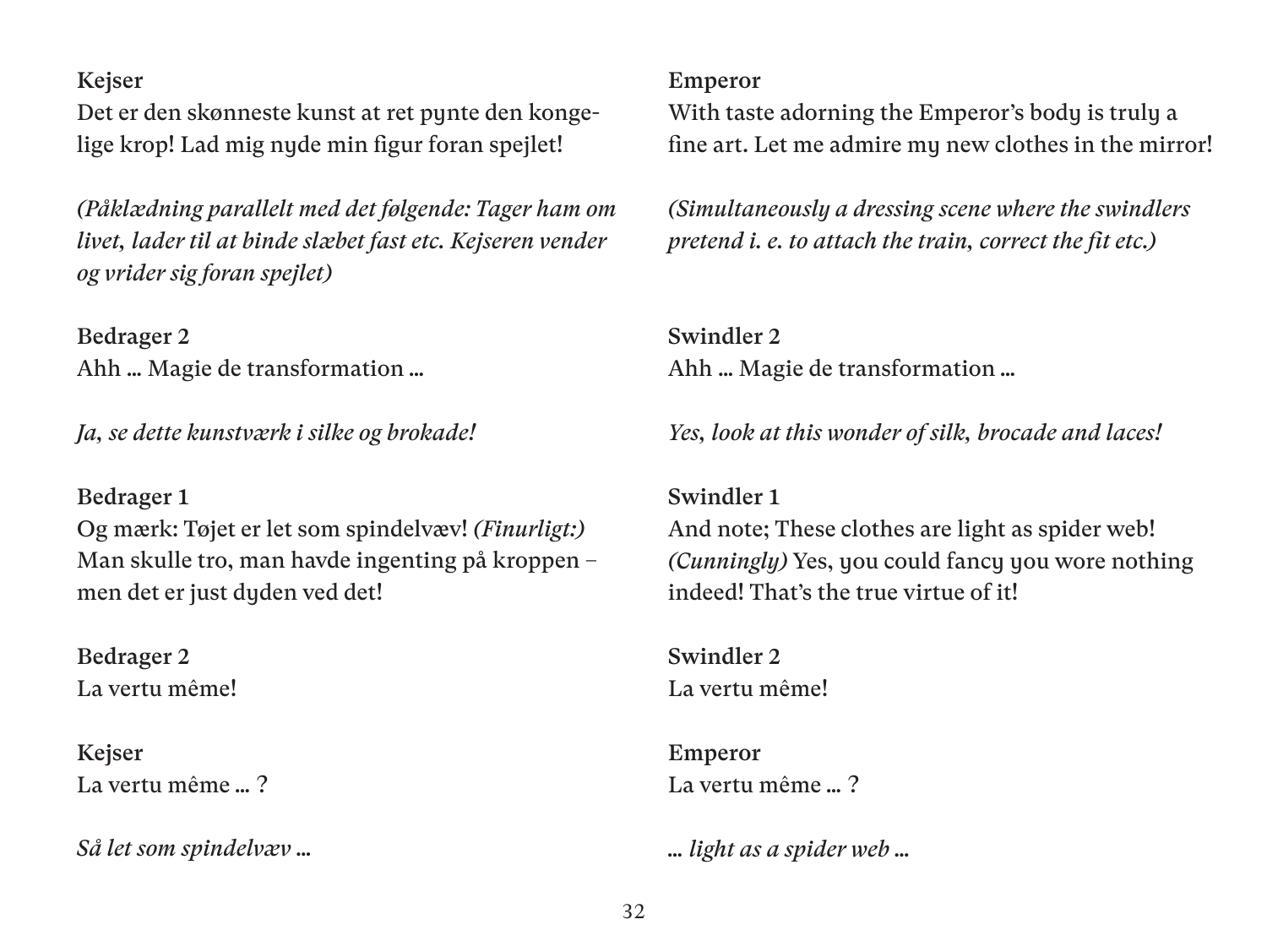Bedrager 1 Mærk det levantiske snit! Mærk dobbeltkraven, kniplingskanten!

*… let som spindelvæv, … spindelvæv … Dette kunstværk i silke og brokade …*

Bedrager 2 Ahhh, … mmmm … Voilà! *…* Eh bien … à point …

*(Stryger over dragten, tager fat i kroppen etc. som en kostumier)*

Kejser Ja, man skulle tro man havde ingenting på kroppen!

Bedrager 2 Moment, attention! Monsieur l'Empereur *…*

Bedrager 1 Derude venter man allerede med tronhimlen!

*Og kejseren så sig en sidste gang i spejlet …*

Swindler 1 Notice the Levantine cut, *…* the double collar, ribbon lacing!

*Yes, this wonder of silk, brocade and laces, light as spider web!*

Swindler 2 Ahhh, … mmmm …Voilà! *…* Eh bien … à point …

*(The swindlers pretend to arrange the robe)*

Emperor Yes, you could fancy you wore nothing indeed!

Swindler 2 Moment, attention! Monsieur l'Empereur *…*

Swindler 1 Your men are already waiting with the canopy!

*The Emperor glanced for the last time in the mirror …*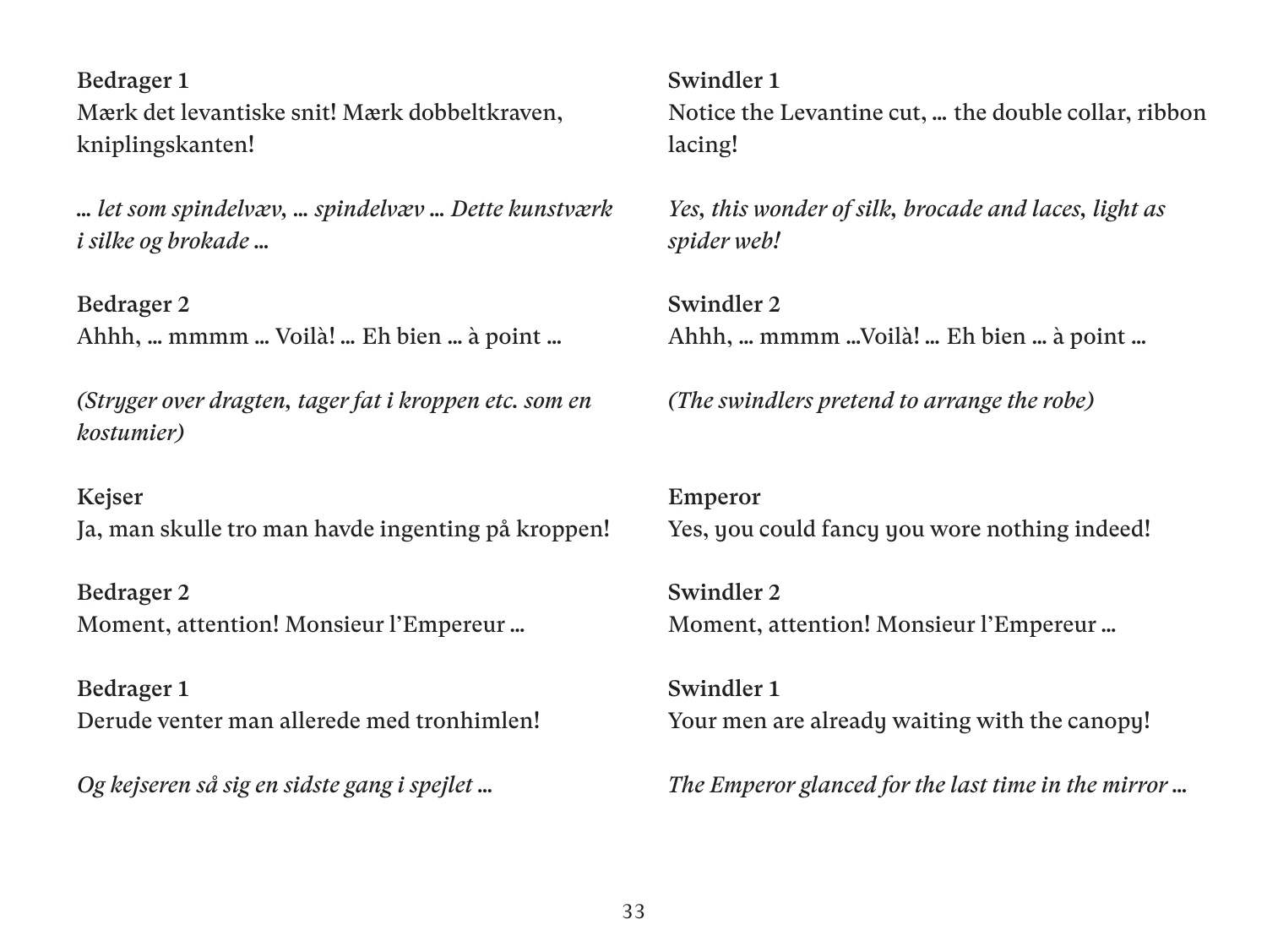#### Den store procession **7**

Kejseren Ja, jeg er jo i stand *…* Sidder det ikke godt?

## *(Bedragerne fortrækker diskret)*

*Og kejseren gik gennem gaderne under den dejlige tronhimmel, og kammerherrerne gik og holdt i luften, og lod som om de bar det dejligste slæb.*

#### Folket

Gud, hvor kejserens nye klæder er mageløse! Hvilket dejligt slæb han har på kjolen! Hvor det sidder velsignet! Ja, det er en kostbar dragt!

*(Kejseren nikker og vinker til folket)*

Lille barn Men han har jo ikke noget på!

### Folket

Der er et lille barn, der siger: Han har ikke noget på! Ha, ha! Han har jo ikke noget på!

# THE GREAT PROCESSION

Emperor Yes, well, it should be all set … Isn't the fit à point?

*(The swindlers leave discretely)*

*And the Emperor walked through the streets and squares, under the wonderful canopy. And all his chamberlains followed holding nothing, pretending to bear a breathtaking train.*

#### People

Ahh, the Emperor's new clothes are wonderful! What a coat and what a lovely train! It fits him to perfection! How it fits to perfection! Yes, this is a costly dress!

*(The Emperor nods and waves to the people)*

Child *(spoken)* But he has got nothing on at all!

#### People

A little child is saying: He has got nothing on at all! He has got nothing on at all!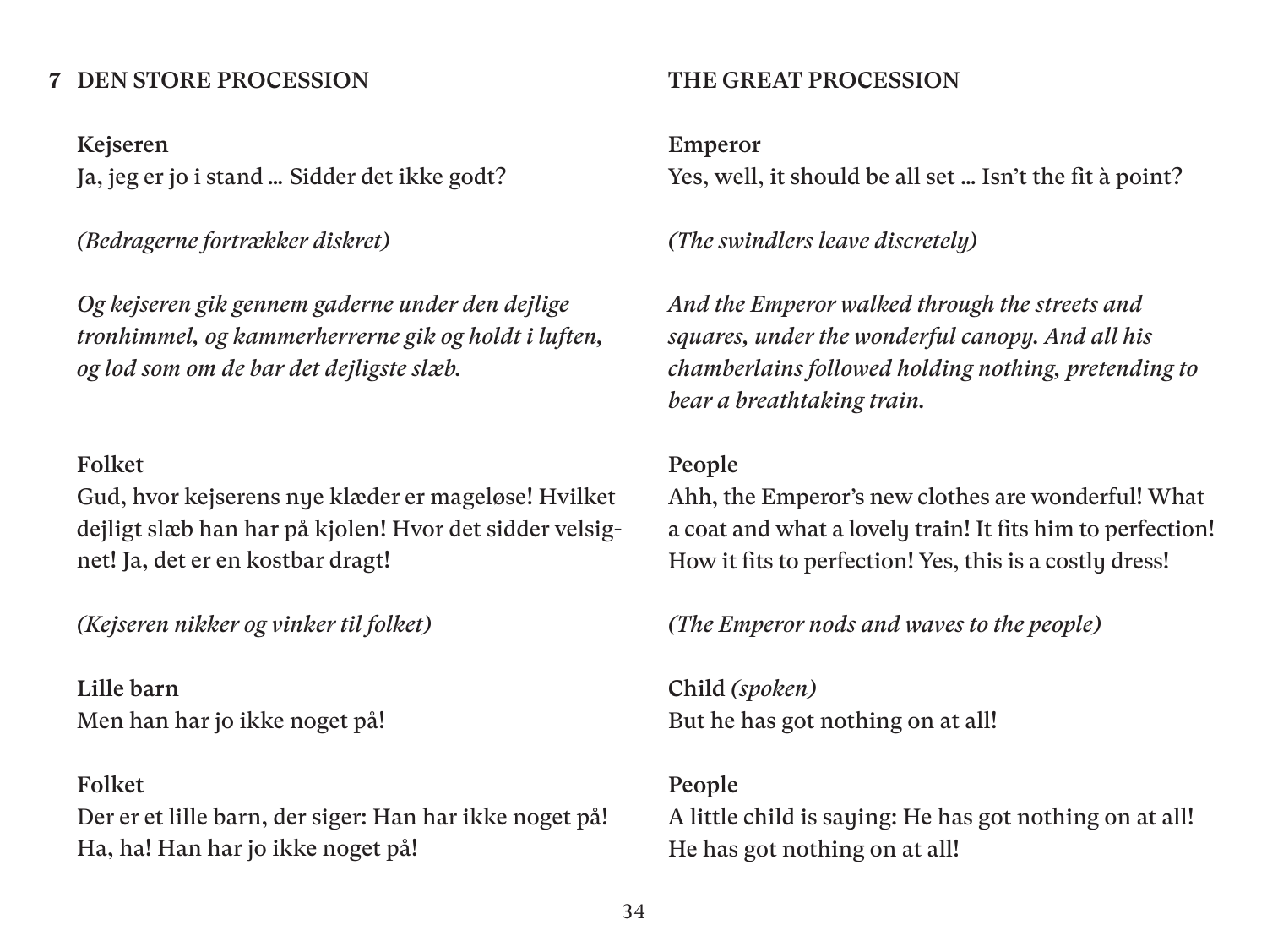*(Spreder sig, accelererer; grin, lettelse)*

Kejseren *…* De har jo ret *…* men jeg må holde *…* holde *…* holde processionen ud!

Folket Ha, ha, ha! Han har jo ikke noget på!

*(Lys går ned til fokus på kun kejseren. Vi oplever hans mareridt)*

*(It's spreading and accelerating, with laughter and relief)*

Emperor

*…* Yes, they are right *…* ! But I must bear up, keep on to the very end! !

People He has got nothing on at all!

*(Lights dim to focus only on the Emperor. We experience his nightmare.)*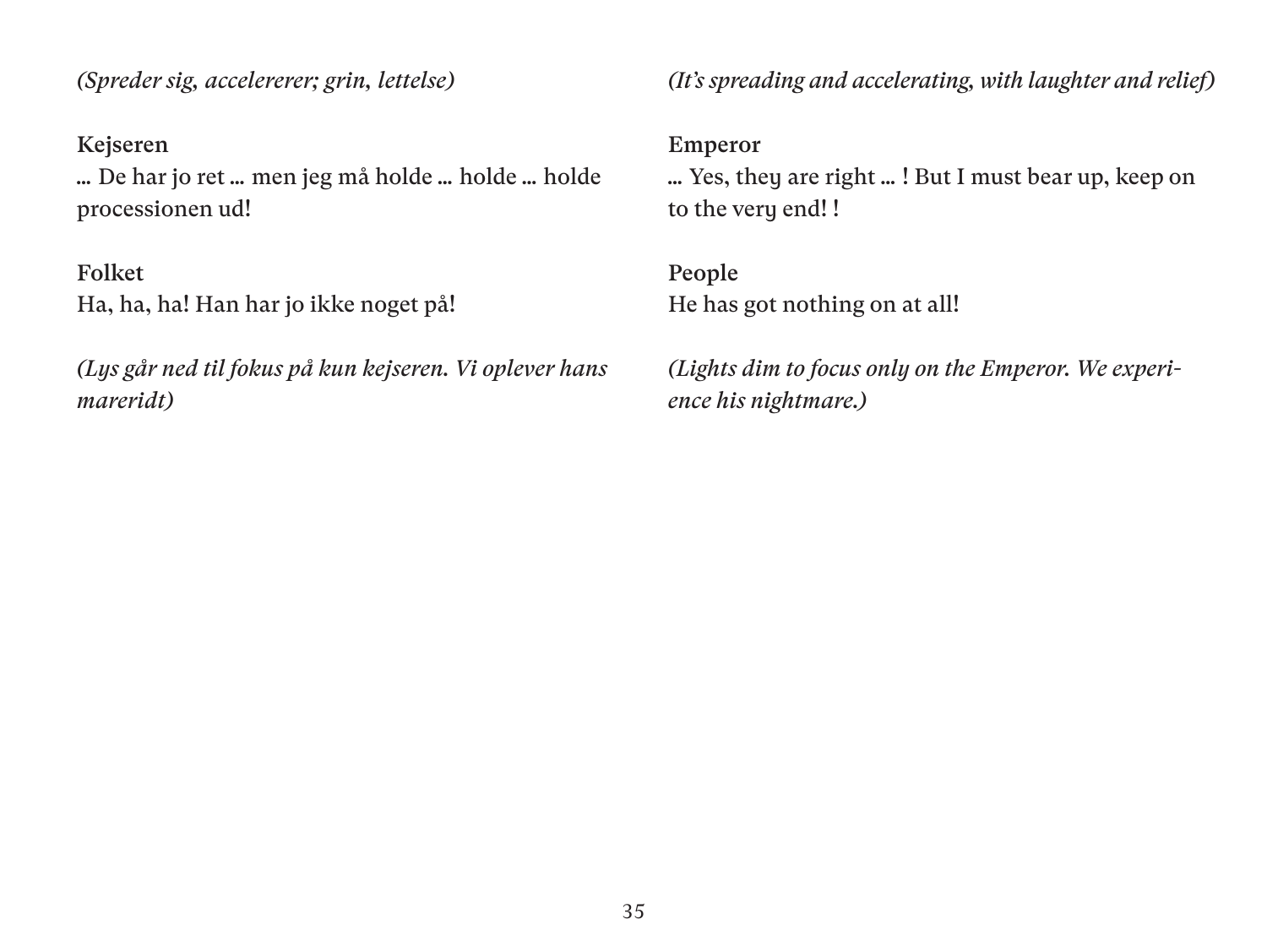# Tusmørkets viser (1987)

En sangcyklus for sopran, fagot og orkester til digte af Sophus Claussen.

## **14 I VAAREN**

Hendes Øjne er kvidrende Fugle, som altid synger om Vaar, og Vaaren kan hun ej skjule, den er i hendes Haar.

Hendes Bryst er en skælvende Glæde, og Midien er saa smal, men Læben – smal over Maade bragte mig hastig til Fald.

Med Hjertets Smil i sin Strube et Blik omblaanet af Lyst – en kry lille Skæmt i et Mæle dybt fra et daanet Brust.

Hendes Øjne er kvidrende Fugle, som altid synger om Vaar,

# Songs of Dusk (1987)

A song cycle for soprano, bassoon and orchestra. To poems by Sophus Claussen

# In Spring

Her eyes are twittering birds, Always singing of Spring, And Spring she cannot hide, It nests in her hair.

Her bosom is a trembling joy, And her waist that narrow, Yet her lip – even more narrow Quickly brought me down.

With that smile of the heart in her throat Eyes so deeply set in excitement blue – A pert little jest in a voice From deep down a bosom that swooned.

Her eyes are twittering birds, Always singing of Spring,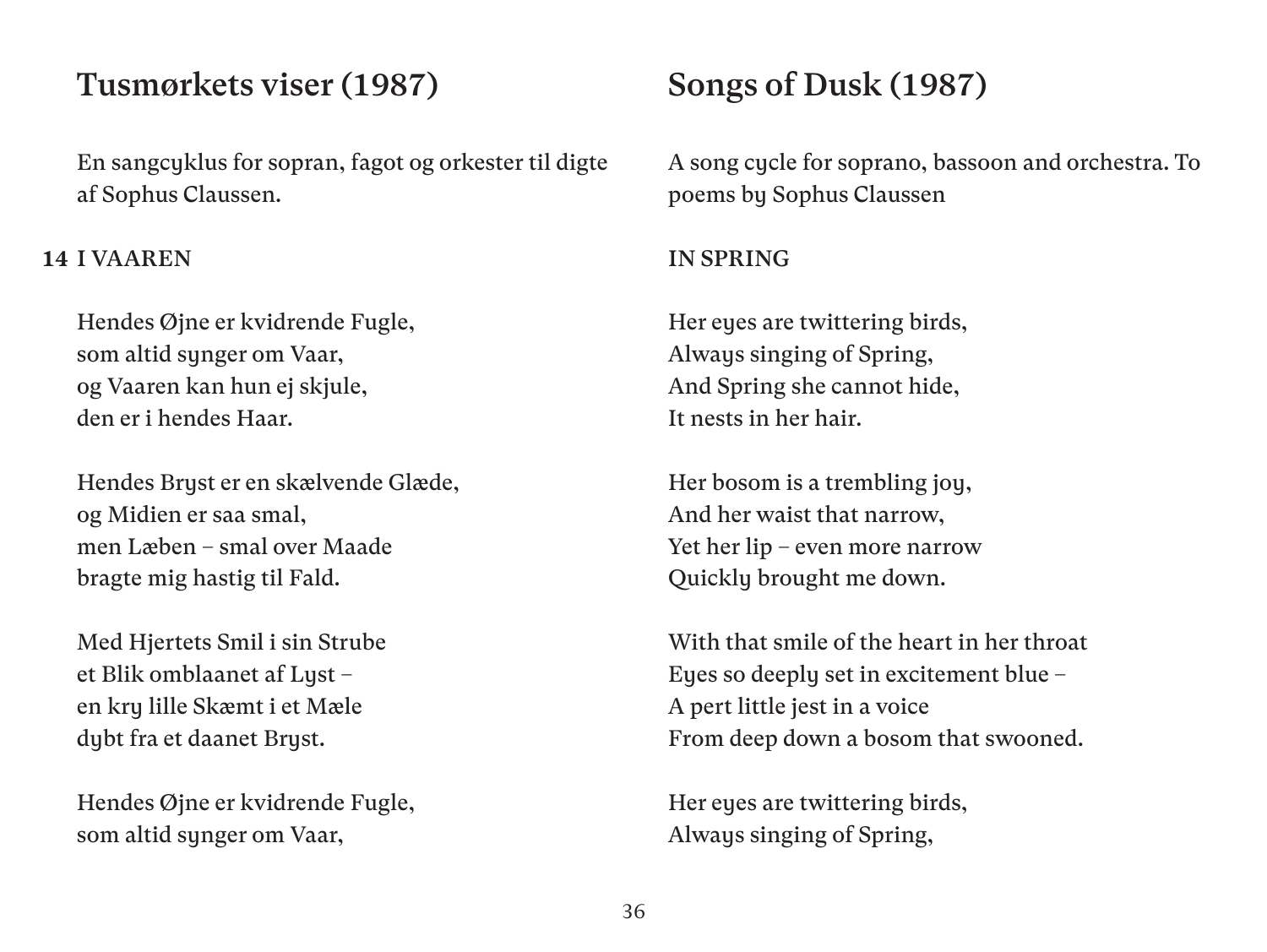og Vaaren kan hun ej skjule, den er, hvor hun staar og gaar.

Hun kroner hver Eg og hver Bregne med Elskov og elskende Spøg, hun kommer svøbt i sit Hjerte og gør mig mange Besøg.

Hendes Bryst er en skælvende Glæde og Midien fin og smal. Min Læbe skal aldrig smæde den Rigdom, der voldte mit Fald.

Jeg ved, den Veninde jeg ynder vil rammes af Fruernes Snak, de hviler paa svære Hynder og kender ej Bøn eller Tak.

De sidder paa Bolstre og hader og hader – mens Vaarens Aand, et Foraarssug gennem Brystet, har løst min Venindes Baand.

Med Hjertets Smil i sin Strube, et Blik omblaanet af Lyst,

And Spring she cannot hide, It follows, wherever she goes.

She crowns every oak, every fern With love and with loving mirth, She comes, all swept in her heart, And pays me many a visit.

Her bosom is a trembling joy, And her waist is fine and narrow. Never shall my lip defame The riches that brought me down.

I know that the lady of my heart Will suffer the gossip of good women, They recline on heavy cushioned seats And know not prayer or thanks.

They sit on their cushions and hate And hate – all the while the spirit of Spring, A vernal sweep down her chest, Untied the bands that held my friend.

With that smile of the heart in her throat, Eyes so deeply set in excitement blue,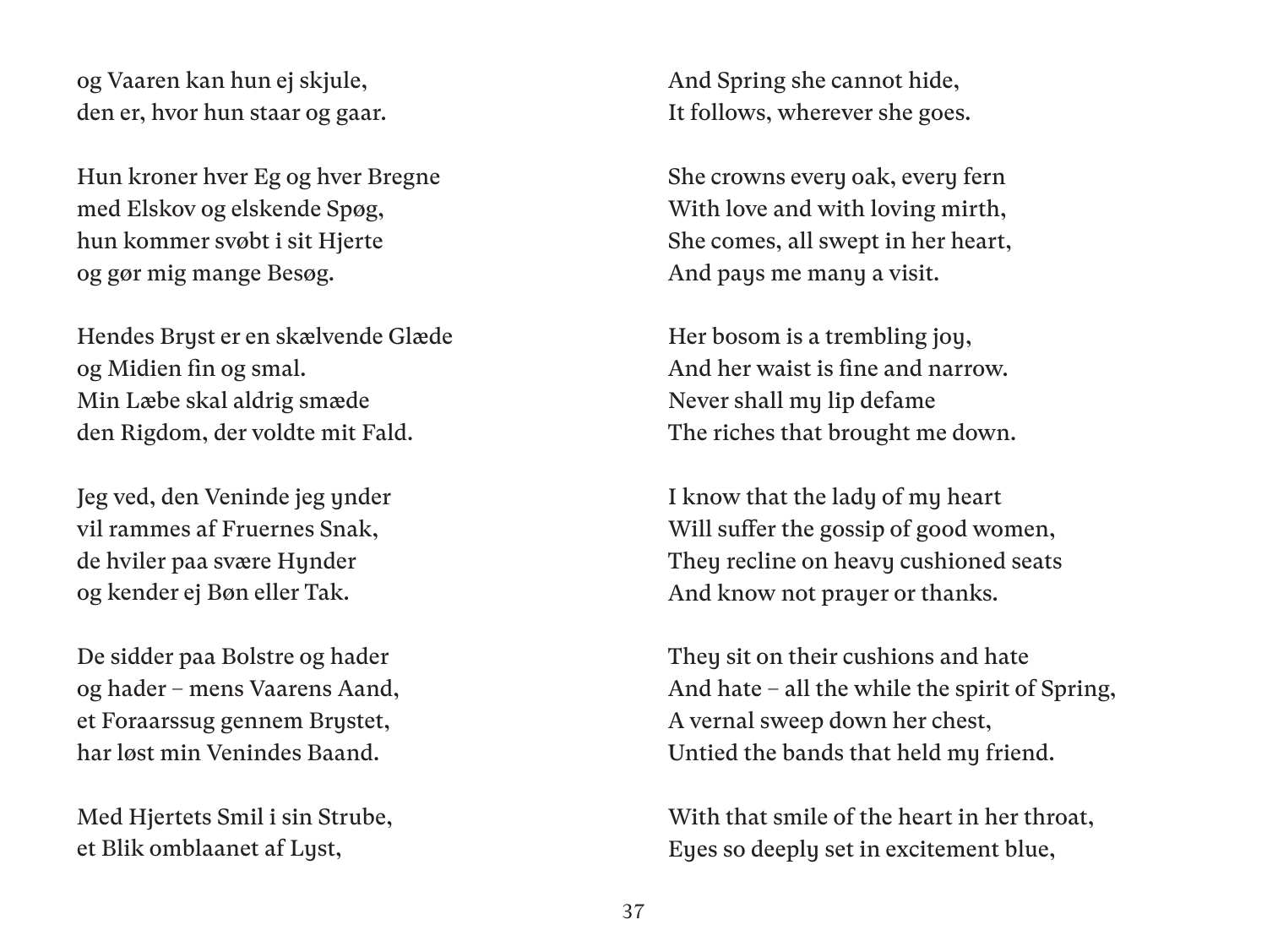en kry lille Skæmt i et Mæle, dybt fra et daanet Bryst –

Hun kommer svøbt i sit Hjerte og smiler i Vaarvindens Brus: "Med dig i de grønne Skove jeg er i min Elskers Hus."

#### 15 NOCTURNE

Nu vaagner de fjerne Steder til Lys, medens Hjerterne græder. Og Mørket stumt gennem Forstaden gaar, hvor Armoden sover blandt Skrammel og Skaar.

Snart fyldes de rige Sale af Glæde og glemsom Tale. Snart lyder Musik i den natlige Blæst, én kaldes til Død, og én kaldes til Fest.

Men Kirkernes Mure forbavse. De bliver saa tusindaars-tavse. Og ud fra Kirkegaardenes Sten gror Skygger, der volder de Levende Mén. A pert little jest in a voice From deep down a bosom that swooned –

She comes, wrapped up in her heart, And smiles in Spring-time's bustling wind: "With you in the woodlands green I dwell in my lover's house."

## **NOCTURNE**

Now the distant places awaken To light, while hearts must cry. And in silence darkness passes through the suburb, Where misery sleeps amongst junk and shards.

Soon the halls for richness and pomp Are filled with joy and talk of nothing. Soon there is music heard in the wind of the night, One is summoned to death, and one is summoned to mirth.

But the walls of the churches surprise. Millennium-silent they wax. And from the stones of the churchyards Shadows spread that hurt and harm the living.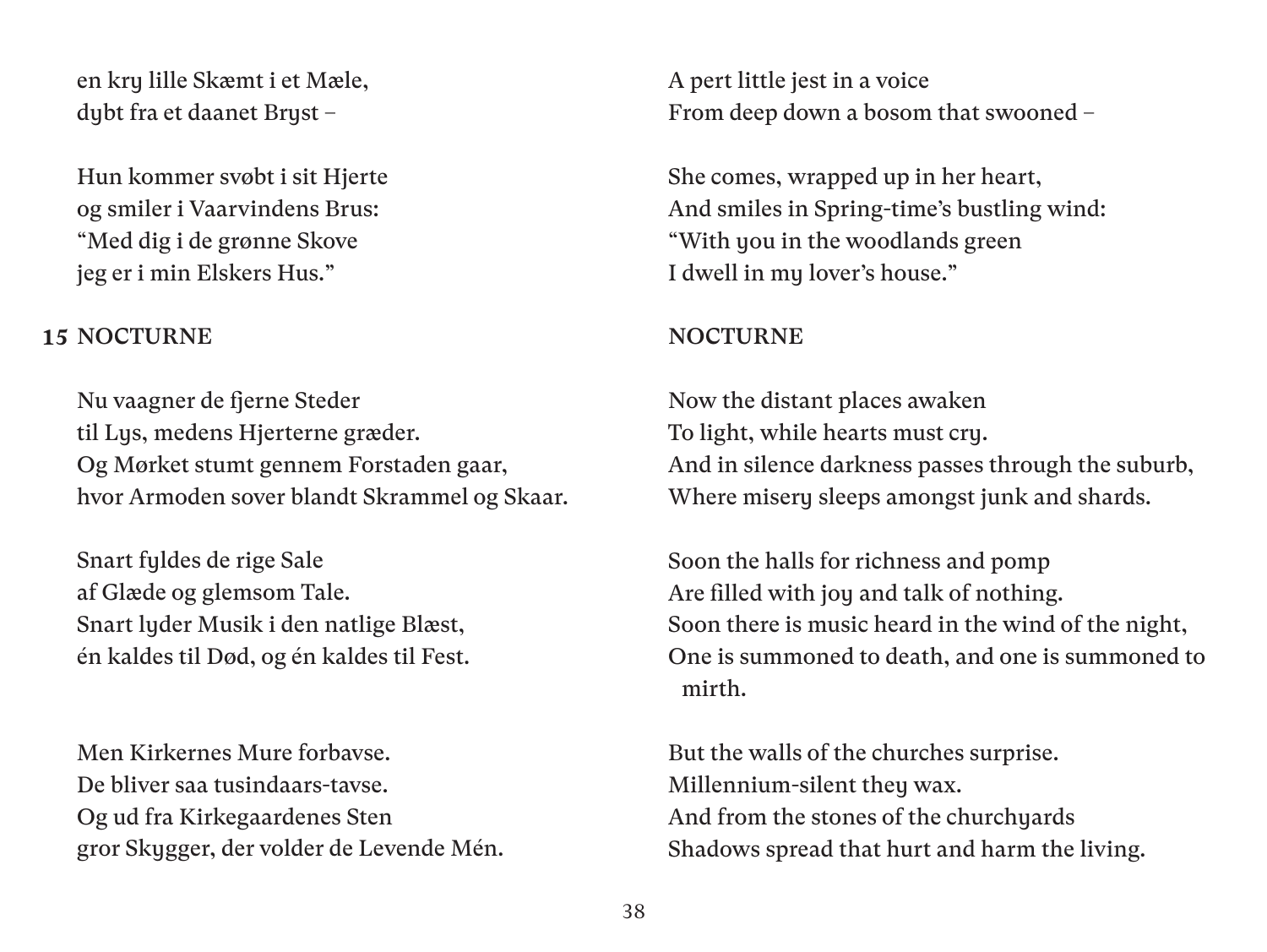Der sidder et Barn paa et Gærde og lér, – som var intet paa Færde. Dog kysser en Mund hendes varme Mund, det Kys skal hun mærke til Dødens Stund.

Men Livsmodet knuser Vingen mod Mure, der huses af Ingen. De sorte Ruder, de mørke Tegl er en Gaade, lukket med hundrede Segl.

Og kolde og skumle ligger de nys saa travle Fabrikker. Og Kvinder søger langs Gadens Flis en Udvej fra Livets sidste Forlis.

# 16 KAVALLERSORGER

Dingle-Dangle hed hans Fader, Kavallér af bedste Slags, sprang og sprætted, som en Laks med de pynteligste Lader – Kongen raabte ligestraks: "Du skal hedde d'Ingel-Faks!"

A child sits perched on a fence And laughs – as if nothing were afoot. Yet a mouth kisses her mouth so warm, A kiss that she will feel till kissed by Death.

But the zest for life breaks its wing Against walls where no one lives. The black panes, the dark bricks: An enigma they are, closed with a hundred seals.

And cold and dismal lie The factories, their bustle suddenly halted. And women walk the sordid street in search Of escape from life's defeat, the last in a line.

## Cavalier Worries

Dingle-Dangle was the name of his father, A gentleman of the first order, Jumped and tossed, like a salmon Versed to perfection in courtly manners – The king cried at once: "Your name henceforth is d'Ingel-Faks!"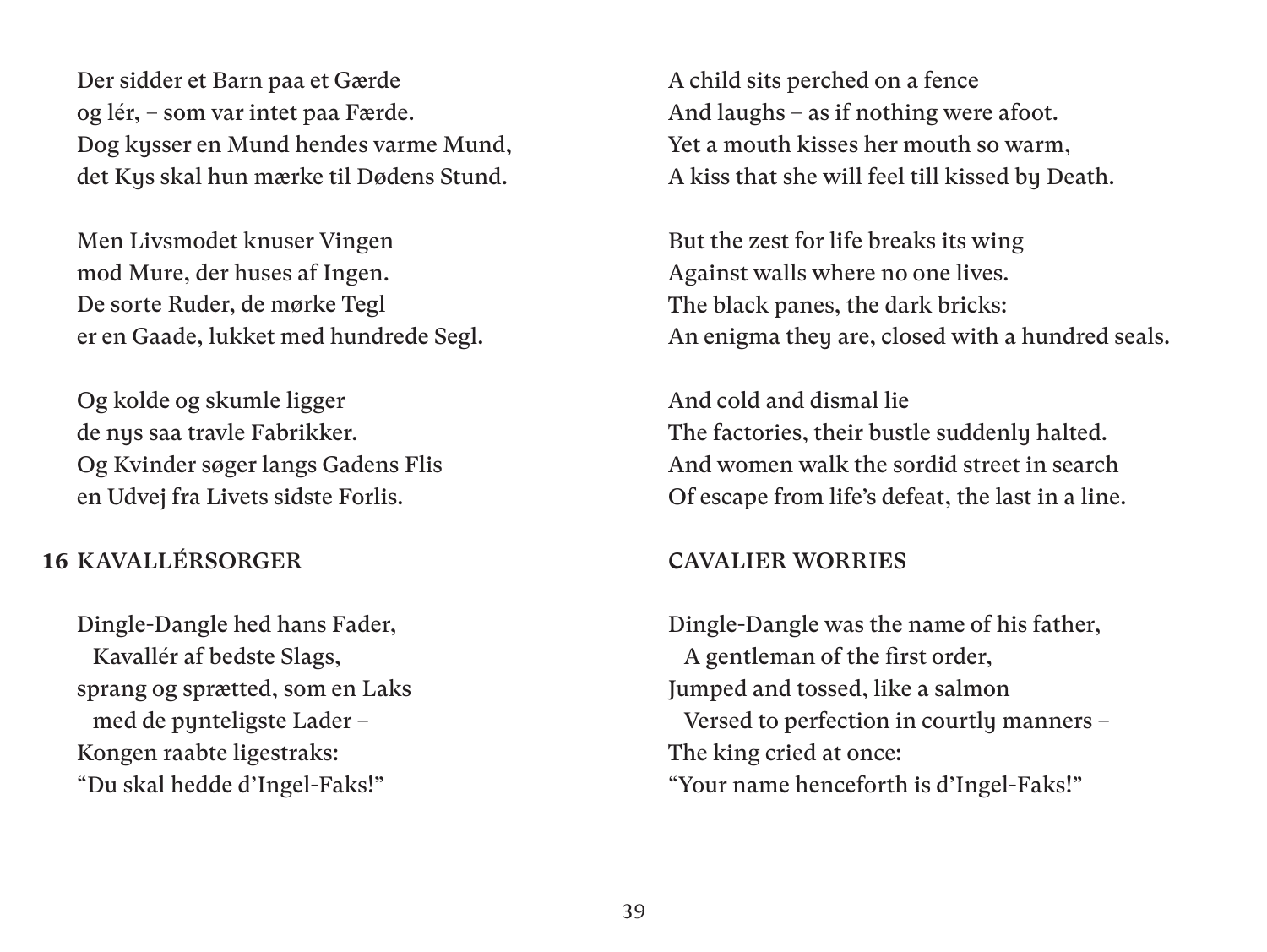Dangle hedder Dingles Søn, han er overmaade skøn, var saa ranglet, var saa ringlet, hvor han end sig svang og svingled. Da han fried, vandt han straks Frøken Sisken Sølversaks.

Men da Dangle d'Ingelfaks paa en Bænk, i Middagsstunden har forført med Pjank i Lunden Frøken Mette-Mød-Mig-Straks, (stakkels Mette-Mød-Mig-Straks!) græder Sisken Sølversaks.

Medens han forsoner Sisken, Mette slaar med egen Haand om en Gren sit Strømpebaand! Højt i Aftenvindens Hvisken hendes Lemmer ringle, rangle: "Det vil du fortryde, Dangle!"

Dangle is the name of Dingle's son, Of handsome men the most beautiful one, Lanky and lean like none they had seen, Wherever he swayed and swished by at court. And when he proposed, the girl cried, Yes, please! Her name was Siskin Silver Scissors (Miss).

But when Dangle d'Ingelfaks On a bench, at the midday hour Has seduced with nonsense in the grove MissMinnie-Meet-Me-at-Once (Poor Minnie-Meet-Me-at-Once!) Who weeps? Siskin Silver Scissors.

Whilst he placates said Siskin, Minnie with her own hand Throws over a branch her garter! Up high in the whispers of evening breeze Her limbs now dingle and dangle a tune: "You'll be sorry for this, Faks fixer most foul!"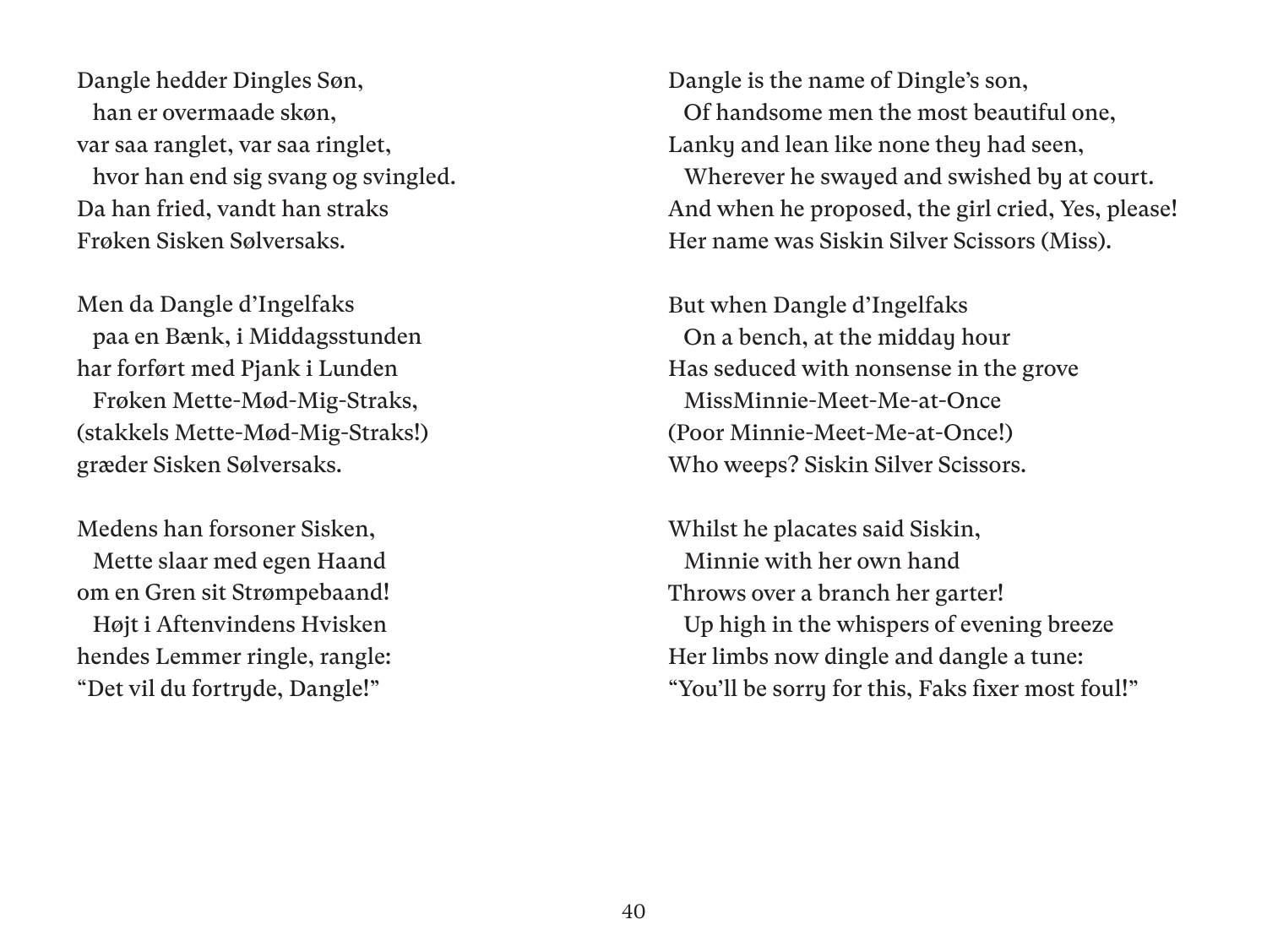# 17 MAANENS TUNGSIND *Efter Charles Baudelaire*

I Aften synes Maanen lidt trættere at glide som en blødagtig Skønhed paa et Hav af Puder lagt, der strejfer Brystets Omrids og glatter sin Side med let og adspredt Haand, førend Søvnen faar Magt.

Henstrakt paa Snelavinernes bløde Silkerygge hun nyder længe døende en Afmagt uden Ord, og hendes Blikke følger de hvide Skyer, der bygge Luftsyner i det Blaa som et Blomst- og Greneflor.

Naar stundum, i sit tærende Savn, paa denne Kugle hun tyst en Taare fælder, som hun søgte at skjule, en Digter uden Søvn, som i stille Andagt gik,

tog denne matte Draabe i de hulede Hænder, en hvid Juvel, hvis Perlemorsglimmer ham blænder; og gemmer den i Hjertet for Solens hede Blik.

# Spleen of the Moon *After Charles Baudelaire*

Tonight the moon, more tired maybe, seems to glide Like a beauty soft as velvet on a sea of pillows laid, Who outlines the contours of her bosom and smoothes With light distracted hand her side, till sleep prevails.

Reclining thus on silken slopes and ridges soft, on avalanches of snow afloat, She long enjoys, in dying, a wordless swoon And follows with her eyes the clouds so white, The airy sights they fashion in the blue like a profusion of flowers and of branches too.

When from time to time, consumed by longing, upon this globe She silently lets fall a tear she tried in vain to hide, A poet sleepless on foot at night in silent devotion

caught that one dull drop in the vessel of his hands, A jewel white, like mother of pearl it shines and blinds him;

In his heart he hides it from the fiery eyes of the sun.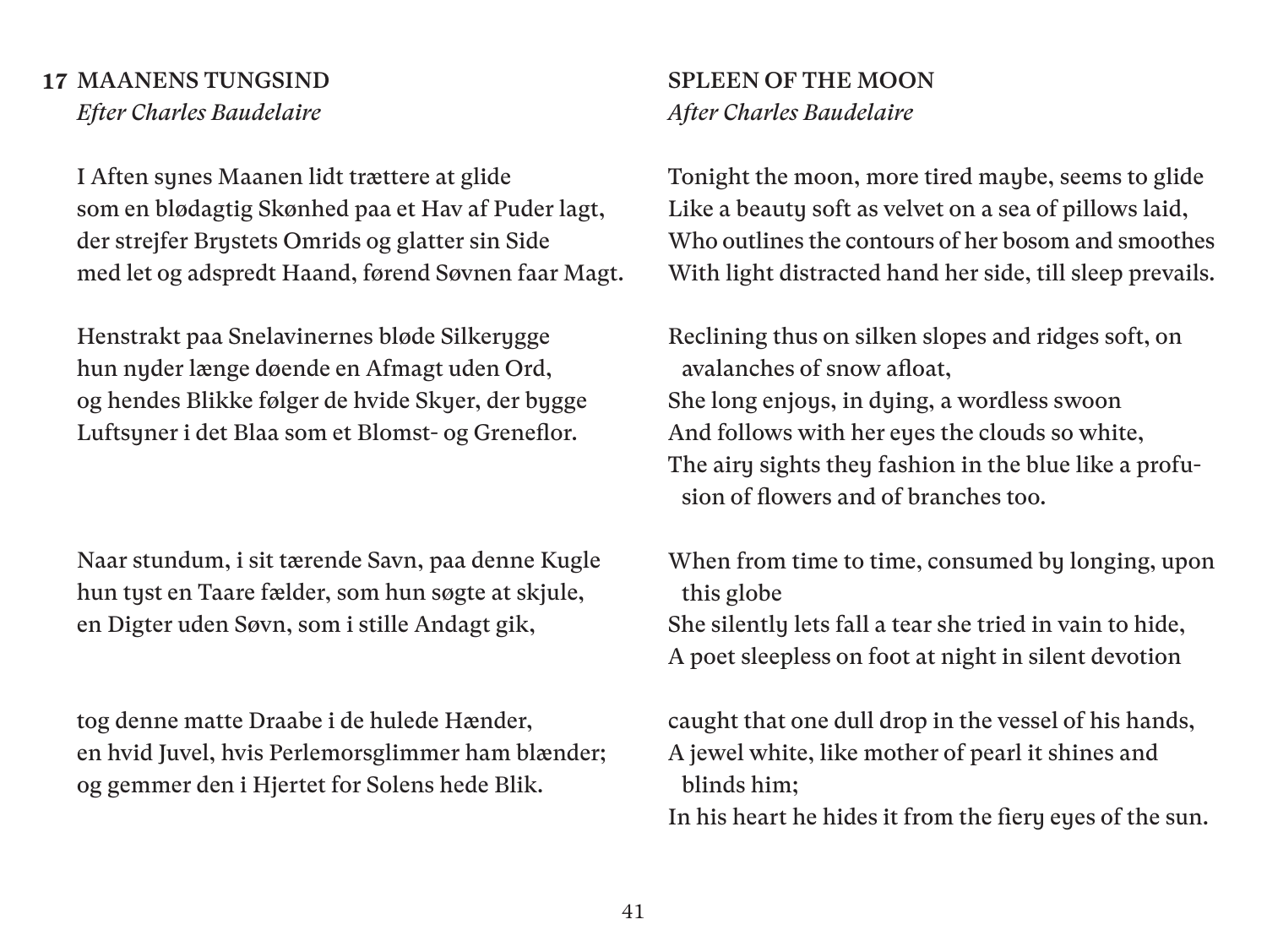#### Du som en lille Kattekilling er … **18**

Du som en lille Kattekilling er, du kaade Barn, som altfor sød og altfor tilbedt er, – en lille, lystig Kattekilling, der mig arme Djævel triller, som var jeg et Nøgle Garn.

Jeg mellem dine Poter ruller viljeløs omkring, som Regnbu'farver skifter dit Humør. Jeg snurrer, til jeg bliver ganske ør og ikke længer tænke kan paa nogen Verdens Ting.

Og hvis de bitte, bløde Poter ej faar rigtig fat, saa griber mig de fine, spidse Klør. Men allersortest bliver mit Humør naar andre Nøgler rent gør tummelumsk min kælne Kat.

#### 19 SAGTELIG ...

Sagtelig, sagtelig Timer glide her ved din Side i duftende Eng. Fuglene kvidre, mens Larmen forstummer;

#### YOU ARE LIKE A LITTLE KITTEN ...

You are like a little kitten, oh playful child, Too sweet by half, too much adored, – a joyful little kitten, tossing me about, And I, poor soul, a ball of yarn, no more.

Between your paws I roll about, all helpless, weak, Like rainbow hues your moods will shift. I spin till I am dizzy, dazed, And no longer know what's what, what's not.

And if those tiny, tender paws should lose their grip, Your fine and pointed claws come out, I'm hooked! But ne'er my mood sinks down to black so fast As when other balls beguile my skittish kittenish cat.

#### **OUIETLY ...**

Quietly, quietly hours pass Here by your side In meadow sweet. Birds still tweet, all noises die;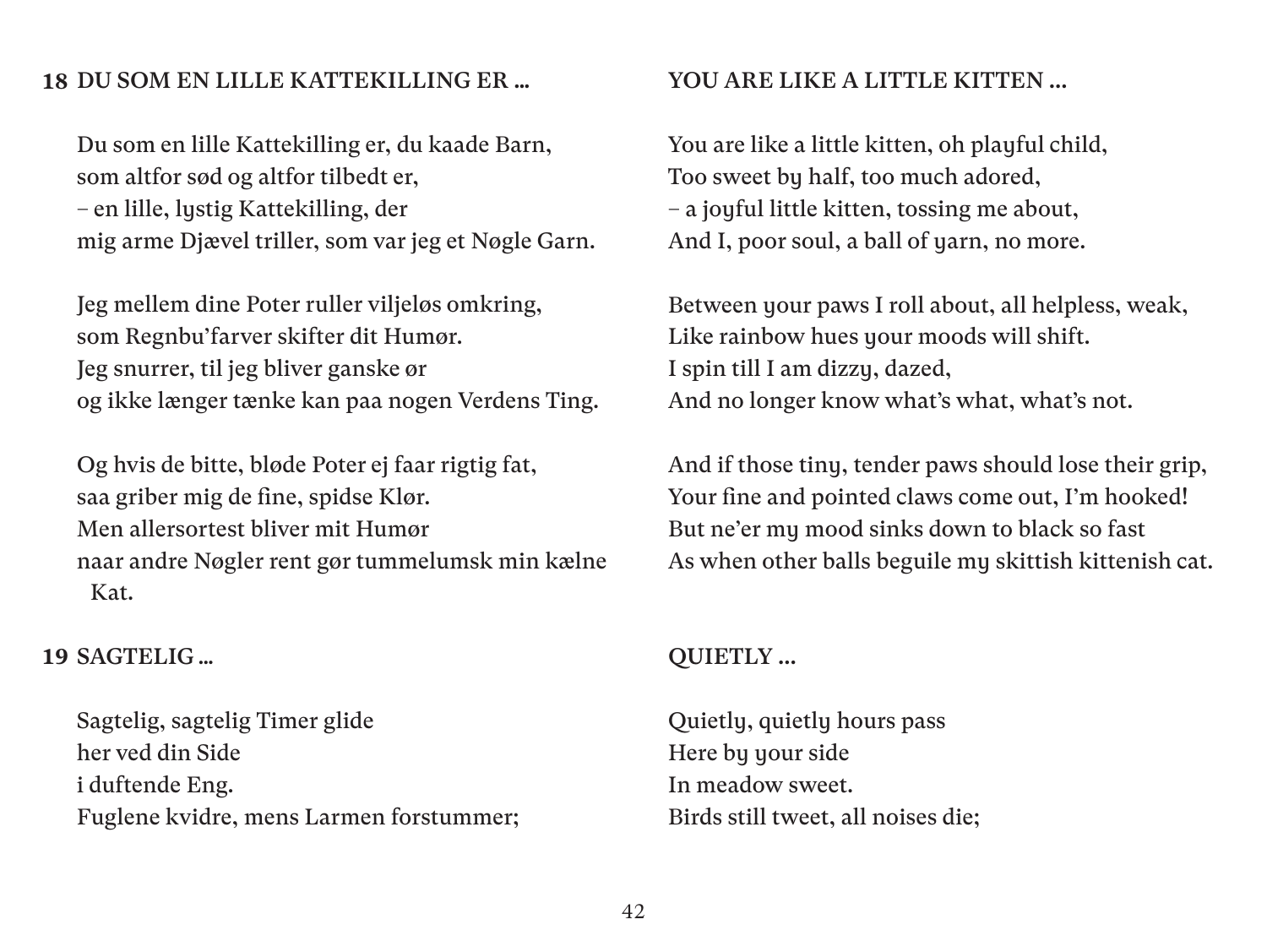stille om Majløvets Hæng Mygget i Aftenens Solglans summer.

Sagtelig Øjnene vil jeg lukke, lade mig vugge i elskende Drøm. Om mig din Arm saa buttet og liden ligger beskyttende øm. Sagtelig, sagtelig glider Tiden ...

# Kærlighed **20**

Tal ej om skuffet Kærlighed og Hjærter, som er brudt! man gør sig lidt Besværlighed og ta'r en ny til slut.

Tal ej om evig Kærlighed! vort Hjærte kun slaar Smut; det hopper let fra Sted til Sted og synker træt til slut.

A quiet mosquito up high In golden sunset buzzes round leaves of May.

Quietly I will close my eyes, Let myself be craddled By loving dream. Around me your arm so chubby and small Is wrapped, all tender protection. Quietly, quietly time passes ...

# **LOVE**

Don't mention love that was thwarted And hearts that were broken! One suffers a bit of inconvenience, Then finds someone new in the end.

Don't mention eternal love! Our heart plays ducks and drakes; It skips and hops from place to place And then sinks down, all spent for now.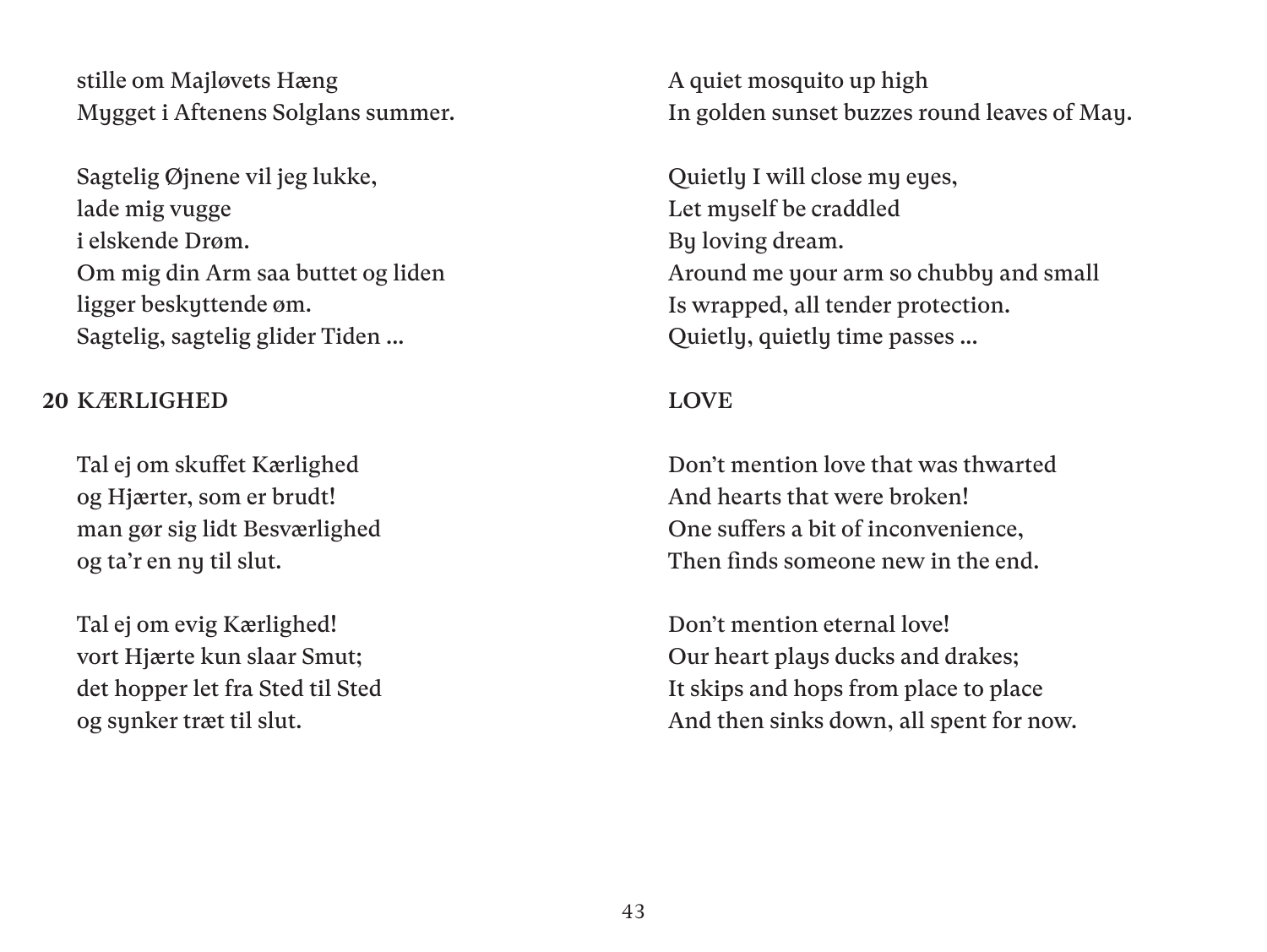#### Vaarsang ved Jul **21**

Tusmørkets Stjerner rimblege staar. Sig, min Veninde, bliver det Vaar nu ingen Sinde?

Ak, min Veninde!

Skoven er øde, Vejen er bar, Lykken, der døde, giver ej Svar ... Frysende Kroner.

Intet forsoner.

Findes dog Balsam for vore Saar? Er det en evig Sandhed og Vaar, Stjernerne øser ...?

Mildheds Forløser.

#### Spring Song at Christmas

At dusk the stars Hover white as frost. Tell me, my lovely girl, Is there no hope of Spring, Now or ever?

Ah, my lovely girl!

Deserted the woods. All empty the road. The bliss that died Has no answer to give ... Treetops that freeze.

Nothing brings redemption.

Can balm be found yet For our wounds? Is it eternal Truth and Spring The stars pour down ...?

Releaser of mildness.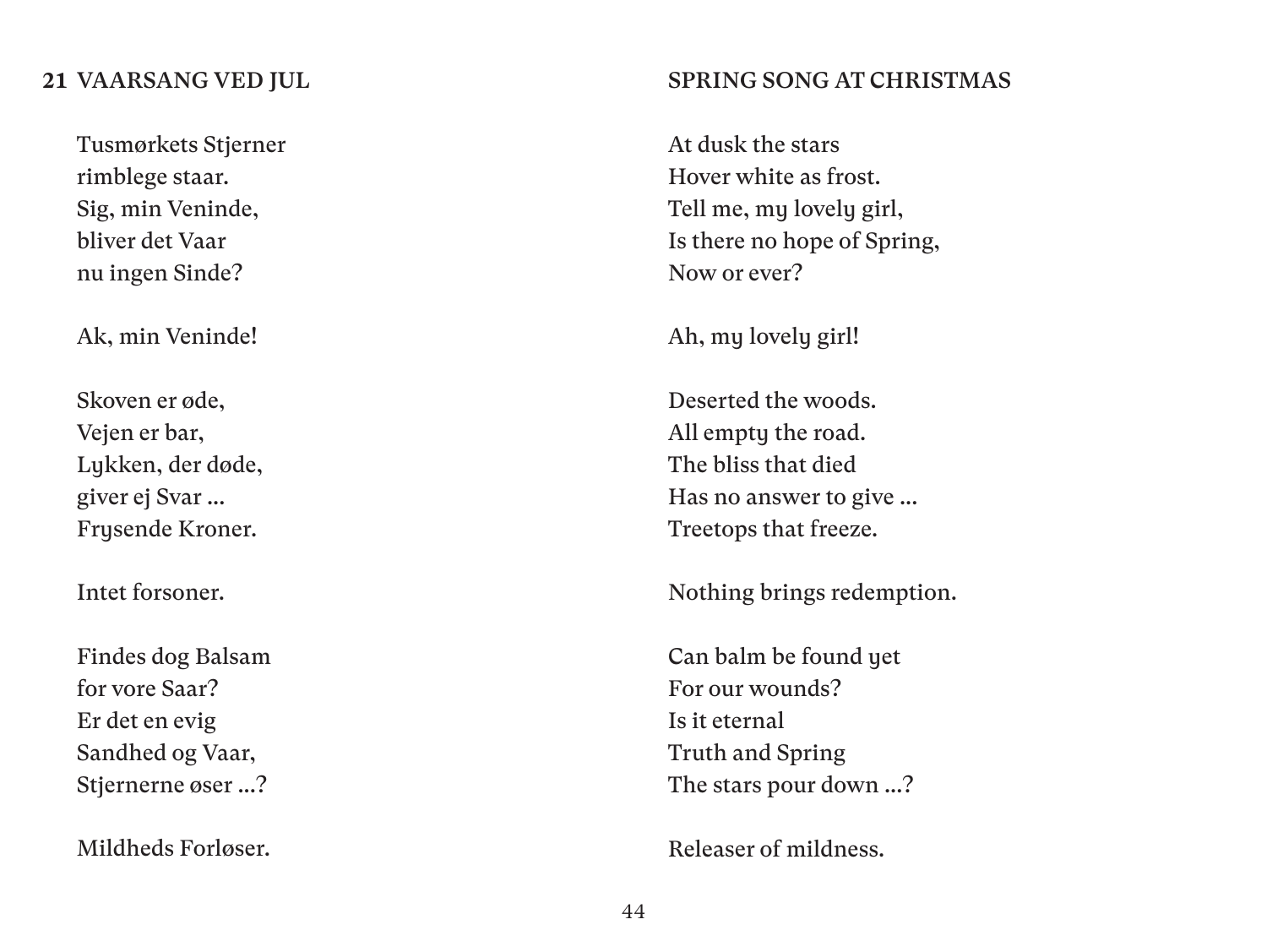Tusmørkets Ynde Skovdybet naar. Stjernelys smiler tyst, hvor vi gaar. Ak, min Veninde –

er Højtid inde?

The grace and charm of dusk Reach far into the woods. Starlight smiles In silence, where we walk. Oh, my lovely girl –

Time for celebration, now?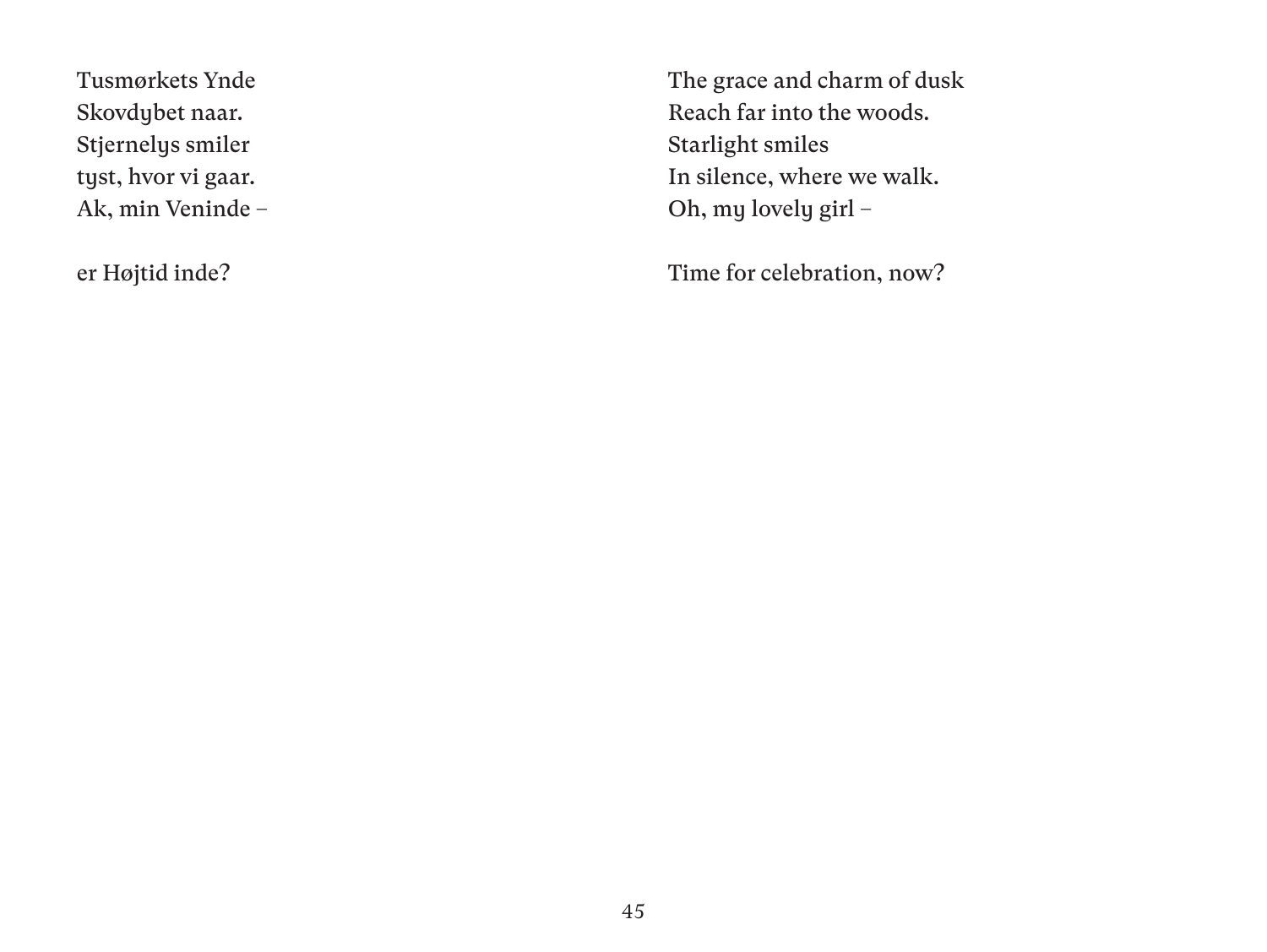#### **DDD**

Recorded at Carl Nielsen Salen, Odense Koncerthus, on 3 – 7 June, 2019 Recording producer: Sean Lewis Engineering: Sean Lewis Editing and mix : Sean Lewis SACD mastering: Ragnheiður Jónsdóttir

<sup>P</sup> & © 2020 Dacapo Records, Copenhagen

Liner notes: Andrew Mellor Danish translation of liner notes: Jakob Levinsen Proofreader: Svend Ravnkilde Photo p. 7 © Lars Skaaning Artwork: Studio Tobias Røder, www.tobiasroeder.com

Publisher: Edition Wilhelm Hansen, www.wisemusicclassical.com

Vocal Ensemble Musica Ficta, www.ficta.dk Odense Symphony Orchestra, www.odensesymfoni.dk

Dacapo Records acknowledge, with gratitude, the support of MPO and Solistforeningen af 1921



**DACAPO** 

6.220701



Dacapo Records, Denmark's national record label, was founded in 1989 with the purpose of releasing the best of Danish music past and present. The majority of our recordings are world premieres, and we are dedicated to producing music of the highest international standards.